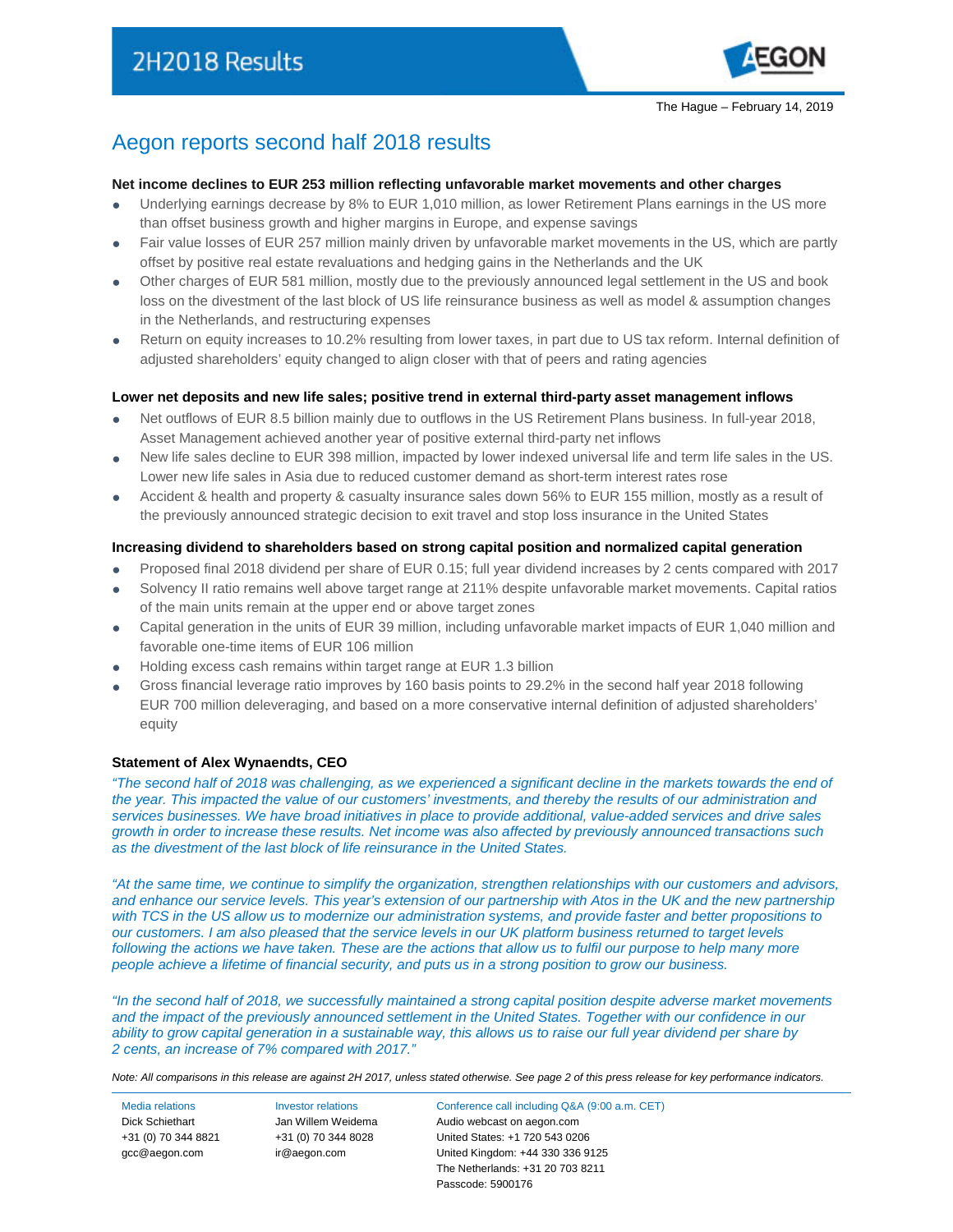

| <b>Financial overview</b>                            |                |                     |                     |                         |                    |                  |                   |                   |                  |
|------------------------------------------------------|----------------|---------------------|---------------------|-------------------------|--------------------|------------------|-------------------|-------------------|------------------|
| 13<br><b>EUR</b> millions                            | Notes          | Second<br>half 2018 | Second<br>half 2017 | %                       | First<br>half 2018 | %                | Full Year<br>2018 | Full Year<br>2017 | $\%$             |
| Underlying earnings before tax                       |                |                     |                     |                         |                    |                  |                   |                   |                  |
| Americas                                             |                | 614                 | 728                 | (16)                    | 602                | $\bar{z}$        | 1,216             | 1,381             | (12)             |
| Europe                                               |                | 404                 | 362                 | 12                      | 435                | (7)              | 839               | 744               | 13               |
| Asia                                                 |                | 23                  | 26                  | (11)                    | 31                 | (26)             | 55                | 49                | $12\,$           |
| Asset Management                                     |                | 69                  | 67                  | $\overline{\mathbf{3}}$ | 83                 | (17)             | 151               | 136               | 12               |
| Holding and other                                    |                | (100)               | (84)                | (20)                    | (87)               | (15)             | (188)             | (170)             | (10)             |
| Underlying earnings before tax                       |                | 1,010               | 1,099               | (8)                     | 1,064              | (5)              | 2,074             | 2,140             | (3)              |
| Fair value items                                     |                | (257)               | 212                 | n.m.                    | (3)                | n.m.             | (260)             | (61)              | n.m.             |
| Realized gains / (losses) on investments             |                | (10)                | 226                 | n.m.                    | (67)               | 85               | (77)              | 413               | n.m.             |
| Net impairments                                      |                | (19)                | (16)                | (16)                    |                    | n.m.             | (19)              | (15)              | (24)             |
| Other income / (charges)                             |                | (581)               | (365)               | (59)                    | (294)              | (97)             | (875)             | (68)              | n.m.             |
| Run-off businesses                                   |                | (7)                 | (11)                | 43                      | (7)                | $\overline{7}$   | (14)              | 30                | n.m.             |
| Income before tax                                    |                | 136                 | 1,144               | (88)                    | 692                | (80)             | 829               | 2,437             | (66)             |
| Income tax                                           |                | 117                 | 311                 | (62)                    | (201)              | n.m.             | (84)              | (76)              | (11)             |
| Net income / (loss)                                  |                | 253                 | 1,454               | (83)                    | 491                | (48)             | 744               | 2,361             | (68)             |
| Net income / (loss) attributable to:                 |                |                     |                     |                         |                    |                  |                   |                   |                  |
| Owners of Aegon N.V.                                 |                | 253                 | 1,454               | (83)                    | 491                | (48)             | 744               | 2,361             | (69)             |
| Non-controlling interests                            |                | $\mathbf{1}$        |                     | n.m.                    |                    | 73               | $\mathbf{1}$      |                   | n.m.             |
| Net underlying earnings                              |                | 891                 | 818                 | 9                       | 863                | 3                | 1,754             | 1,571             | $12\,$           |
| <b>Return on equity</b>                              | $\overline{4}$ | 10.2%               | 9.7%                | 6                       | 10.1%              | $\mathbf{1}$     | 10.2%             | 9.3%              | 10               |
| Commissions and expenses                             |                | 3,404               | 2,995               | 14                      | 3,269              | $\boldsymbol{4}$ | 6,673             | 6,309             | $\boldsymbol{6}$ |
| of which operating expenses                          | 9              | 1,923               | 1,893               | $\boldsymbol{2}$        | 1,863              | 3                | 3,786             | 3,878             | (2)              |
| Gross deposits (on and off balance)                  | 10             |                     |                     |                         |                    |                  |                   |                   |                  |
| Americas                                             |                | 18,387              | 16,420              | 12                      | 19,892             | (8)              | 38,279            | 38,543            | (1)              |
| Europe                                               |                | 11,985              | 12,985              | (8)                     | 11,813             | $\it 1$          | 23,798            | 25,679            | (7)              |
| Asia                                                 |                | 51                  | 100                 | (49)                    | 76                 | (33)             | 128               | 222               | (42)             |
| Asset Management                                     |                | 27,328              | 36,834              | (26)                    | 32,167             | (15)             | 59,495            | 61,332            | (3)              |
| <b>Total gross deposits</b>                          |                | 57,751              | 66,339              | (13)                    | 63,949             | (10)             | 121,700           | 125,776           | (3)              |
| Net deposits (on and off balance)                    | 10             |                     |                     |                         |                    |                  |                   |                   |                  |
| Americas                                             |                | (7, 594)            | (27, 255)           | 72                      | (7, 139)           |                  | (14, 734)         | (29, 713)         | 50               |
| Europe                                               |                | (100)               | 3,246               |                         | 2,879              | (6)              | 2,779             | 5,921             |                  |
| Asia                                                 |                | $\overline{a}$      | 44                  | n.m.<br>(96)            | 5                  | n.m.<br>(66)     | $\overline{7}$    | 129               | (53)<br>(95)     |
| Asset Management                                     |                | (729)               | 10,681              | n.m.                    | 8,254              | n.m.             | 7,526             | 6,913             | $\boldsymbol{9}$ |
| Total net deposits excluding run-off businesses      |                | (8, 421)            | (13, 285)           | 37                      | 4,000              | n.m.             | (4, 421)          | (16, 750)         | 74               |
| Run-off businesses                                   |                | (126)               | (98)                | (29)                    | (109)              | (16)             | (234)             | (338)             | 31               |
| Total net deposits / (outflows)                      |                | (8, 547)            | (13, 382)           | ${\bf 36}$              | 3,891              | n.m.             | (4,656)           | (17,088)          | $\bf 73$         |
| New life sales                                       | 2.10           |                     |                     |                         |                    |                  |                   |                   |                  |
| Life single premiums                                 |                | 687                 | 889                 | (23)                    | 693                | (1)              | 1,380             | 1,764             | (22)             |
| Life recurring premiums annualized                   |                | 329                 | 338                 | (3)                     | 353                | (7)              | 682               | 720               | (5)              |
| Total recurring plus 1/10 single                     |                | 398                 | 427                 | (7)                     | 422                | (6)              | 820               | 896               | (9)              |
| <b>New life sales</b>                                | 2,10           |                     |                     |                         |                    |                  |                   |                   |                  |
| Americas                                             |                | 208                 | 221                 | (6)                     | 212                | (2)              | 420               | 472               | (11)             |
| Europe                                               |                | 138                 | 141                 | (2)                     | 140                | (1)              | 278               | 273               | $\overline{c}$   |
| Asia                                                 |                | 52                  | 65                  | (20)                    | 70                 | (26)             | 122               | 151               | (19)             |
| Total recurring plus 1/10 single                     |                | 398                 | 427                 | (7)                     | 422                | (6)              | 820               | 896               | (9)              |
| New premium production accident and health insurance |                | 95                  | 303                 | (69)                    | 213                | (55)             | 308               | 776               | (60)             |
| New premium production property & casualty insurance |                | 60                  | 52                  | 15                      | 61                 | (1)              | 121               | 109               | 11               |
| Market consistent value of new business              | 3              | 236                 | 172                 | 37                      | 304                | (22)             | 540               | 409               | 32               |
|                                                      |                |                     |                     |                         |                    |                  |                   |                   |                  |

## **Revenue-generating investments & Employee numbers**

|                                                                      | Dec. 31. | June 30. |     | Dec. 31. |                |
|----------------------------------------------------------------------|----------|----------|-----|----------|----------------|
|                                                                      | 2018     | 2018     | %   | 2017     | %              |
| Revenue-generating investments (total)                               | 804.341  | 824.543  | (2) | 817,447  | (2)            |
| Investments general account                                          | 139.024  | 138.105  |     | 137.311  |                |
| Investments for account of policyholders                             | 194.353  | 193.211  |     | 198.838  | (2)            |
| Off balance sheet investments third parties                          | 470.963  | 493.226  | (5) | 481.297  | (2)            |
|                                                                      |          |          |     |          |                |
| <b>Employees</b>                                                     | 26.543   | 25.867   | 3   | 28.318   | (6)            |
| of which agents                                                      | 6.793    | 6.511    | 4   | 6.689    | $\overline{2}$ |
| of which Aegon's share of employees in joint ventures and associates | 6.854    | 6.451    | 6   | 6.497    | 6              |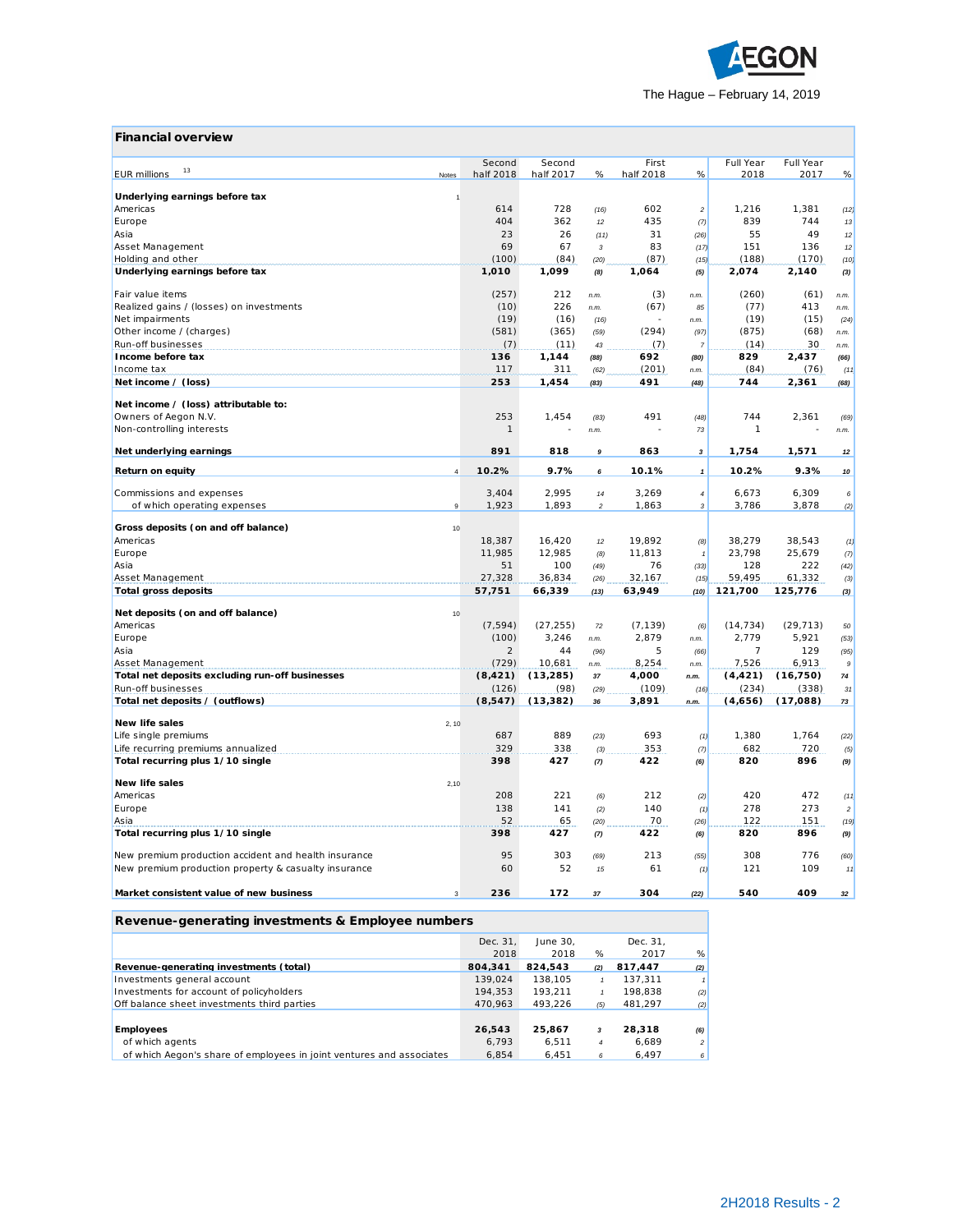

# Strategic highlights

- **Aegon Americas is well-positioned for growth as highlighted at the Analyst & Investor conference**
- **Aegon Americas eliminates Variable Annuity captive leading to significant benefits to its capital position**
- Aegon extends partnership with Atos in the UK for administration services
- **Aegon and Banco Santander expand their successful partnership in Portugal**
- Seventh consecutive full year of external third-party net inflows at Aegon Asset Management

#### **Aegon's strategy**

Aegon's purpose – to help people achieve a lifetime of financial security – forms the basis of the company's strategy. The central focus of the strategy is to further transform Aegon from a product-based to a customer needs-driven company. This means serving diverse and evolving needs across the customer life cycle; being a trusted partner for financial solutions that are relevant, simple, rewarding, and convenient; and developing long-term customer relationships by providing guidance and advice, and identifying additional financial security needs at every stage of customers' lives.

Aegon is focused on reducing complexity, eliminating duplication and increasing automation in order to realize cost efficiencies, thereby enabling it to invest and become a more digitally enabled and customer-centric company. Furthermore, the company is dedicated to driving scale and establishing strong positions in its current markets, adhering to strict standards to ensure the efficient use of capital by all of its businesses. Four key strategic objectives that enable the company to execute its strategy are embedded in all of Aegon's businesses: Optimized portfolio, Operational excellence, Customer loyalty and Empowered employees.

#### **Americas**

On December 6, 2018 Aegon hosted an Analyst & Investor conference specifically focused on the US business. During the conference, the management team of Aegon Americas highlighted to analysts and investors how the organization is well-positioned to capture market opportunities in the United States, and detailed broad actions to accelerate organic growth. These actions include improving the company's competitive position, attracting new customers, strengthening existing customer relationships and increasing customer retention.

As part of Aegon's ongoing process to simplify the legal structure of its business, Aegon eliminated its Variable Annuity captive in the US in the second half of 2018. The rationale behind setting up the Variable Annuity captive in 2015 was the need to manage the volatility of the US RBC ratio as a consequence of misalignment between reserve movements and hedging within the existing variable annuity capital framework. Recently, the National Association of Insurance Commissioners (NAIC) proposed improvements to the existing variable annuity capital framework. These reduce the non-economic volatility of the RBC ratio, and for this reason the use of a variable annuity captive was no longer required. As a result of the merger of two legal entities, Aegon realized a one-time benefit to capital generation of approximately USD 1 billion in the second half of 2018. This benefit was offset by the impact of tax reform on the RBC ratio in the second half of 2018.

#### **Europe**

On September 11, 2018, Aegon closed the acquisition of Robidus, a leading Dutch income protection service provider. This transaction fits the company's strategic objective to grow its fee-based businesses. Aegon acquired approximately 95% of the company with the remainder being retained by Robidus' management team. Robidus continues to operate on a standalone basis under its own brand name. The acquisition was financed from holding excess cash.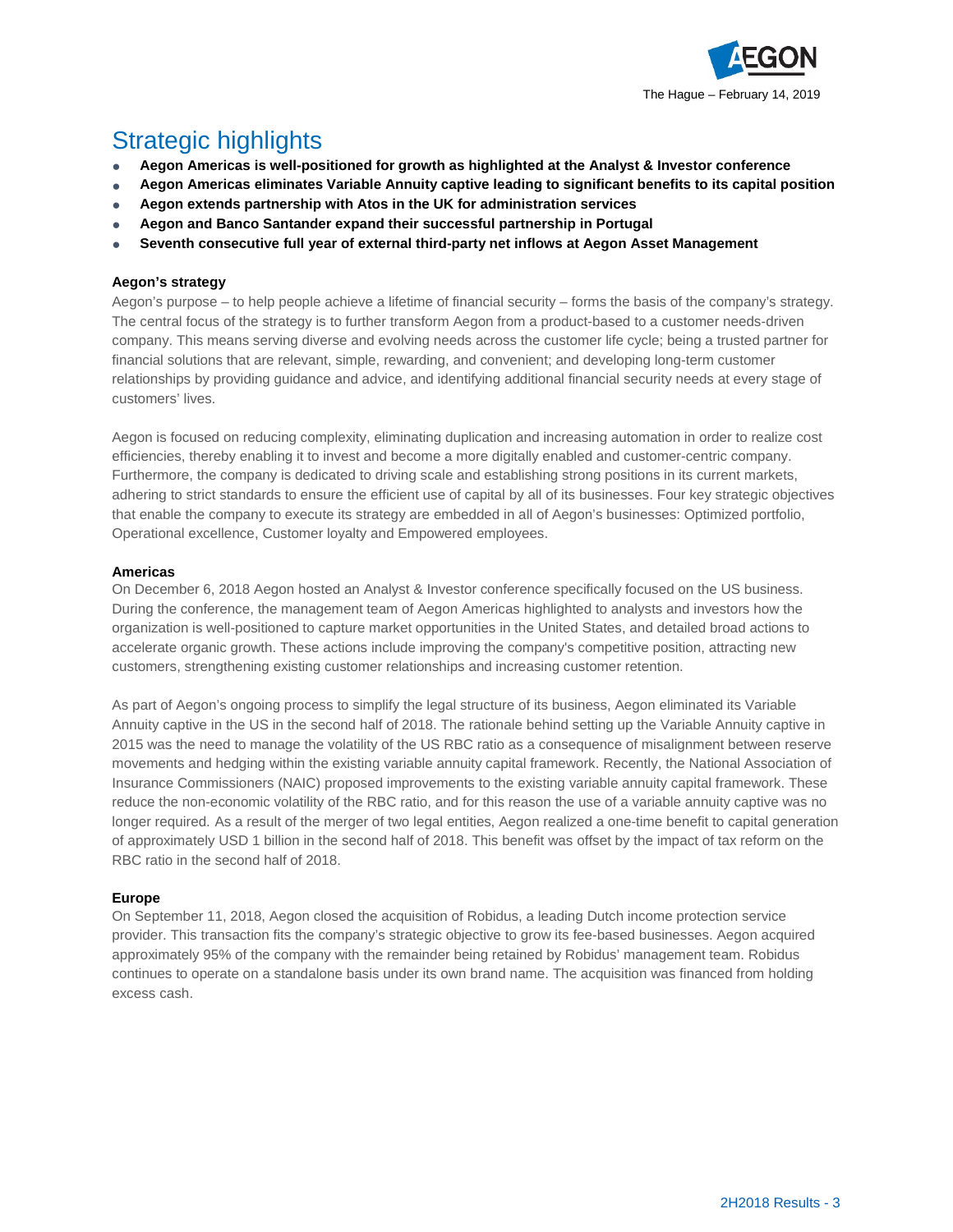

In the United Kingdom, Aegon's platform offering and omni-channel distribution strategy have established Aegon as the leading platform provider in the market with a personal and workplace pension, investment, and protection offering. In the second half of 2018, assets across Aegon UK's platform business reached GBP 128 billion. The first half of 2018 saw the migration of two portfolios of the Cofunds business by moving GBP 57 billion of institutional assets to Aegon technology in March, followed by GBP 28 billion of retail assets in May. A program was established to address service issues associated with the retail migration. Core trading and service levels have now returned to target levels. The focus now is to continually improve the platform, further increasing functionality and ease of use.

The final phase of the Cofunds integration will take place in the first half of 2019 with the migration of assets related to Nationwide. To date, Aegon has realized GBP 40 million annualized expense savings from integrating the Cofunds business, a figure which will rise to GBP 60 million following the Nationwide integration.

The digitization of Aegon's protection business in the United Kingdom in the first half of 2018 has made it simpler and quicker for advisers to apply for cover for their clients and has led to a significant uptick in business, with new protection customer numbers up 36% in 2018 compared with the previous year.

Aegon announced on November 20, 2018, that it had strengthened its existing partnership with Atos, signing a 15-year contract to service and administer its Existing Business (non-platform customers) in the United Kingdom. The extension of the partnership will further improve customer service for 1.4 million customers. Since 2016, Atos has successfully serviced and administered Aegon's 500,000 protection customers in the UK, and has an excellent understanding of Aegon's business, culture and ways of working. The agreement, to be effective as of mid-2019, is initially expected to lead to annual run-rate expense savings for Aegon of approximately GBP 10 million, growing to approximately GBP 30 million over time. Total transition and conversion charges are estimated to amount to approximately GBP 130 million, and are expected to be recorded over the first three years of the agreement.

Consistent with Aegon's strategic objective to optimize its portfolio and capital allocation across its businesses, Aegon has successfully completed the sale of its businesses in the Czech Republic and Slovakia for EUR 155 million on January 8, 2019. This is a further step in rationalizing Aegon's geographical footprint and focusing resources on Aegon's key markets.

On December 21, 2018, Aegon expanded its partnership with Banco Santander in Portugal. The transaction with Banco Santander in Portugal comprises the life and non-life in-force books owned by Banco Popular within the scope of the partnership and generated by the Banco Popular franchise as well as other channels (mainly agents and brokers). In addition, it includes the life and non-life new business within the scope of business of the partnership distributed through the former Banco Popular franchise, which Banco Santander acquired in 2017. Aegon has paid an upfront consideration for the expansion of the partnership in Portugal of EUR 14 million and will pay an additional amount of up to EUR 6 million, depending on the performance of the partnership.

#### **Asia**

In India, Aegon Life launched a new guaranteed return insurance plan, called POS GRIP (Point of Sale Guaranteed Return Insurance Plan). The product is in line with Aegon's philosophy of launching simple, easy to understand products. POS GRIP provides dual benefits of protection and savings. The benefit which a customer will receive at the end of the policy term is guaranteed and is stated up-front when buying the policy. The guaranteed additions accrue at the end of every year throughout the policy term and include a one-off loyalty booster payable at the end of the policy term.

In China, Aegon THTF launched an upgrade of its award-winning platform for agents that was unveiled in October last year. The platform features professional marketing, smart recruitment, and differentiated service, serving as the smart personal assistant to agents. Aegon THTF has been increasing investments into digitalization in pursuit of its digital development strategy.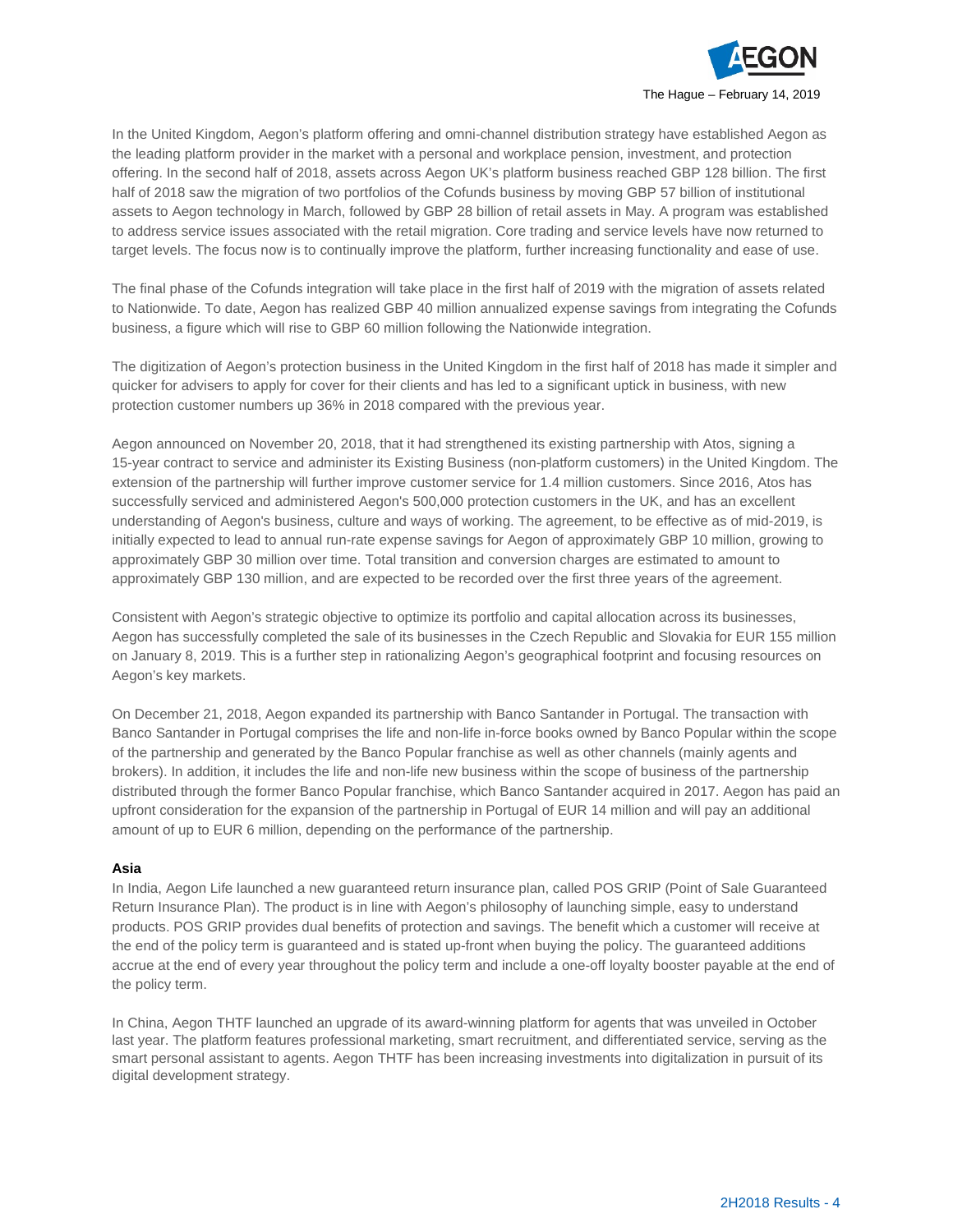

#### **Asset Management**

Growing external third-party assets is an important element of the growth strategy of Aegon Asset Management. 2018 was the seventh consecutive full year of positive external third-party net inflows. This reflects Aegon Asset Management's competitive performance, together with management's ability to leverage scale and capabilities from the general account and third-party affiliate businesses.

The continued strong commercial momentum in the Netherlands was underlined by strong inflows into the Dutch Mortgage Funds, which grew to EUR 16 billion of assets under management in the second half of 2018.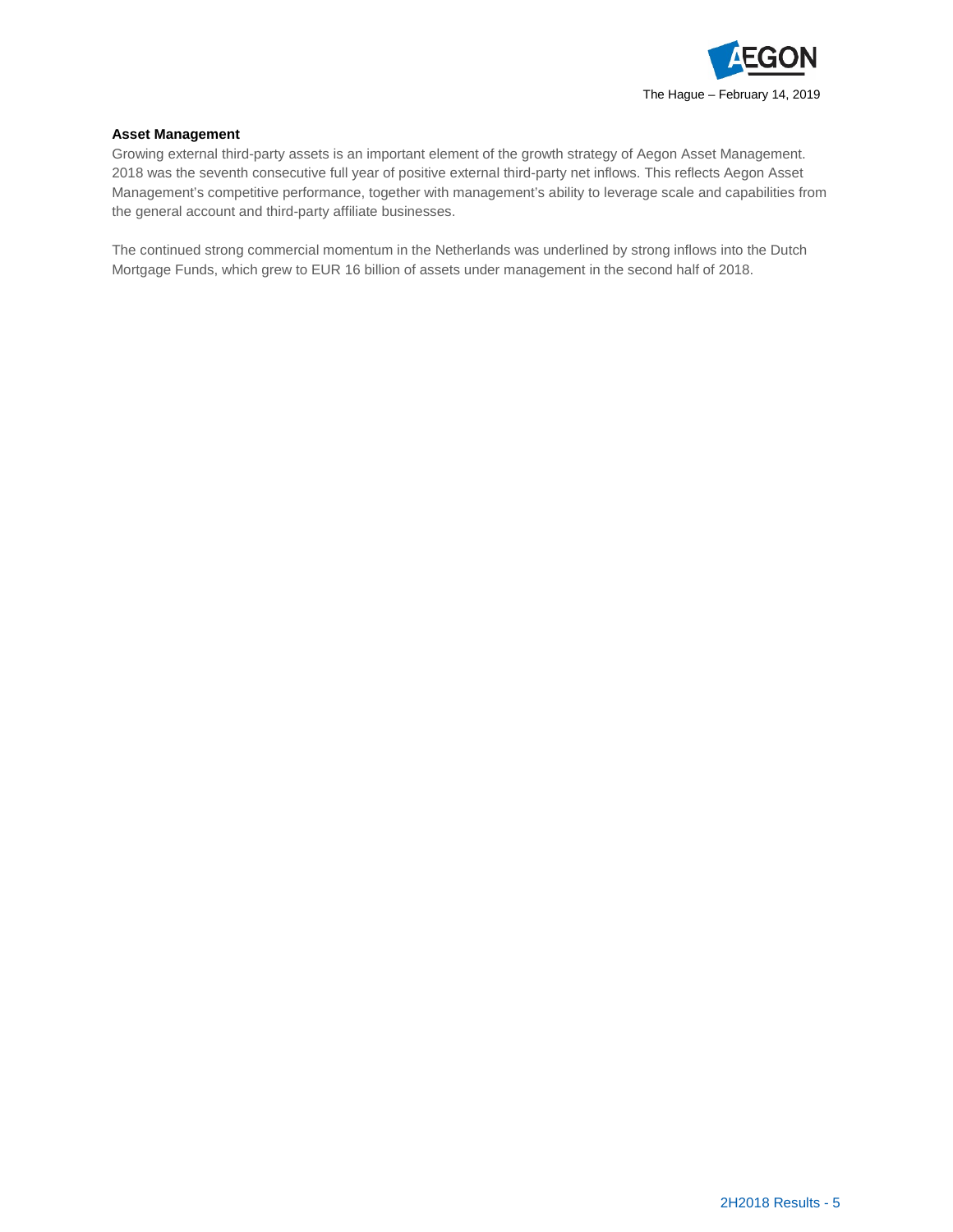

# Operational highlights

#### **Underlying earnings before tax**

Aegon's underlying earnings before tax decreased by 8% compared with the second half of 2017 to EUR 1,010 million. Expense savings in all regions and higher earnings in Spain & Portugal, the Netherlands and the UK platform business from business growth and higher margins were more than offset by the divestment of UMG in the Netherlands, and lower Retirement Plans earnings and adverse claims experience in the United States.

Underlying earnings from the Americas decreased by 16% to EUR 614 million driven by lower Retirement Plans earnings and adverse claims experience, which more than offset expense savings. The second half year of 2018 included EUR 14 million unfavorable claims experience compared with EUR 62 million favorable claims experience over the same period last year. Unfavorable mortality experience in Life and Retirement Plans was partly offset by favorable claims experience in Accident & Health. Retirement Plans earnings decreased significantly, which was mainly driven by lower fee income from lower asset balances, a lower investment margin, and investments in operations and technology.

Underlying earnings before tax from Aegon's operations in Europe increased by 12% to EUR 404 million. This was the result of growth in all regions, most notably in Spain & Portugal driven by better underwriting results, and expense savings. Furthermore, earnings growth was supported by a higher investment margin in the Netherlands from the shift to higher-yielding assets, lower funding costs for the bank and growth of the bank's balance sheet, as well as growth of the Digital Solutions business in the United Kingdom. This was partly offset by the divestment of UMG in the Netherlands.

Aegon's underlying earnings in Asia decreased by EUR 3 million to EUR 23 million driven by lower earnings from the joint-venture in China, as a result of investments in growth, and lower earnings from the direct marketing business, which is in run-off.

Underlying earnings before tax from Aegon Asset Management were up by 3% to EUR 69 million in the second half of 2018. This increase was a result of higher earnings in the Americas and in Europe driven by an increase in management fees and lower expenses, which were partly offset by lower performance fees from Aegon's Chinese asset management joint venture Aegon Industrial Fund Management Company (AIFMC).

The result from the Holding declined by EUR 17 million to a loss of EUR 100 million, as a result of interest expenses on USD 800 million Tier 2 securities issued in April 2018 to replace perpetual securities. Interest expenses for these Tier 2 securities are taken through the P&L, while the interest expenses for the perpetuals were recognized directly through equity.

#### **Net income**

Net income declined to EUR 253 million in the second half of 2018, and mainly reflects fair value losses as a result of market movements, and an increase in Other charges.

#### *Fair value items*

The loss from fair value items amounted to EUR 257 million. Gains from fair value items in Europe, Asia and at the Holding totaled EUR 281 million, and mainly resulted from hedging gains in addition to real estate revaluations in the Netherlands. These were more than offset by losses in the United States of EUR 538 million largely from underperformance of alternative investments and the impact of declining equity markets on reserve movements net of hedging. The loss was higher than expected, mainly due to lower than anticipated gains as a result of the lack of implied volatility movements during the equity market decline.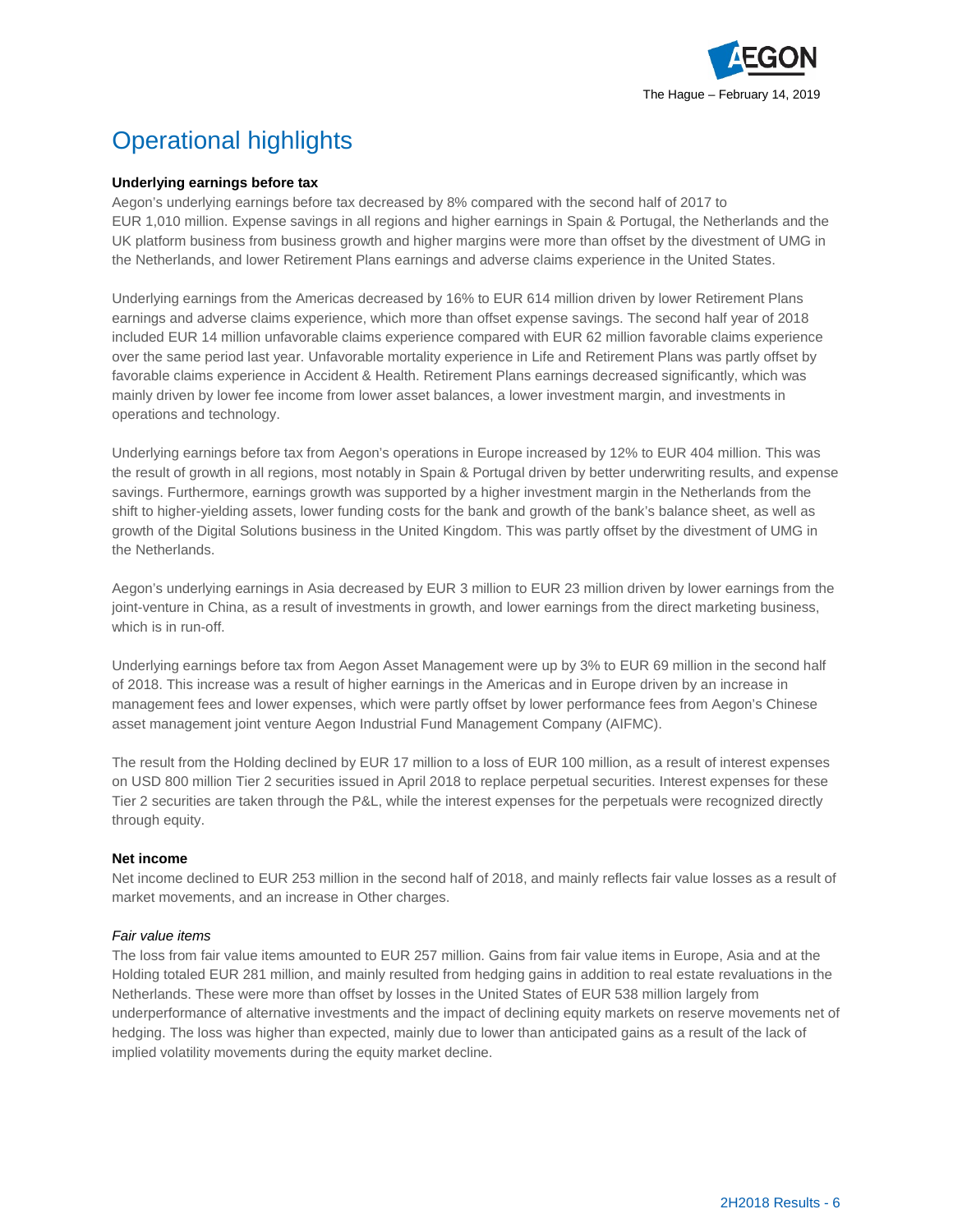

#### *Realized losses on investments*

Realized losses on investments totaled EUR 10 million, as losses from the sale of US treasuries more than offset gains as a result of portfolio optimization in the United Kingdom.

#### *Net impairments*

Net impairments remained low at EUR 19 million and were driven by the impairment of corporate bonds resulting from a bankruptcy filing in the US.

#### *Other charges*

Other charges of EUR 581 million were mainly driven by a provision related to the earlier announced settlement of class action litigation with universal life policyholders and a book loss on the sale of life reinsurance business in the United States; model & assumption changes in the Netherlands; and restructuring expenses in the United Kingdom and United States.

In the United States, Other charges of EUR 310 million were largely the result of a provision of EUR 147 million related to the earlier announced settlement of class action litigation with universal life policyholders, a EUR 94 million book loss on the divestment of the last remaining substantial block of life reinsurance, transition and conversion charges of EUR 27 million related to the TCS partnership, and a EUR 26 million addition to a provision for unclaimed property. In January 2019, a court approved the aforementioned settlement with universal life policyholders. Over 99% of affected policyholders participated in the settlement. While less than 1% of policyholders opted out of the settlement, they represented approximately 43% of the value of the settlement fund. The settlement fund was reduced proportionally for opt outs, although Aegon continues to hold a provision for these policyholders.

In Europe, Other charges of EUR 230 million were caused by EUR 138 million charges from updated mortality and lapse assumptions in the Netherlands, EUR 35 million integration expenses for Cofunds and BlackRock's defined contribution business, and EUR 19 million transition and conversion charges related to the agreement with Atos for administration services related to the Existing Business, both in the United Kingdom.

Other charges at the Holding amounted to EUR 36 million and were driven by IFRS 9 / 17 implementation expenses for the group.

#### *Run-off businesses*

The result from run-off businesses amounted to a loss of EUR 7 million, which was in line with expectations following the divestment of the majority of the remainder of these businesses in 2017.

#### *Income tax*

Income tax amounted to a benefit of EUR 117 million, while income before tax amounted to EUR 136 million. The income tax included one-time tax benefits of declining US and Dutch corporate income tax rates of EUR 84 million next to the regular tax exempt income items and tax credits. The effective tax rate on underlying earnings declined from 26% in the second half of 2017 to 12% in the second half of 2018, reflecting the reduction of the nominal corporate tax rate in the United States from 35% to 21%. The effective tax rate on underlying earnings is below the nominal tax rate as a result of tax exempt income and other tax benefits.

### **Return on equity**

To align closer to definitions used by peers and rating agencies, Aegon has retrospectively changed its internal definition of adjusted shareholders' equity used in calculating return on equity for the group, return on capital for its units, and the gross financial leverage ratio. As of the second half of 2018, shareholders' equity will no longer be adjusted for the remeasurement of defined benefit plans. All figures in this press release, including comparatives, are based on the new definition, unless stated otherwise.

Return on equity increased by 50 basis points compared with the same period last year to 10.2% in the second half of 2018 under the current definition. Under the previous definition, return on equity would have been 9.3%. Lower underlying earnings were more than offset by a lower effective tax rate.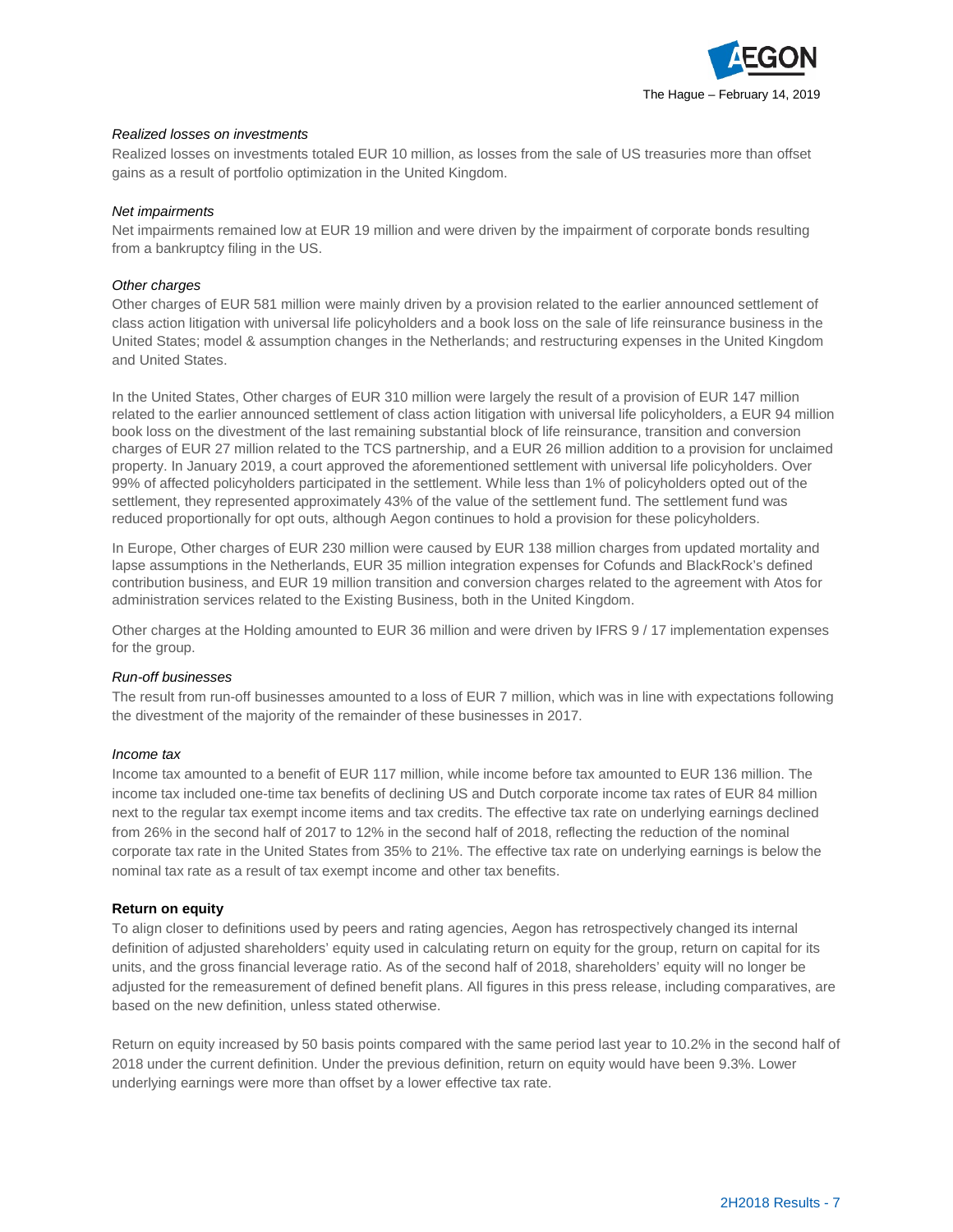

#### **Operating expenses**

Operating expenses increased by 2% to EUR 1,923 million as expense savings and the divestments of UMG and Aegon Ireland were more than offset by investments in growth in Banking and the Service business in the Netherlands, the acquisition of Robidus, restructuring charges, and IFRS 9 / 17 implementation expenses.

Aegon achieved its target to deliver EUR 350 million in annual run-rate expense savings by year-end 2018 as part of its plans to improve return on equity. Initiatives to reduce expenses have led to annual run-rate expense savings of EUR 355 million since the beginning of 2016. Transamerica achieved expense savings of USD 270 million over the last three years, which was below the USD 300 million target. A significant contributor to these savings was the partnership entered into with TCS earlier in 2018, which generated approximately one third of the total benefit achieved. However, investments within Retirement Plans drove staffing levels and related expenses higher than planned in the second half of 2018, as Transamerica aims to improve the Workplace experience and positions the business to accelerate growth. At a group level, that was compensated by additional expense savings in Dutch life and non-life insurance entities. Digitization of the business, automation of processes and efficiencies in the marketing and sales organization delivered EUR 79 million run-rate expense savings compared with the EUR 50 million targeted for the Netherlands. Expense savings at the Holding totaled EUR 19 million versus a target of EUR 15 million.

The abovementioned run-rate expense savings exclude the synergies from the Cofunds integration, which are expected to total GBP 60 million once completed, and the anticipated GBP 30 million savings from the extension of the partnership with Atos to administer the Existing Business in the United Kingdom.

#### **Deposits and sales**

Gross deposits decreased by 13% to EUR 58 billion driven by lower deposits on the platform in the United Kingdom and in Asset Management, while the prior period included EUR 6 billion of inflows from a single large mandate won by Aegon's strategic partner La Banque Postale Asset Management (LBPAM). Gross deposits in the Americas increased by EUR 2 billion.

Net outflows amounted to EUR 8.5 billion for the second half, mainly driven by outflows in the United States of EUR 7.6 billion caused by contract discontinuances in Retirement Plans. These were caused by a limited number of large contract losses.

New life sales declined by 7% to EUR 398 million, as a result of lower term life and indexed universal life sales in the United States and lower sales in the Asian High-Net-Worth (HNW) businesses. The latter was impacted by higher cost of premium financing for customers as short-term interest rates rose.

New premium production for accident & health insurance decreased by 69% to EUR 95 million. This was predominantly driven by lower sales in the travel insurance, affinity and stop loss segments in the United States, and resulted from the previously announced strategic decision to exit these segments. New premium production for property & casualty insurance increased by 15% to EUR 60 million, driven by higher sales in Hungary.

#### **Market consistent value of new business**

Market consistent value of new business (MCVNB) increased by 37% to EUR 236 million driven by the Americas and Europe. The increase in MCVNB in the Americas mainly resulted from tax reform. In Europe, MCVNB almost doubled, driven by an enhanced sales mix in Spain & Portugal and improved margins on pension products on the UK platform.

#### **Revenue-generating investments**

Revenue-generating investments decreased by 2% during the second half of 2018 to EUR 804 billion. Net outflows and the impact of unfavorable equity market movements more than offset the inclusion of EUR 18 billion assets related to the acquisition of BlackRock's defined contribution business in the United Kingdom.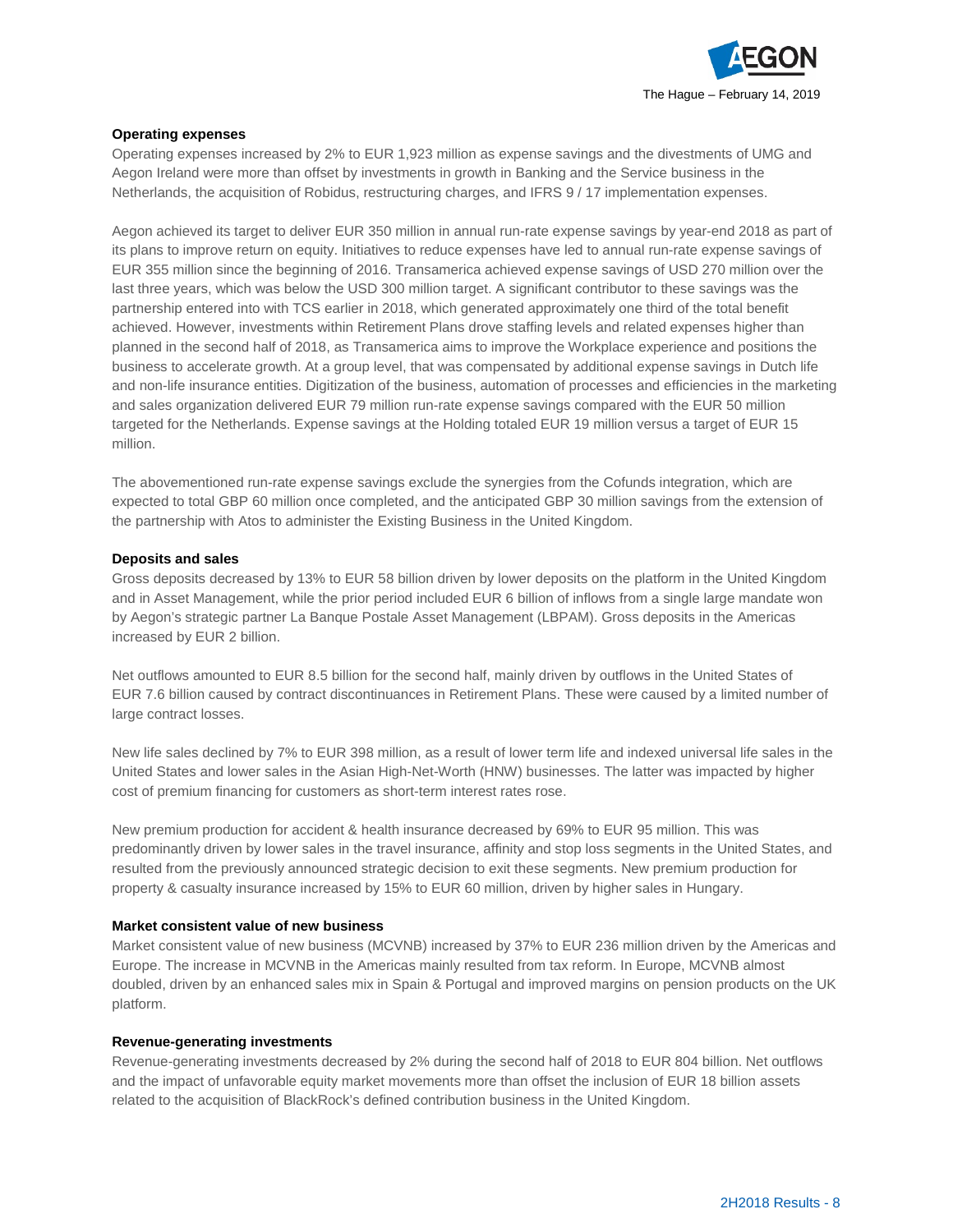

#### **Shareholders' equity**

Shareholders' equity decreased by EUR 0.9 billion to EUR 19.5 billion on December 31, 2018, primarily driven by a lower revaluation reserve as a result of widening credit spreads in the United States. Shareholders' equity excluding revaluation reserves decreased by EUR 0.4 billion to EUR 16.1 billion – or EUR 7.84 per common share – at the end of the second half 2018. This decrease was largely driven by the strengthening of the US dollar and net income, which were more than offset by dividends paid to shareholders and the impact of adverse market movements on defined benefit obligations.

#### **Gross financial leverage ratio**

As of the second half of 2018, Aegon retrospectively changed the definition of shareholders' equity used in calculating the gross financial leverage ratio. The company will no longer adjust shareholders' equity for the remeasurement of defined benefit plans to align its definition closer with those used by peers and rating agencies. Based on this more conservative calculation, the gross financial leverage ratio decreased by 160 basis points to 29.2% in the second half of 2018, which is within the 26 – 30% target range. This resulted from the redemption of EUR 200 million grandfathered Tier 1 securities in July 2018 and the maturity of EUR 500 million senior debt in August 2018. Under the previous definition, the gross financial leverage ratio would have been 27.0%.

#### **Holding excess cash**

Holding excess cash decreased from EUR 1,923 million to EUR 1,274 million during the second half of the year driven by EUR 700 million leverage reduction.

The group received EUR 786 million in remittances from subsidiaries, of which EUR 518 million from the United States, EUR 215 million from Europe, EUR 21 million from Asia and EUR 29 million from Asset Management. Capital injections of EUR 57 million in Asset Management, Central & Eastern Europe, Spain & Portugal and Asia were primarily related to investments in business growth.

The acquisition of Robidus led to a cash outflow of EUR 97 million. Furthermore, EUR 410 million cash was deployed for capital return to shareholders in the form of the cash portion of the interim 2018 dividend and the share buybacks to neutralize the final 2017 and interim 2018 stock dividends. The remaining cash outflows of EUR 171 million mainly related to holding funding and operating expenses.

### **Capital generation**

Capital generation of the operating units amounted to EUR 39 million for the second half of 2018. Adverse market movements totaled EUR 1,040 million and favorable one-time items EUR 106 million, bringing normalized capital generation to EUR 973 million. Market impacts were mainly driven by the unfavorable equity market in the United States and the impact of adverse credit spread movements in the Netherlands.

One-time items were mainly driven by model & assumption changes in the Netherlands, which more than offset the impact of tax changes in the Netherlands and the acquisition of Robidus in the Netherlands. In the United States, several items, including the adverse impact of US tax reform on required capital and the benefit from the elimination of a variable annuity captive, largely offset each other.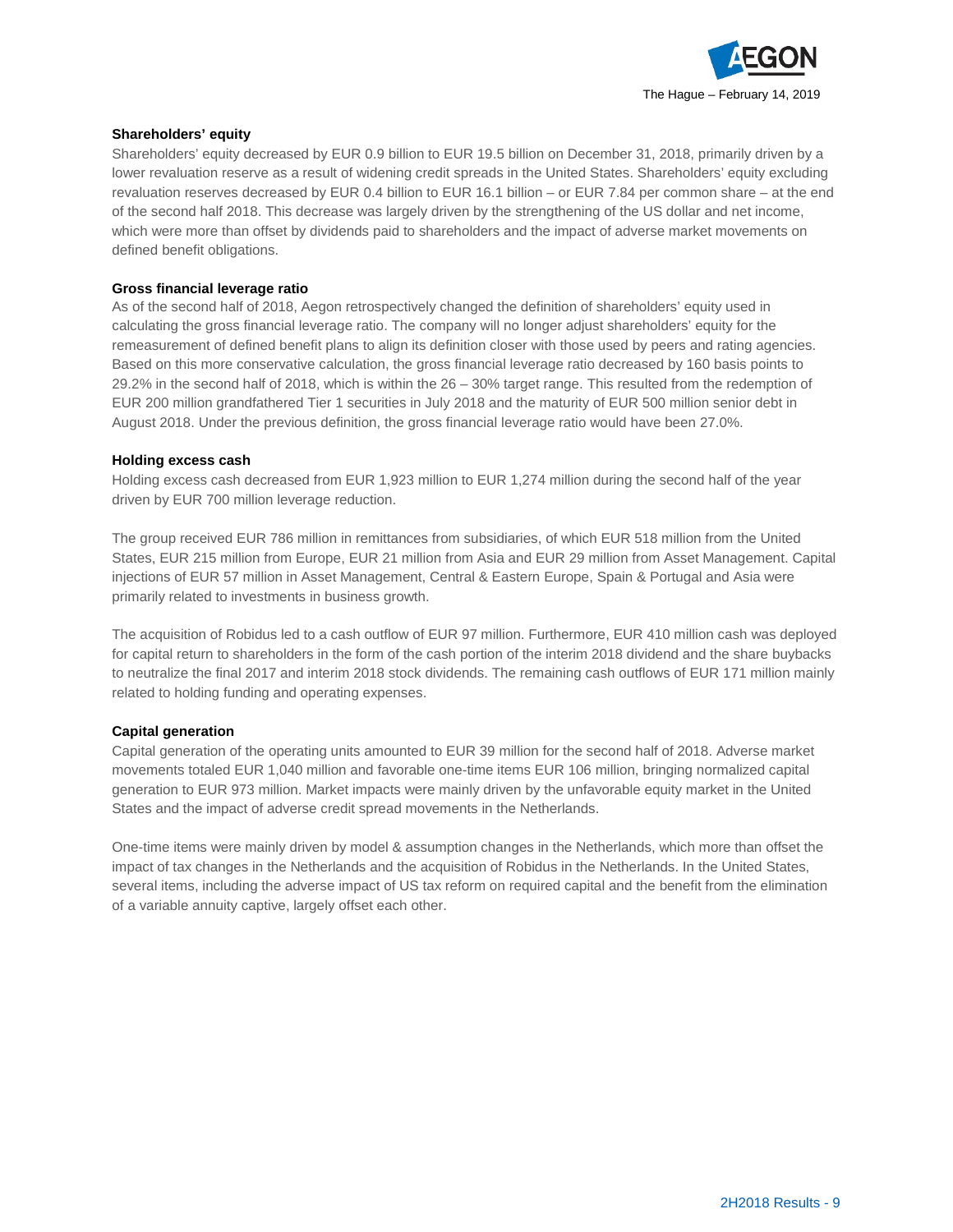

#### **Solvency II ratio**

Aegon's Solvency II ratio decreased from 215% to 211% during the second half of 2018 as normalized capital generation, favorable one-time items and other items were more than offset by payment of the interim 2018 dividend, adverse market impacts, and the Part VII transfer related to BlackRock's defined contribution business in the United Kingdom.

The estimated RBC ratio in the United States decreased to 465% on December 31, 2018, from 490% on June 30, 2018. This decrease was mainly driven by the unfavorable impact from markets which was partly driven by lower than expected gains from implied volatility movements during the equity market decline. Furthermore, market movements included a negative impact of 10%-points from equity market movements on Transamerica Advisors Life Insurance Company (TALIC), which is planned to merge with Transamerica Life Insurance Company (TLIC) in 2019. One-time items largely offset each other and included the impact of US tax reform, the elimination of a variable annuity captive, the settlement of class action litigation with universal life policyholders, and the release of capital as a result of the previously announced strategic decision to exit the travel insurance, affinity and stop loss insurance segments.

The estimated Solvency II ratio in the Netherlands decreased to 181% on December 31, 2018, from 190% on June 30, 2018. The net positive impact of model & assumption changes was offset by adverse market impacts and the impact of tax changes in the Netherlands. At the end of 2018, Aegon updated its modeling of the dynamic volatility adjustment to align with the guidance from the European Insurance and Occupational Pensions Authority (EIOPA). This model change results in a change in credit sensitivities and increased 1-in-10 year combined sensitivities for the Netherlands, and as a result the company is reviewing the target zones for Aegon The Netherlands. Aegon is considering increasing the mid-point of the target zone by 5%-points to 10%-points. The positive impact from a change in modeling of the dynamic volatility adjustment more than offset other model & assumption changes, including changes to the assumptions regarding mortgages, mortality rates and lapses for individual life policies. For mortgages, Aegon changed a number of assumptions including reflecting changes to market conditions. Adverse market movements were the result of lower interest rates and the adverse impact of credit spread movements on the dynamic volatility adjustment before the aforementioned update to the model.

The estimated Solvency II ratio in the United Kingdom decreased to 184% on December 31, 2018, from 197% on June 30, 2018. The decrease was mainly driven by the completion of the Part VII transfer related to BlackRock's defined contribution business, unfavorable interest rate movements, and the effect from changes in the equity hedging program, which led to an increase in required capital. Assumption changes were on balance positive, mainly as a result of lower expected future expenses resulting from the extended partnership with Atos for administration services related to the Existing Business as well as the favorable impact from mortality updates.

#### **Final 2018 dividend**

Aegon aims to pay out a sustainable dividend to allow equity investors to share in Aegon's performance, which can grow over time if Aegon's performance so allows. At the Annual General Meeting of Shareholders on May 17, 2019, the Supervisory Board will, in the absence of unforeseen circumstances, propose a final dividend for 2018 of EUR 0.15 per common share. If approved, and in combination with the interim dividend of EUR 0.14 per share paid over the first half of 2018, Aegon's total dividend over 2018 will amount to EUR 0.29 per common share. This is an increase of EUR 0.02 per share or over 7% compared with the 2017 dividend. The final dividend will be paid in cash or stock at the election of the shareholder. The value of the stock dividend will be approximately equal to the cash dividend. Aegon intends to neutralize the dilutive effect of the final 2018 stock dividend on earnings per share in the third quarter of 2019, barring unforeseen circumstances.

If the proposed dividend is approved by shareholders, Aegon shares will be quoted ex-dividend on May 21, 2019. The record date for the dividend will be May 22, 2019. The election period for shareholders will run from May 28 up to and including June 14, 2019. The stock fraction will be based on the average share price on Euronext Amsterdam from June 10 until June 14, 2019. The stock dividend ratio will be announced on June 19, 2019, and the dividend will be payable as of June 21, 2019.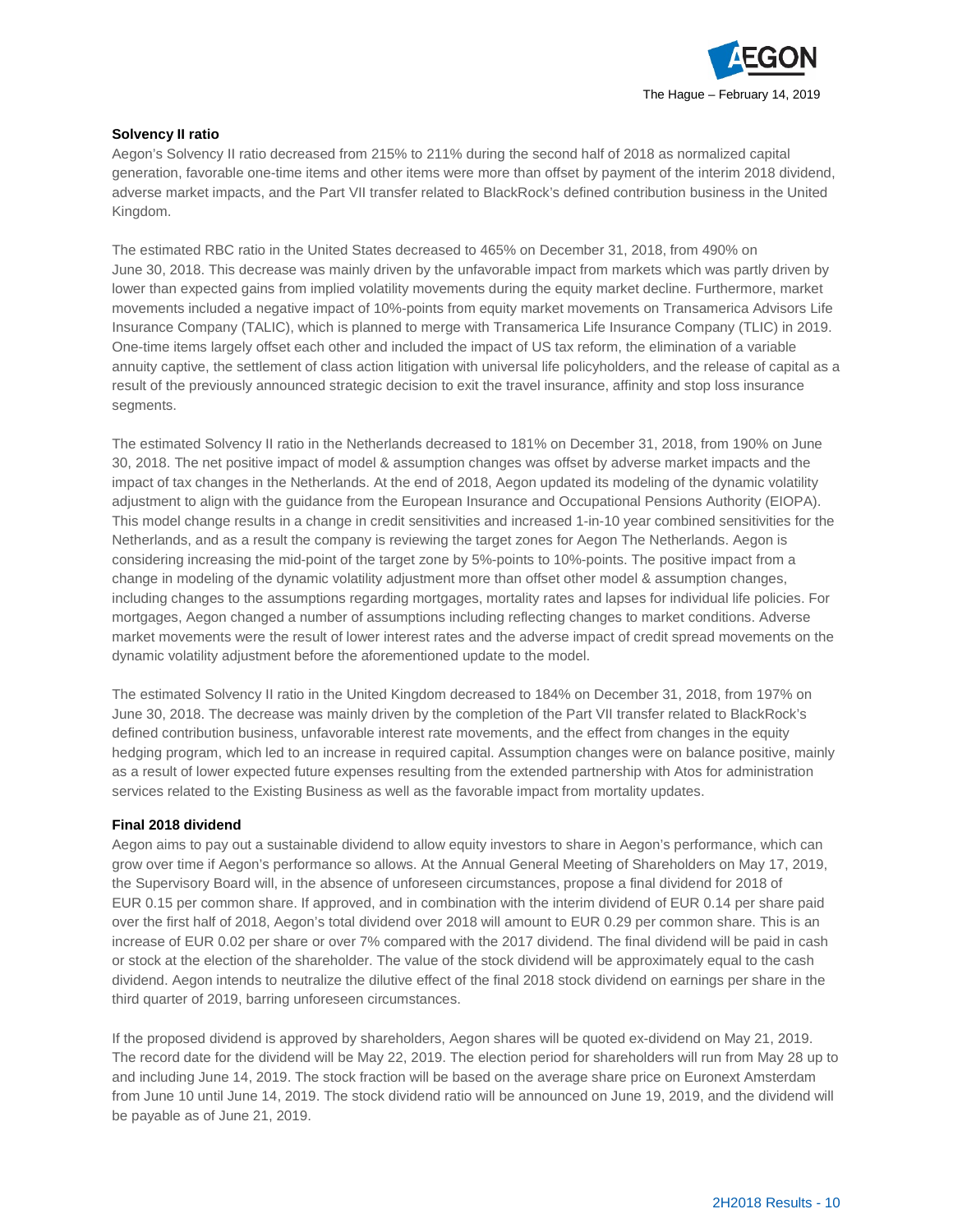

# **Aegon N.V.**

| Holding excess cash                 |            |             |                  |       |                        |                  |
|-------------------------------------|------------|-------------|------------------|-------|------------------------|------------------|
|                                     |            | 2017        |                  |       | 2018                   |                  |
| <b>EUR</b> millions                 | First half | Second half | <b>Full Year</b> |       | First half Second half | <b>Full Year</b> |
| <b>Beginning of period</b>          | 1,512      | 1,725       | 1,512            | 1,354 | 1,923                  | 1,354            |
|                                     |            |             |                  |       |                        |                  |
| Dividends received                  | 599        | 1,247       | 1,846            | 593   | 786                    | 1,379            |
| Capital injections                  | (59)       | (1,033)     | (1,092)          | (87)  | (57)                   | (144)            |
| Divestments / (acquisitions)        |            | 3           | 3                | 196   | (97)                   | 98               |
| Net capital flows to the holding    | 540        | 218         | 757              | 701   | 632                    | 1,333            |
| Funding and operating expenses      | (187)      | (164)       | (352)            | (163) | (170)                  | (333)            |
| Dividends and share buybacks        | (142)      | (417)       | (559)            | (167) | (410)                  | (577)            |
| Leverage issuances / (redemptions)  |            |             |                  | 200   | (700)                  | (500)            |
| Other                               | 3          | (8)         | (5)              | (2)   | (2)                    | (3)              |
| Holding expenses and capital return | (327)      | (588)       | (916)            | (132) | (1, 281)               | (1, 413)         |
| End of period                       | 1,725      | 1,354       | 1,354            | 1,923 | 1,274                  | 1,274            |

| Aegon N.V.                          |              |          |          |          |
|-------------------------------------|--------------|----------|----------|----------|
| Solvency II ratio                   |              |          |          |          |
|                                     |              | Dec. 31, | June 30, | Dec. 31, |
| <b>EUR</b> millions                 | <b>Notes</b> | 2018     | 2018     | 2017     |
| Eligible Own Funds                  |              | 17,602   | 17.092   | 15,628   |
|                                     |              |          |          |          |
| Consolidated Group SCR              |              | 8,349    | 7,940    | 7,774    |
| Solvency II ratio                   | 11b, 12      | 211%     | 215%     | 201%     |
|                                     |              |          |          |          |
| Eligible Own Funds to meet MCR      |              | 7,335    | 7,275    | 6,152    |
|                                     |              |          |          |          |
| Minimum Capital Requirement (MCR)   |              | 1,965    | 1.909    | 1,930    |
|                                     |              |          |          |          |
| <b>MCR</b> ratio                    |              | 373%     | 381%     | 319%     |
|                                     |              |          |          |          |
| United States - RBC ratio           |              | 465%     | 490%     | 472%     |
| The Netherlands - Solvency II ratio |              | 181%     | 190%     | 199%     |
| United Kingdom - Solvency II ratio  |              | 184%     | 197%     | 176%     |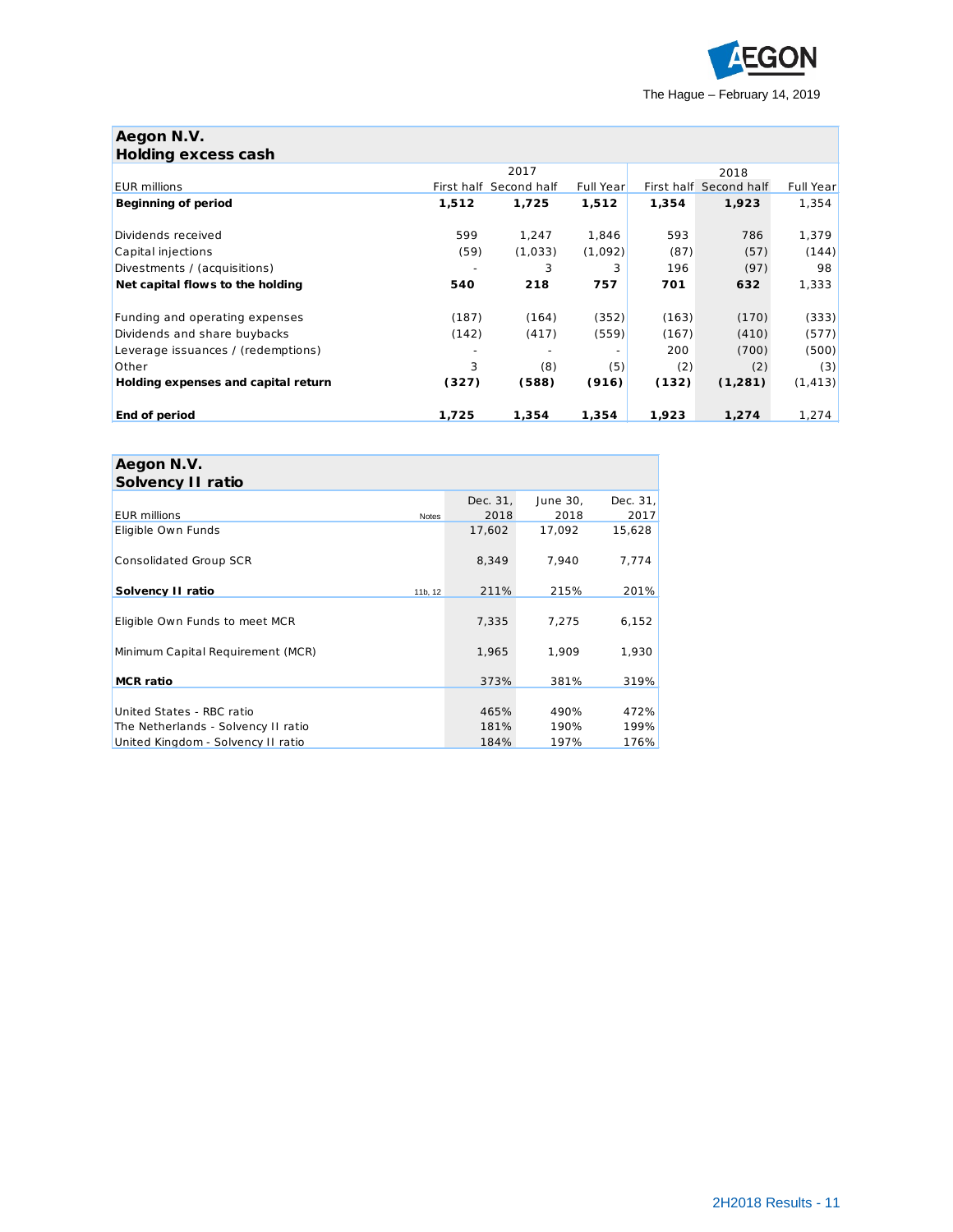

# Americas

- **Underlying earnings before tax decrease by 17% to USD 708 million due to lower Retirement Plans earnings and adverse claims experience**
- Net loss of USD 229 million due to fair value items and Other charges
- **Gross deposits amount to USD 21.1 billion; net outflows of USD 8.9 billion mainly from Retirement Plans and Variable Annuities**
- **Return on capital increases by 80 basis points to 10.0%**

## **Underlying earnings before tax**

Underlying earnings before tax from the Americas in the second half of 2018 decreased by 17% to USD 708 million, largely due to lower results in Retirement Plans and adverse claims experience.

- Life earnings decreased by 1% to USD 167 million, as adverse mortality experience was almost entirely offset by better investment income, USD 13 million positive intangible adjustments due to higher investment yields, and improving persistency. Adverse mortality experience in the second half of 2018 was USD 27 million compared with positive mortality experience of USD 12 million in the same period last year, mainly due to higher claims severity.
- Earnings from Accident & Health declined by 15% to USD 136 million, as seasonally favorable morbidity experience in the second half of 2018 amounted to USD 19 million which was USD 40 million less than last year. This was partly offset by better persistency results in Long-Term Care. Overall claims experience in Long-Term Care continues to track in line with management's best estimate assumptions with an actual to expected claims ratio of 100% for full-year 2018.
- Earnings from Retirement Plans decreased by 65% to USD 59 million. This was the result of lower fee income from lower asset balances, a lower investment margin, USD 8 million unfavorable mortality, and higher operating expenses as a result of changes in expense allocations between product lines and investment spend to support growth and improve the Workplace experience. Furthermore, there were USD 23 million of various one-time charges in the period.
- Mutual Funds earnings decreased by 40% to USD 19 million, driven by higher operating expenses as a result of changes in expense allocations between product lines, partly offset by higher fee revenue from business growth.
- Earnings from Variable Annuities decreased by 2% to USD 217 million, primarily caused by lower fee income due to the down equity market environment and outflows. This was largely offset by lower operating expenses as a result of changes in expense allocations between product lines.
- Earnings from Fixed Annuities increased by 17% to USD 62 million in the second half of 2018, driven by lower expenses and a USD 7 million one-time benefit, partly offset by lower investment income from lower asset balances.
- Stable Value Solutions earnings declined by 11% to USD 46 million caused by margin pressure and lower asset balances.
- Earnings from Latin America increased by USD 2 million to USD 3 million.

# **Net income**

Net income from Aegon's businesses in the Americas decreased by USD 1,297 million to a loss of USD 229 million in the second half of 2018. This decrease was primarily caused by fair value items and Other charges, while last year included a large one-off tax benefit from tax reform.

The results from fair value items amounted to a loss of USD 634 million.

- The loss on fair value hedges without an accounting match under IFRS was USD 438 million. This loss was higher than anticipated, mainly due to USD 96 million lower than expected gains as a result of the lack of implied volatility movements during the equity market decline.
- The result on fair value hedges with an accounting match amounted to a loss of USD 84 million mainly caused by underperformance of underlying funds and credit spread widening.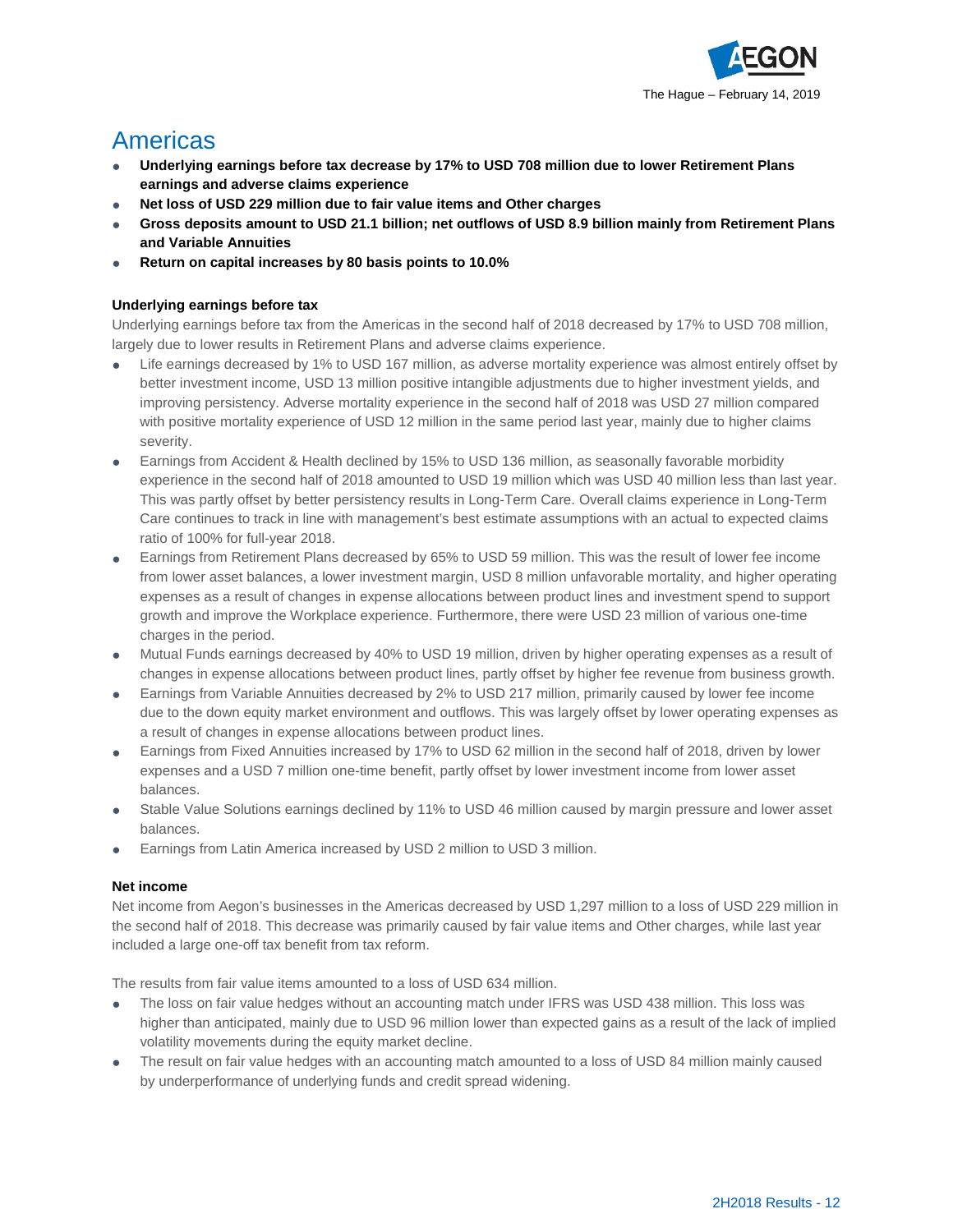

The results on fair value investments amounted to a loss of USD 104 million, mainly from lower commodity prices and equity markets, as well as widening credit spreads. This was partly offset by positive revaluations on real estate.

Realized losses on investments of USD 91 million resulted from the sale of US treasuries as part of normal trading activity. Net impairments amounted to USD 15 million, reflecting an impairment of corporate bonds resulting from a bankruptcy filing. The run-off businesses declined to a loss of USD 7 million, which is in line with expectations following the divestment of the majority of the remainder of these businesses in 2017.

Other charges of USD 363 million were mainly caused by the earlier announced USD 110 million book loss on the divestment of the last remaining substantial block of life reinsurance, and a charge of USD 166 million for a settlement of class action litigation with universal life policyholders. In January 2019, a court approved the aforementioned settlement with universal life policyholders. Over 99% of affected policyholders participated in the settlement. While less than 1% of policyholders opted out of the settlement, they represented approximately 43% of the value of the settlement fund. The settlement fund was reduced proportionally for opt outs, although Aegon continues to hold a provision for these policyholders. Furthermore, Other charges contained transition and conversion charges of USD 31 million related to the TCS partnership, and a USD 32 million addition to a provision for unclaimed property.

Income tax benefit in the second half of 2018 amounted to USD 174 million and includes one-time tax benefits of USD 35 million.

#### **Return on capital**

The return on average capital invested in Aegon's businesses in the Americas in the second half of 2018, excluding revaluation reserves, increased by 80 basis points to 10.0%. The increase was the result of higher net underlying earnings resulting from lower taxes, largely due to tax reform which became effective as of January 1, 2018. Furthermore, lower average capital due to the net loss recorded in the second half of 2018 and dividends paid to the group in 2018 positively impacted return on capital. Return on capital of Aegon's businesses excludes the benefit of leverage at the Holding.

#### **Operating expenses**

Operating expenses increased by 1% to USD 892 million, as restructuring expenses were USD 25 million higher due to USD 31 million transition and conversion charges associated with the TCS partnership.

#### **Sales**

Gross deposits increased by 9% to USD 21.1 billion. Retirement Plans deposits increased by 4% to USD 15.6 billion, due to higher takeover deposits in the large plan market and higher recurring deposits in the large and medium plan markets. Deposits in Mutual Funds increased 26% to USD 3.6 billion. Gross deposits in Variable Annuities were up by 8% to USD 1.6 billion year-over-year, driven by product enhancements.

Total net outflows amounted to USD 8.9 billion in the second half of 2018. Net outflows in Retirement Plans totaled USD 5.8 billion for the second half, mainly caused by contract discontinuances of USD 7.0 billion, and increased participant withdrawals. Net outflows in Variable Annuities amounted to USD 1.5 billion due to increased surrenders as the business matures. Net outflows in Mutual Funds of USD 0.8 billion were the result of increased withdrawals from equity and bonds funds, reflecting market volatility. Fixed Annuities experienced net outflows of USD 0.6 billion as the book matures.

New life sales were down by 8% to USD 239 million, mainly caused by lower term life and indexed universal life sales. This was partly offset by higher universal life sales through the employee benefits channel.

New premium production for Accident & Health insurance declined by 75% to USD 84 million as a result of exiting the travel insurance, affinity and stop loss insurance segments. Medicare Supplement sales were up 14% due to new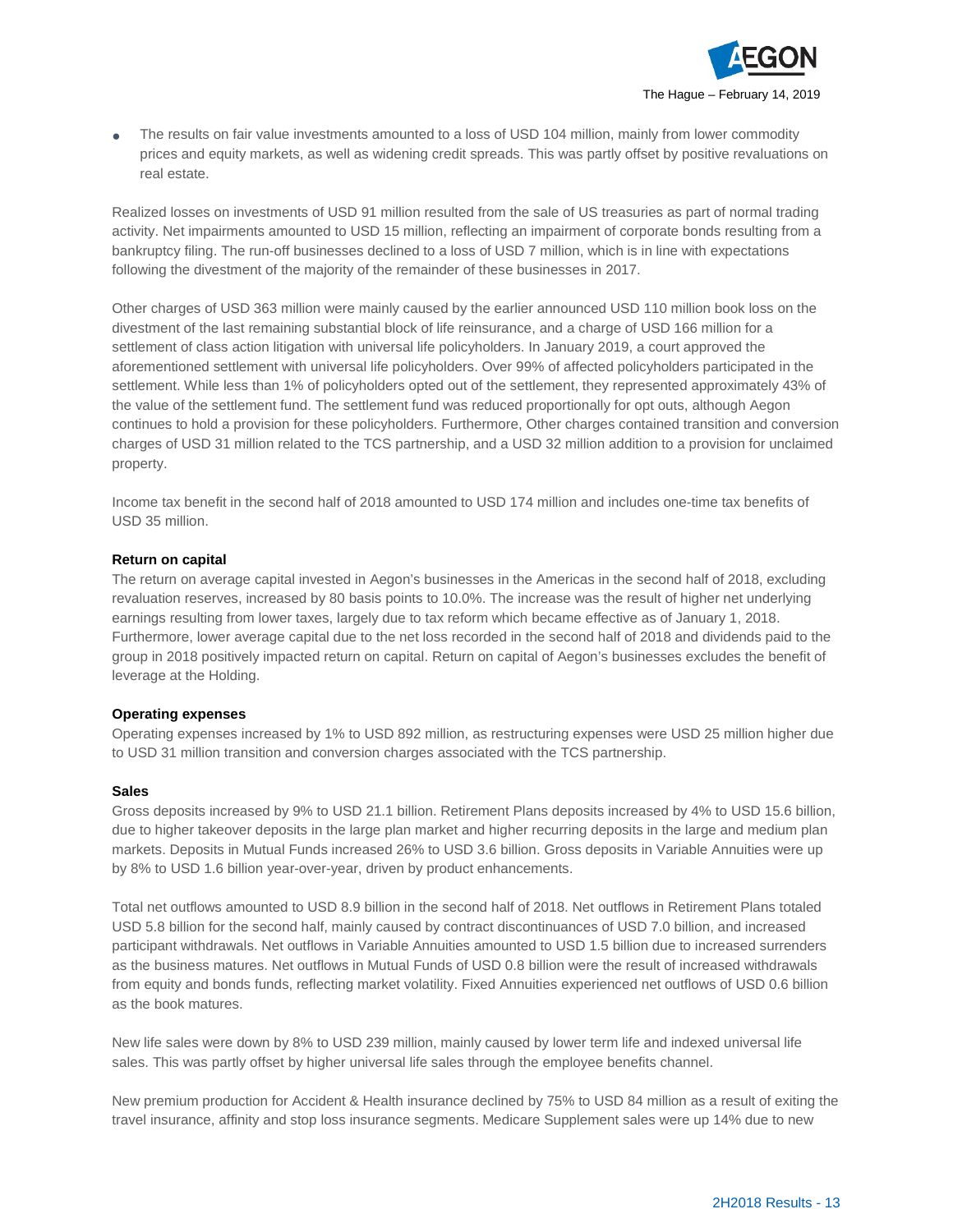

distribution partners and pricing changes. Pricing enhancements made in the second half of 2018, as well as strategic pricing reviews, are expected to aid in the competitiveness of the Employee Benefit health suite in 2019.

#### **Market consistent value of new business**

Market consistent value of new business increased by 26% to USD 189 million, as the benefits from tax reform and improved economics more than offset lower Life and Accident & Health sales. Additionally product mix and policyholder distribution had favorable impacts on Accident & Health and Retirement Plans that offset lower results on Variable Annuities and Life.

#### **Revenue-generating investments**

Revenue-generating investments decreased by 7% compared with the end of the first half of 2018 to USD 424 billion. The decline was driven by lower equity markets and net outflows.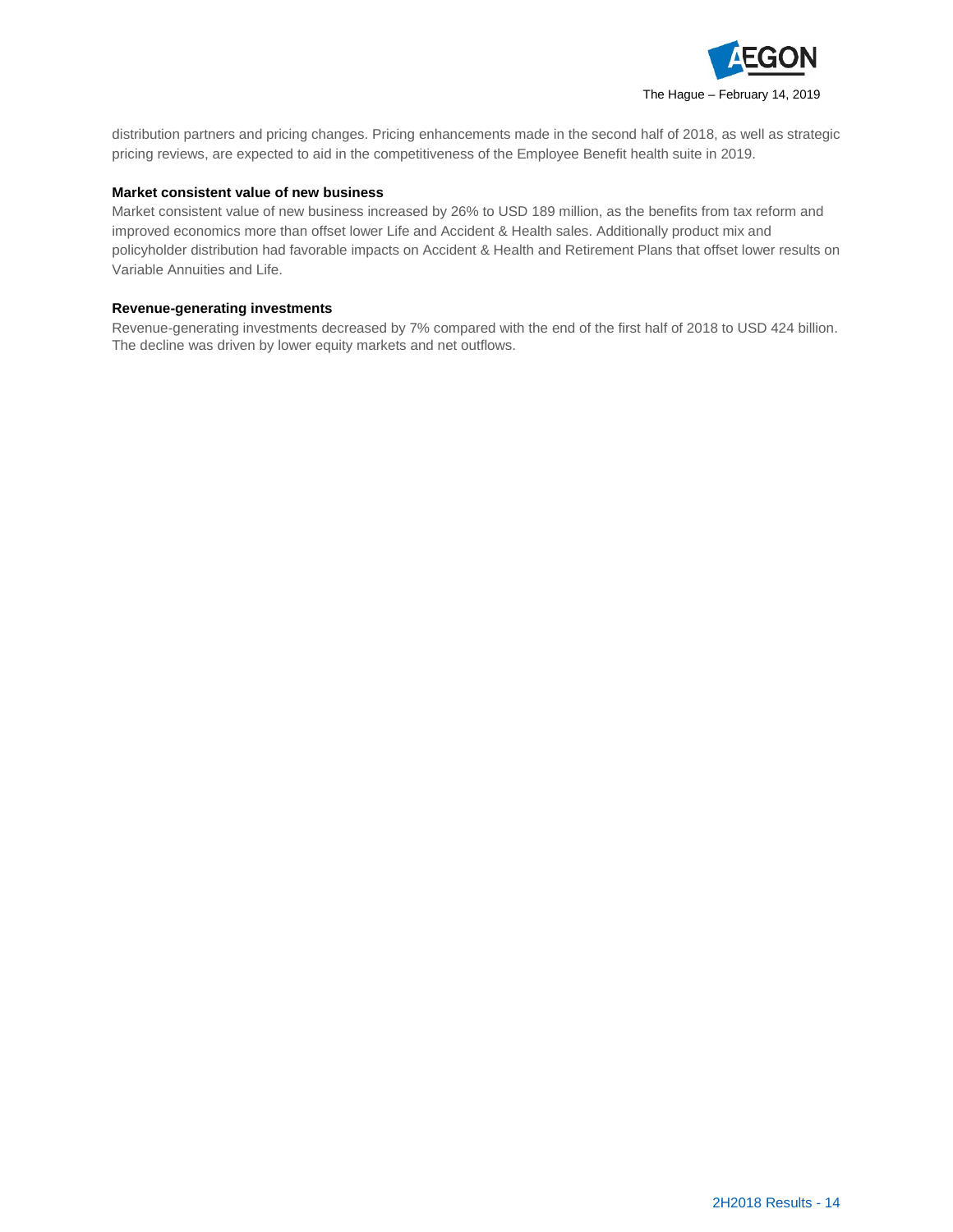

| <b>Full Year</b><br><b>Full Year</b><br>Second<br>Second<br>First<br><b>USD millions</b><br>half 2018<br>half 2017<br>$\%$<br>half 2018<br>%<br>2018<br>2017<br>%<br>Notes<br>Underlying earnings before tax by line of business<br>167<br>169<br>96<br>263<br>251<br>Life<br>(1)<br>73<br>5<br>136<br>161<br>259<br>284<br>Accident & Health<br>123<br>(15)<br>10<br>(9)<br>59<br>195<br><b>Retirement Plans</b><br>166<br>137<br>315<br>(65)<br>(57)<br>(38)<br>19<br>Mutual Funds<br>31<br>26<br>45<br>54<br>(40)<br>(28)<br>Variable Annuities<br>217<br>221<br>253<br>469<br>410<br>(2)<br>(14)<br>15<br>53<br><b>Fixed Annuities</b><br>62<br>52<br>114<br>145<br>17<br>21<br>(22)<br>52<br>93<br>99<br>Stable Value Solutions<br>46<br>47<br>(11)<br>(2)<br>(6)<br>(2)<br>Latin America<br>$\overline{2}$<br>(1)<br>(4)<br>$\mathbf{1}$<br>n.m.<br>n.m.<br>n.m.<br>852<br>Underlying earnings before tax<br>708<br>729<br>1,437<br>1,560<br>(17)<br>(3)<br>(8)<br>249<br>(634)<br>(91)<br>(724)<br>192<br>Fair value items<br>n.m.<br>n.m.<br>n.m.<br>(91)<br>Realized gains / (losses) on investments<br>146<br>(150)<br>(241)<br>177<br>n.m.<br>40<br>n.m.<br>Net impairments<br>(15)<br>(20)<br>5<br>(10)<br>(19)<br>45<br>23<br>n.m.<br>Other income / (charges)<br>(363)<br>(653)<br>(106)<br>(469)<br>(409)<br>44<br>(15)<br>n.m.<br>Run-off businesses<br>(7)<br>33<br>(11)<br>(8)<br>(16)<br>12<br>n.m.<br>31<br>Income before tax<br>(402)<br>564<br>379<br>1,535<br>(23)<br>n.m.<br>n.m.<br>n.m.<br>174<br>505<br>(90)<br>227<br>Income tax<br>84<br>(63)<br>(66)<br>n.m.<br>(229)<br>1,069<br>289<br>1,762<br>Net income / (loss)<br>61<br>n.m.<br>n.m.<br>(97)<br>609<br>Net underlying earnings<br>667<br>638<br>1,276<br>1,158<br>5<br>9<br>10<br>1,946<br>Commissions and expenses<br>2,378<br>2,397<br>4,071<br>22<br>(1)<br>4,776<br>17<br>892<br>885<br>960<br>of which operating expenses<br>1,852<br>1,798<br>$\mathbf{1}$<br>(7)<br>$\boldsymbol{\mathsf{3}}$<br>Gross deposits (on and off balance) by line of business<br>10<br>3<br>8<br>$\overline{7}$<br>Life<br>$\overline{4}$<br>34<br>4<br>22<br>11<br><b>Retirement Plans</b><br>15.570<br>15.030<br>18.714<br>34,284<br>34,235<br>$\overline{4}$<br>(17)<br>Mutual Funds<br>3,611<br>2,877<br>3.418<br>7,029<br>5,695<br>6<br>23<br>26<br>Variable Annuities<br>1,590<br>1,467<br>3,252<br>3,190<br>1,662<br>$\overline{c}$<br>8<br>(4)<br><b>Fixed Annuities</b><br>235<br>145<br>208<br>443<br>317<br>40<br>62<br>13<br>75<br>125<br>89<br>214<br>Latin America<br>55<br>125<br>39<br>186<br>24,095<br>43,518<br>Total gross deposits<br>21,135<br>19,577<br>(12)<br>45,231<br>$\overline{4}$<br>8<br>Net deposits (on and off balance) by line of business<br>10<br>(18)<br>(17)<br>(18)<br>(36)<br>(33)<br>Life<br>(4)<br>$\sqrt{3}$<br>(9)<br><b>Retirement Plans</b><br>(5,951)<br>(29, 511)<br>(6,670)<br>(12,620)<br>(30, 480)<br>80<br>11<br>59<br><b>Mutual Funds</b><br>(773)<br>464<br>146<br>(627)<br>377<br>n.m.<br>n.m.<br>n.m.<br>Variable Annuities<br>(1,504)<br>(1, 316)<br>(1, 542)<br>(3,046)<br>(2, 284)<br>(14)<br>$\boldsymbol{2}$<br>(33)<br>(604)<br><b>Fixed Annuities</b><br>(552)<br>(641)<br>(1, 245)<br>(1, 181)<br>6<br>(5)<br>(9)<br>Latin America<br>88<br>42<br>77<br>165<br>52<br>108<br>14<br>n.m.<br>Total net deposits excluding run-off businesses<br>(17, 409)<br>(33,549)<br>(8, 761)<br>(30, 889)<br>${\bf 72}$<br>(8,648)<br>(1)<br>48<br>Run-off businesses<br>(145)<br>(277)<br>(382)<br>(121)<br>(131)<br>(10)<br>28<br>(20)<br>Total net deposits / (outflows)<br>(8,907)<br>(31, 011)<br>(8, 779)<br>(17,686)<br>(33,931)<br>71<br>(1)<br>48<br><b>New life sales</b><br>10<br>96<br>Life single premiums<br>46<br>51<br>50<br>100<br>(10)<br>(9)<br>(5)<br>235<br>257<br>252<br>486<br>523<br>Life recurring premiums annualized<br>(9)<br>(7)<br>(7)<br>Total recurring plus 1/10 single<br>239<br>262<br>257<br>496<br>533<br>(7)<br>(9)<br>(7)<br>198<br>212<br>218<br>460<br>Life<br>416<br>(6)<br>(9)<br>(9)<br>41<br>50<br>39<br>74<br>Latin America<br>80<br>(18)<br>6<br>8<br>239<br>262<br>Total recurring plus 1/10 single<br>257<br>496<br>533<br>(9)<br>(7)<br>(7)<br>New premium production accident and health insurance<br>84<br>339<br>228<br>312<br>818<br>(75)<br>(63) | Americas |  |  |  |      |
|----------------------------------------------------------------------------------------------------------------------------------------------------------------------------------------------------------------------------------------------------------------------------------------------------------------------------------------------------------------------------------------------------------------------------------------------------------------------------------------------------------------------------------------------------------------------------------------------------------------------------------------------------------------------------------------------------------------------------------------------------------------------------------------------------------------------------------------------------------------------------------------------------------------------------------------------------------------------------------------------------------------------------------------------------------------------------------------------------------------------------------------------------------------------------------------------------------------------------------------------------------------------------------------------------------------------------------------------------------------------------------------------------------------------------------------------------------------------------------------------------------------------------------------------------------------------------------------------------------------------------------------------------------------------------------------------------------------------------------------------------------------------------------------------------------------------------------------------------------------------------------------------------------------------------------------------------------------------------------------------------------------------------------------------------------------------------------------------------------------------------------------------------------------------------------------------------------------------------------------------------------------------------------------------------------------------------------------------------------------------------------------------------------------------------------------------------------------------------------------------------------------------------------------------------------------------------------------------------------------------------------------------------------------------------------------------------------------------------------------------------------------------------------------------------------------------------------------------------------------------------------------------------------------------------------------------------------------------------------------------------------------------------------------------------------------------------------------------------------------------------------------------------------------------------------------------------------------------------------------------------------------------------------------------------------------------------------------------------------------------------------------------------------------------------------------------------------------------------------------------------------------------------------------------------------------------------------------------------------------------------------------------------------------------------------------------------------------------------------------------------------------------------------------------------------------------------------------------------------------------------------------------------------------------------------------------------------------------------------------------------------------------------------------------------------------------------------------------------------------------------------------------------------------------------------------------------------------------------------------------------------------------------------------------------------------------------------|----------|--|--|--|------|
| (16)                                                                                                                                                                                                                                                                                                                                                                                                                                                                                                                                                                                                                                                                                                                                                                                                                                                                                                                                                                                                                                                                                                                                                                                                                                                                                                                                                                                                                                                                                                                                                                                                                                                                                                                                                                                                                                                                                                                                                                                                                                                                                                                                                                                                                                                                                                                                                                                                                                                                                                                                                                                                                                                                                                                                                                                                                                                                                                                                                                                                                                                                                                                                                                                                                                                                                                                                                                                                                                                                                                                                                                                                                                                                                                                                                                                                                                                                                                                                                                                                                                                                                                                                                                                                                                                                                                                             |          |  |  |  |      |
|                                                                                                                                                                                                                                                                                                                                                                                                                                                                                                                                                                                                                                                                                                                                                                                                                                                                                                                                                                                                                                                                                                                                                                                                                                                                                                                                                                                                                                                                                                                                                                                                                                                                                                                                                                                                                                                                                                                                                                                                                                                                                                                                                                                                                                                                                                                                                                                                                                                                                                                                                                                                                                                                                                                                                                                                                                                                                                                                                                                                                                                                                                                                                                                                                                                                                                                                                                                                                                                                                                                                                                                                                                                                                                                                                                                                                                                                                                                                                                                                                                                                                                                                                                                                                                                                                                                                  |          |  |  |  |      |
|                                                                                                                                                                                                                                                                                                                                                                                                                                                                                                                                                                                                                                                                                                                                                                                                                                                                                                                                                                                                                                                                                                                                                                                                                                                                                                                                                                                                                                                                                                                                                                                                                                                                                                                                                                                                                                                                                                                                                                                                                                                                                                                                                                                                                                                                                                                                                                                                                                                                                                                                                                                                                                                                                                                                                                                                                                                                                                                                                                                                                                                                                                                                                                                                                                                                                                                                                                                                                                                                                                                                                                                                                                                                                                                                                                                                                                                                                                                                                                                                                                                                                                                                                                                                                                                                                                                                  |          |  |  |  |      |
|                                                                                                                                                                                                                                                                                                                                                                                                                                                                                                                                                                                                                                                                                                                                                                                                                                                                                                                                                                                                                                                                                                                                                                                                                                                                                                                                                                                                                                                                                                                                                                                                                                                                                                                                                                                                                                                                                                                                                                                                                                                                                                                                                                                                                                                                                                                                                                                                                                                                                                                                                                                                                                                                                                                                                                                                                                                                                                                                                                                                                                                                                                                                                                                                                                                                                                                                                                                                                                                                                                                                                                                                                                                                                                                                                                                                                                                                                                                                                                                                                                                                                                                                                                                                                                                                                                                                  |          |  |  |  |      |
|                                                                                                                                                                                                                                                                                                                                                                                                                                                                                                                                                                                                                                                                                                                                                                                                                                                                                                                                                                                                                                                                                                                                                                                                                                                                                                                                                                                                                                                                                                                                                                                                                                                                                                                                                                                                                                                                                                                                                                                                                                                                                                                                                                                                                                                                                                                                                                                                                                                                                                                                                                                                                                                                                                                                                                                                                                                                                                                                                                                                                                                                                                                                                                                                                                                                                                                                                                                                                                                                                                                                                                                                                                                                                                                                                                                                                                                                                                                                                                                                                                                                                                                                                                                                                                                                                                                                  |          |  |  |  |      |
|                                                                                                                                                                                                                                                                                                                                                                                                                                                                                                                                                                                                                                                                                                                                                                                                                                                                                                                                                                                                                                                                                                                                                                                                                                                                                                                                                                                                                                                                                                                                                                                                                                                                                                                                                                                                                                                                                                                                                                                                                                                                                                                                                                                                                                                                                                                                                                                                                                                                                                                                                                                                                                                                                                                                                                                                                                                                                                                                                                                                                                                                                                                                                                                                                                                                                                                                                                                                                                                                                                                                                                                                                                                                                                                                                                                                                                                                                                                                                                                                                                                                                                                                                                                                                                                                                                                                  |          |  |  |  |      |
|                                                                                                                                                                                                                                                                                                                                                                                                                                                                                                                                                                                                                                                                                                                                                                                                                                                                                                                                                                                                                                                                                                                                                                                                                                                                                                                                                                                                                                                                                                                                                                                                                                                                                                                                                                                                                                                                                                                                                                                                                                                                                                                                                                                                                                                                                                                                                                                                                                                                                                                                                                                                                                                                                                                                                                                                                                                                                                                                                                                                                                                                                                                                                                                                                                                                                                                                                                                                                                                                                                                                                                                                                                                                                                                                                                                                                                                                                                                                                                                                                                                                                                                                                                                                                                                                                                                                  |          |  |  |  |      |
|                                                                                                                                                                                                                                                                                                                                                                                                                                                                                                                                                                                                                                                                                                                                                                                                                                                                                                                                                                                                                                                                                                                                                                                                                                                                                                                                                                                                                                                                                                                                                                                                                                                                                                                                                                                                                                                                                                                                                                                                                                                                                                                                                                                                                                                                                                                                                                                                                                                                                                                                                                                                                                                                                                                                                                                                                                                                                                                                                                                                                                                                                                                                                                                                                                                                                                                                                                                                                                                                                                                                                                                                                                                                                                                                                                                                                                                                                                                                                                                                                                                                                                                                                                                                                                                                                                                                  |          |  |  |  |      |
|                                                                                                                                                                                                                                                                                                                                                                                                                                                                                                                                                                                                                                                                                                                                                                                                                                                                                                                                                                                                                                                                                                                                                                                                                                                                                                                                                                                                                                                                                                                                                                                                                                                                                                                                                                                                                                                                                                                                                                                                                                                                                                                                                                                                                                                                                                                                                                                                                                                                                                                                                                                                                                                                                                                                                                                                                                                                                                                                                                                                                                                                                                                                                                                                                                                                                                                                                                                                                                                                                                                                                                                                                                                                                                                                                                                                                                                                                                                                                                                                                                                                                                                                                                                                                                                                                                                                  |          |  |  |  |      |
|                                                                                                                                                                                                                                                                                                                                                                                                                                                                                                                                                                                                                                                                                                                                                                                                                                                                                                                                                                                                                                                                                                                                                                                                                                                                                                                                                                                                                                                                                                                                                                                                                                                                                                                                                                                                                                                                                                                                                                                                                                                                                                                                                                                                                                                                                                                                                                                                                                                                                                                                                                                                                                                                                                                                                                                                                                                                                                                                                                                                                                                                                                                                                                                                                                                                                                                                                                                                                                                                                                                                                                                                                                                                                                                                                                                                                                                                                                                                                                                                                                                                                                                                                                                                                                                                                                                                  |          |  |  |  |      |
|                                                                                                                                                                                                                                                                                                                                                                                                                                                                                                                                                                                                                                                                                                                                                                                                                                                                                                                                                                                                                                                                                                                                                                                                                                                                                                                                                                                                                                                                                                                                                                                                                                                                                                                                                                                                                                                                                                                                                                                                                                                                                                                                                                                                                                                                                                                                                                                                                                                                                                                                                                                                                                                                                                                                                                                                                                                                                                                                                                                                                                                                                                                                                                                                                                                                                                                                                                                                                                                                                                                                                                                                                                                                                                                                                                                                                                                                                                                                                                                                                                                                                                                                                                                                                                                                                                                                  |          |  |  |  |      |
|                                                                                                                                                                                                                                                                                                                                                                                                                                                                                                                                                                                                                                                                                                                                                                                                                                                                                                                                                                                                                                                                                                                                                                                                                                                                                                                                                                                                                                                                                                                                                                                                                                                                                                                                                                                                                                                                                                                                                                                                                                                                                                                                                                                                                                                                                                                                                                                                                                                                                                                                                                                                                                                                                                                                                                                                                                                                                                                                                                                                                                                                                                                                                                                                                                                                                                                                                                                                                                                                                                                                                                                                                                                                                                                                                                                                                                                                                                                                                                                                                                                                                                                                                                                                                                                                                                                                  |          |  |  |  |      |
|                                                                                                                                                                                                                                                                                                                                                                                                                                                                                                                                                                                                                                                                                                                                                                                                                                                                                                                                                                                                                                                                                                                                                                                                                                                                                                                                                                                                                                                                                                                                                                                                                                                                                                                                                                                                                                                                                                                                                                                                                                                                                                                                                                                                                                                                                                                                                                                                                                                                                                                                                                                                                                                                                                                                                                                                                                                                                                                                                                                                                                                                                                                                                                                                                                                                                                                                                                                                                                                                                                                                                                                                                                                                                                                                                                                                                                                                                                                                                                                                                                                                                                                                                                                                                                                                                                                                  |          |  |  |  |      |
|                                                                                                                                                                                                                                                                                                                                                                                                                                                                                                                                                                                                                                                                                                                                                                                                                                                                                                                                                                                                                                                                                                                                                                                                                                                                                                                                                                                                                                                                                                                                                                                                                                                                                                                                                                                                                                                                                                                                                                                                                                                                                                                                                                                                                                                                                                                                                                                                                                                                                                                                                                                                                                                                                                                                                                                                                                                                                                                                                                                                                                                                                                                                                                                                                                                                                                                                                                                                                                                                                                                                                                                                                                                                                                                                                                                                                                                                                                                                                                                                                                                                                                                                                                                                                                                                                                                                  |          |  |  |  |      |
|                                                                                                                                                                                                                                                                                                                                                                                                                                                                                                                                                                                                                                                                                                                                                                                                                                                                                                                                                                                                                                                                                                                                                                                                                                                                                                                                                                                                                                                                                                                                                                                                                                                                                                                                                                                                                                                                                                                                                                                                                                                                                                                                                                                                                                                                                                                                                                                                                                                                                                                                                                                                                                                                                                                                                                                                                                                                                                                                                                                                                                                                                                                                                                                                                                                                                                                                                                                                                                                                                                                                                                                                                                                                                                                                                                                                                                                                                                                                                                                                                                                                                                                                                                                                                                                                                                                                  |          |  |  |  |      |
|                                                                                                                                                                                                                                                                                                                                                                                                                                                                                                                                                                                                                                                                                                                                                                                                                                                                                                                                                                                                                                                                                                                                                                                                                                                                                                                                                                                                                                                                                                                                                                                                                                                                                                                                                                                                                                                                                                                                                                                                                                                                                                                                                                                                                                                                                                                                                                                                                                                                                                                                                                                                                                                                                                                                                                                                                                                                                                                                                                                                                                                                                                                                                                                                                                                                                                                                                                                                                                                                                                                                                                                                                                                                                                                                                                                                                                                                                                                                                                                                                                                                                                                                                                                                                                                                                                                                  |          |  |  |  |      |
|                                                                                                                                                                                                                                                                                                                                                                                                                                                                                                                                                                                                                                                                                                                                                                                                                                                                                                                                                                                                                                                                                                                                                                                                                                                                                                                                                                                                                                                                                                                                                                                                                                                                                                                                                                                                                                                                                                                                                                                                                                                                                                                                                                                                                                                                                                                                                                                                                                                                                                                                                                                                                                                                                                                                                                                                                                                                                                                                                                                                                                                                                                                                                                                                                                                                                                                                                                                                                                                                                                                                                                                                                                                                                                                                                                                                                                                                                                                                                                                                                                                                                                                                                                                                                                                                                                                                  |          |  |  |  |      |
|                                                                                                                                                                                                                                                                                                                                                                                                                                                                                                                                                                                                                                                                                                                                                                                                                                                                                                                                                                                                                                                                                                                                                                                                                                                                                                                                                                                                                                                                                                                                                                                                                                                                                                                                                                                                                                                                                                                                                                                                                                                                                                                                                                                                                                                                                                                                                                                                                                                                                                                                                                                                                                                                                                                                                                                                                                                                                                                                                                                                                                                                                                                                                                                                                                                                                                                                                                                                                                                                                                                                                                                                                                                                                                                                                                                                                                                                                                                                                                                                                                                                                                                                                                                                                                                                                                                                  |          |  |  |  |      |
|                                                                                                                                                                                                                                                                                                                                                                                                                                                                                                                                                                                                                                                                                                                                                                                                                                                                                                                                                                                                                                                                                                                                                                                                                                                                                                                                                                                                                                                                                                                                                                                                                                                                                                                                                                                                                                                                                                                                                                                                                                                                                                                                                                                                                                                                                                                                                                                                                                                                                                                                                                                                                                                                                                                                                                                                                                                                                                                                                                                                                                                                                                                                                                                                                                                                                                                                                                                                                                                                                                                                                                                                                                                                                                                                                                                                                                                                                                                                                                                                                                                                                                                                                                                                                                                                                                                                  |          |  |  |  |      |
|                                                                                                                                                                                                                                                                                                                                                                                                                                                                                                                                                                                                                                                                                                                                                                                                                                                                                                                                                                                                                                                                                                                                                                                                                                                                                                                                                                                                                                                                                                                                                                                                                                                                                                                                                                                                                                                                                                                                                                                                                                                                                                                                                                                                                                                                                                                                                                                                                                                                                                                                                                                                                                                                                                                                                                                                                                                                                                                                                                                                                                                                                                                                                                                                                                                                                                                                                                                                                                                                                                                                                                                                                                                                                                                                                                                                                                                                                                                                                                                                                                                                                                                                                                                                                                                                                                                                  |          |  |  |  |      |
|                                                                                                                                                                                                                                                                                                                                                                                                                                                                                                                                                                                                                                                                                                                                                                                                                                                                                                                                                                                                                                                                                                                                                                                                                                                                                                                                                                                                                                                                                                                                                                                                                                                                                                                                                                                                                                                                                                                                                                                                                                                                                                                                                                                                                                                                                                                                                                                                                                                                                                                                                                                                                                                                                                                                                                                                                                                                                                                                                                                                                                                                                                                                                                                                                                                                                                                                                                                                                                                                                                                                                                                                                                                                                                                                                                                                                                                                                                                                                                                                                                                                                                                                                                                                                                                                                                                                  |          |  |  |  |      |
|                                                                                                                                                                                                                                                                                                                                                                                                                                                                                                                                                                                                                                                                                                                                                                                                                                                                                                                                                                                                                                                                                                                                                                                                                                                                                                                                                                                                                                                                                                                                                                                                                                                                                                                                                                                                                                                                                                                                                                                                                                                                                                                                                                                                                                                                                                                                                                                                                                                                                                                                                                                                                                                                                                                                                                                                                                                                                                                                                                                                                                                                                                                                                                                                                                                                                                                                                                                                                                                                                                                                                                                                                                                                                                                                                                                                                                                                                                                                                                                                                                                                                                                                                                                                                                                                                                                                  |          |  |  |  |      |
|                                                                                                                                                                                                                                                                                                                                                                                                                                                                                                                                                                                                                                                                                                                                                                                                                                                                                                                                                                                                                                                                                                                                                                                                                                                                                                                                                                                                                                                                                                                                                                                                                                                                                                                                                                                                                                                                                                                                                                                                                                                                                                                                                                                                                                                                                                                                                                                                                                                                                                                                                                                                                                                                                                                                                                                                                                                                                                                                                                                                                                                                                                                                                                                                                                                                                                                                                                                                                                                                                                                                                                                                                                                                                                                                                                                                                                                                                                                                                                                                                                                                                                                                                                                                                                                                                                                                  |          |  |  |  |      |
|                                                                                                                                                                                                                                                                                                                                                                                                                                                                                                                                                                                                                                                                                                                                                                                                                                                                                                                                                                                                                                                                                                                                                                                                                                                                                                                                                                                                                                                                                                                                                                                                                                                                                                                                                                                                                                                                                                                                                                                                                                                                                                                                                                                                                                                                                                                                                                                                                                                                                                                                                                                                                                                                                                                                                                                                                                                                                                                                                                                                                                                                                                                                                                                                                                                                                                                                                                                                                                                                                                                                                                                                                                                                                                                                                                                                                                                                                                                                                                                                                                                                                                                                                                                                                                                                                                                                  |          |  |  |  |      |
|                                                                                                                                                                                                                                                                                                                                                                                                                                                                                                                                                                                                                                                                                                                                                                                                                                                                                                                                                                                                                                                                                                                                                                                                                                                                                                                                                                                                                                                                                                                                                                                                                                                                                                                                                                                                                                                                                                                                                                                                                                                                                                                                                                                                                                                                                                                                                                                                                                                                                                                                                                                                                                                                                                                                                                                                                                                                                                                                                                                                                                                                                                                                                                                                                                                                                                                                                                                                                                                                                                                                                                                                                                                                                                                                                                                                                                                                                                                                                                                                                                                                                                                                                                                                                                                                                                                                  |          |  |  |  |      |
|                                                                                                                                                                                                                                                                                                                                                                                                                                                                                                                                                                                                                                                                                                                                                                                                                                                                                                                                                                                                                                                                                                                                                                                                                                                                                                                                                                                                                                                                                                                                                                                                                                                                                                                                                                                                                                                                                                                                                                                                                                                                                                                                                                                                                                                                                                                                                                                                                                                                                                                                                                                                                                                                                                                                                                                                                                                                                                                                                                                                                                                                                                                                                                                                                                                                                                                                                                                                                                                                                                                                                                                                                                                                                                                                                                                                                                                                                                                                                                                                                                                                                                                                                                                                                                                                                                                                  |          |  |  |  |      |
|                                                                                                                                                                                                                                                                                                                                                                                                                                                                                                                                                                                                                                                                                                                                                                                                                                                                                                                                                                                                                                                                                                                                                                                                                                                                                                                                                                                                                                                                                                                                                                                                                                                                                                                                                                                                                                                                                                                                                                                                                                                                                                                                                                                                                                                                                                                                                                                                                                                                                                                                                                                                                                                                                                                                                                                                                                                                                                                                                                                                                                                                                                                                                                                                                                                                                                                                                                                                                                                                                                                                                                                                                                                                                                                                                                                                                                                                                                                                                                                                                                                                                                                                                                                                                                                                                                                                  |          |  |  |  |      |
|                                                                                                                                                                                                                                                                                                                                                                                                                                                                                                                                                                                                                                                                                                                                                                                                                                                                                                                                                                                                                                                                                                                                                                                                                                                                                                                                                                                                                                                                                                                                                                                                                                                                                                                                                                                                                                                                                                                                                                                                                                                                                                                                                                                                                                                                                                                                                                                                                                                                                                                                                                                                                                                                                                                                                                                                                                                                                                                                                                                                                                                                                                                                                                                                                                                                                                                                                                                                                                                                                                                                                                                                                                                                                                                                                                                                                                                                                                                                                                                                                                                                                                                                                                                                                                                                                                                                  |          |  |  |  |      |
|                                                                                                                                                                                                                                                                                                                                                                                                                                                                                                                                                                                                                                                                                                                                                                                                                                                                                                                                                                                                                                                                                                                                                                                                                                                                                                                                                                                                                                                                                                                                                                                                                                                                                                                                                                                                                                                                                                                                                                                                                                                                                                                                                                                                                                                                                                                                                                                                                                                                                                                                                                                                                                                                                                                                                                                                                                                                                                                                                                                                                                                                                                                                                                                                                                                                                                                                                                                                                                                                                                                                                                                                                                                                                                                                                                                                                                                                                                                                                                                                                                                                                                                                                                                                                                                                                                                                  |          |  |  |  |      |
|                                                                                                                                                                                                                                                                                                                                                                                                                                                                                                                                                                                                                                                                                                                                                                                                                                                                                                                                                                                                                                                                                                                                                                                                                                                                                                                                                                                                                                                                                                                                                                                                                                                                                                                                                                                                                                                                                                                                                                                                                                                                                                                                                                                                                                                                                                                                                                                                                                                                                                                                                                                                                                                                                                                                                                                                                                                                                                                                                                                                                                                                                                                                                                                                                                                                                                                                                                                                                                                                                                                                                                                                                                                                                                                                                                                                                                                                                                                                                                                                                                                                                                                                                                                                                                                                                                                                  |          |  |  |  |      |
|                                                                                                                                                                                                                                                                                                                                                                                                                                                                                                                                                                                                                                                                                                                                                                                                                                                                                                                                                                                                                                                                                                                                                                                                                                                                                                                                                                                                                                                                                                                                                                                                                                                                                                                                                                                                                                                                                                                                                                                                                                                                                                                                                                                                                                                                                                                                                                                                                                                                                                                                                                                                                                                                                                                                                                                                                                                                                                                                                                                                                                                                                                                                                                                                                                                                                                                                                                                                                                                                                                                                                                                                                                                                                                                                                                                                                                                                                                                                                                                                                                                                                                                                                                                                                                                                                                                                  |          |  |  |  |      |
|                                                                                                                                                                                                                                                                                                                                                                                                                                                                                                                                                                                                                                                                                                                                                                                                                                                                                                                                                                                                                                                                                                                                                                                                                                                                                                                                                                                                                                                                                                                                                                                                                                                                                                                                                                                                                                                                                                                                                                                                                                                                                                                                                                                                                                                                                                                                                                                                                                                                                                                                                                                                                                                                                                                                                                                                                                                                                                                                                                                                                                                                                                                                                                                                                                                                                                                                                                                                                                                                                                                                                                                                                                                                                                                                                                                                                                                                                                                                                                                                                                                                                                                                                                                                                                                                                                                                  |          |  |  |  |      |
|                                                                                                                                                                                                                                                                                                                                                                                                                                                                                                                                                                                                                                                                                                                                                                                                                                                                                                                                                                                                                                                                                                                                                                                                                                                                                                                                                                                                                                                                                                                                                                                                                                                                                                                                                                                                                                                                                                                                                                                                                                                                                                                                                                                                                                                                                                                                                                                                                                                                                                                                                                                                                                                                                                                                                                                                                                                                                                                                                                                                                                                                                                                                                                                                                                                                                                                                                                                                                                                                                                                                                                                                                                                                                                                                                                                                                                                                                                                                                                                                                                                                                                                                                                                                                                                                                                                                  |          |  |  |  |      |
|                                                                                                                                                                                                                                                                                                                                                                                                                                                                                                                                                                                                                                                                                                                                                                                                                                                                                                                                                                                                                                                                                                                                                                                                                                                                                                                                                                                                                                                                                                                                                                                                                                                                                                                                                                                                                                                                                                                                                                                                                                                                                                                                                                                                                                                                                                                                                                                                                                                                                                                                                                                                                                                                                                                                                                                                                                                                                                                                                                                                                                                                                                                                                                                                                                                                                                                                                                                                                                                                                                                                                                                                                                                                                                                                                                                                                                                                                                                                                                                                                                                                                                                                                                                                                                                                                                                                  |          |  |  |  |      |
|                                                                                                                                                                                                                                                                                                                                                                                                                                                                                                                                                                                                                                                                                                                                                                                                                                                                                                                                                                                                                                                                                                                                                                                                                                                                                                                                                                                                                                                                                                                                                                                                                                                                                                                                                                                                                                                                                                                                                                                                                                                                                                                                                                                                                                                                                                                                                                                                                                                                                                                                                                                                                                                                                                                                                                                                                                                                                                                                                                                                                                                                                                                                                                                                                                                                                                                                                                                                                                                                                                                                                                                                                                                                                                                                                                                                                                                                                                                                                                                                                                                                                                                                                                                                                                                                                                                                  |          |  |  |  |      |
|                                                                                                                                                                                                                                                                                                                                                                                                                                                                                                                                                                                                                                                                                                                                                                                                                                                                                                                                                                                                                                                                                                                                                                                                                                                                                                                                                                                                                                                                                                                                                                                                                                                                                                                                                                                                                                                                                                                                                                                                                                                                                                                                                                                                                                                                                                                                                                                                                                                                                                                                                                                                                                                                                                                                                                                                                                                                                                                                                                                                                                                                                                                                                                                                                                                                                                                                                                                                                                                                                                                                                                                                                                                                                                                                                                                                                                                                                                                                                                                                                                                                                                                                                                                                                                                                                                                                  |          |  |  |  |      |
|                                                                                                                                                                                                                                                                                                                                                                                                                                                                                                                                                                                                                                                                                                                                                                                                                                                                                                                                                                                                                                                                                                                                                                                                                                                                                                                                                                                                                                                                                                                                                                                                                                                                                                                                                                                                                                                                                                                                                                                                                                                                                                                                                                                                                                                                                                                                                                                                                                                                                                                                                                                                                                                                                                                                                                                                                                                                                                                                                                                                                                                                                                                                                                                                                                                                                                                                                                                                                                                                                                                                                                                                                                                                                                                                                                                                                                                                                                                                                                                                                                                                                                                                                                                                                                                                                                                                  |          |  |  |  |      |
|                                                                                                                                                                                                                                                                                                                                                                                                                                                                                                                                                                                                                                                                                                                                                                                                                                                                                                                                                                                                                                                                                                                                                                                                                                                                                                                                                                                                                                                                                                                                                                                                                                                                                                                                                                                                                                                                                                                                                                                                                                                                                                                                                                                                                                                                                                                                                                                                                                                                                                                                                                                                                                                                                                                                                                                                                                                                                                                                                                                                                                                                                                                                                                                                                                                                                                                                                                                                                                                                                                                                                                                                                                                                                                                                                                                                                                                                                                                                                                                                                                                                                                                                                                                                                                                                                                                                  |          |  |  |  |      |
|                                                                                                                                                                                                                                                                                                                                                                                                                                                                                                                                                                                                                                                                                                                                                                                                                                                                                                                                                                                                                                                                                                                                                                                                                                                                                                                                                                                                                                                                                                                                                                                                                                                                                                                                                                                                                                                                                                                                                                                                                                                                                                                                                                                                                                                                                                                                                                                                                                                                                                                                                                                                                                                                                                                                                                                                                                                                                                                                                                                                                                                                                                                                                                                                                                                                                                                                                                                                                                                                                                                                                                                                                                                                                                                                                                                                                                                                                                                                                                                                                                                                                                                                                                                                                                                                                                                                  |          |  |  |  |      |
|                                                                                                                                                                                                                                                                                                                                                                                                                                                                                                                                                                                                                                                                                                                                                                                                                                                                                                                                                                                                                                                                                                                                                                                                                                                                                                                                                                                                                                                                                                                                                                                                                                                                                                                                                                                                                                                                                                                                                                                                                                                                                                                                                                                                                                                                                                                                                                                                                                                                                                                                                                                                                                                                                                                                                                                                                                                                                                                                                                                                                                                                                                                                                                                                                                                                                                                                                                                                                                                                                                                                                                                                                                                                                                                                                                                                                                                                                                                                                                                                                                                                                                                                                                                                                                                                                                                                  |          |  |  |  |      |
|                                                                                                                                                                                                                                                                                                                                                                                                                                                                                                                                                                                                                                                                                                                                                                                                                                                                                                                                                                                                                                                                                                                                                                                                                                                                                                                                                                                                                                                                                                                                                                                                                                                                                                                                                                                                                                                                                                                                                                                                                                                                                                                                                                                                                                                                                                                                                                                                                                                                                                                                                                                                                                                                                                                                                                                                                                                                                                                                                                                                                                                                                                                                                                                                                                                                                                                                                                                                                                                                                                                                                                                                                                                                                                                                                                                                                                                                                                                                                                                                                                                                                                                                                                                                                                                                                                                                  |          |  |  |  |      |
|                                                                                                                                                                                                                                                                                                                                                                                                                                                                                                                                                                                                                                                                                                                                                                                                                                                                                                                                                                                                                                                                                                                                                                                                                                                                                                                                                                                                                                                                                                                                                                                                                                                                                                                                                                                                                                                                                                                                                                                                                                                                                                                                                                                                                                                                                                                                                                                                                                                                                                                                                                                                                                                                                                                                                                                                                                                                                                                                                                                                                                                                                                                                                                                                                                                                                                                                                                                                                                                                                                                                                                                                                                                                                                                                                                                                                                                                                                                                                                                                                                                                                                                                                                                                                                                                                                                                  |          |  |  |  |      |
|                                                                                                                                                                                                                                                                                                                                                                                                                                                                                                                                                                                                                                                                                                                                                                                                                                                                                                                                                                                                                                                                                                                                                                                                                                                                                                                                                                                                                                                                                                                                                                                                                                                                                                                                                                                                                                                                                                                                                                                                                                                                                                                                                                                                                                                                                                                                                                                                                                                                                                                                                                                                                                                                                                                                                                                                                                                                                                                                                                                                                                                                                                                                                                                                                                                                                                                                                                                                                                                                                                                                                                                                                                                                                                                                                                                                                                                                                                                                                                                                                                                                                                                                                                                                                                                                                                                                  |          |  |  |  |      |
|                                                                                                                                                                                                                                                                                                                                                                                                                                                                                                                                                                                                                                                                                                                                                                                                                                                                                                                                                                                                                                                                                                                                                                                                                                                                                                                                                                                                                                                                                                                                                                                                                                                                                                                                                                                                                                                                                                                                                                                                                                                                                                                                                                                                                                                                                                                                                                                                                                                                                                                                                                                                                                                                                                                                                                                                                                                                                                                                                                                                                                                                                                                                                                                                                                                                                                                                                                                                                                                                                                                                                                                                                                                                                                                                                                                                                                                                                                                                                                                                                                                                                                                                                                                                                                                                                                                                  |          |  |  |  |      |
|                                                                                                                                                                                                                                                                                                                                                                                                                                                                                                                                                                                                                                                                                                                                                                                                                                                                                                                                                                                                                                                                                                                                                                                                                                                                                                                                                                                                                                                                                                                                                                                                                                                                                                                                                                                                                                                                                                                                                                                                                                                                                                                                                                                                                                                                                                                                                                                                                                                                                                                                                                                                                                                                                                                                                                                                                                                                                                                                                                                                                                                                                                                                                                                                                                                                                                                                                                                                                                                                                                                                                                                                                                                                                                                                                                                                                                                                                                                                                                                                                                                                                                                                                                                                                                                                                                                                  |          |  |  |  |      |
|                                                                                                                                                                                                                                                                                                                                                                                                                                                                                                                                                                                                                                                                                                                                                                                                                                                                                                                                                                                                                                                                                                                                                                                                                                                                                                                                                                                                                                                                                                                                                                                                                                                                                                                                                                                                                                                                                                                                                                                                                                                                                                                                                                                                                                                                                                                                                                                                                                                                                                                                                                                                                                                                                                                                                                                                                                                                                                                                                                                                                                                                                                                                                                                                                                                                                                                                                                                                                                                                                                                                                                                                                                                                                                                                                                                                                                                                                                                                                                                                                                                                                                                                                                                                                                                                                                                                  |          |  |  |  |      |
|                                                                                                                                                                                                                                                                                                                                                                                                                                                                                                                                                                                                                                                                                                                                                                                                                                                                                                                                                                                                                                                                                                                                                                                                                                                                                                                                                                                                                                                                                                                                                                                                                                                                                                                                                                                                                                                                                                                                                                                                                                                                                                                                                                                                                                                                                                                                                                                                                                                                                                                                                                                                                                                                                                                                                                                                                                                                                                                                                                                                                                                                                                                                                                                                                                                                                                                                                                                                                                                                                                                                                                                                                                                                                                                                                                                                                                                                                                                                                                                                                                                                                                                                                                                                                                                                                                                                  |          |  |  |  |      |
|                                                                                                                                                                                                                                                                                                                                                                                                                                                                                                                                                                                                                                                                                                                                                                                                                                                                                                                                                                                                                                                                                                                                                                                                                                                                                                                                                                                                                                                                                                                                                                                                                                                                                                                                                                                                                                                                                                                                                                                                                                                                                                                                                                                                                                                                                                                                                                                                                                                                                                                                                                                                                                                                                                                                                                                                                                                                                                                                                                                                                                                                                                                                                                                                                                                                                                                                                                                                                                                                                                                                                                                                                                                                                                                                                                                                                                                                                                                                                                                                                                                                                                                                                                                                                                                                                                                                  |          |  |  |  |      |
|                                                                                                                                                                                                                                                                                                                                                                                                                                                                                                                                                                                                                                                                                                                                                                                                                                                                                                                                                                                                                                                                                                                                                                                                                                                                                                                                                                                                                                                                                                                                                                                                                                                                                                                                                                                                                                                                                                                                                                                                                                                                                                                                                                                                                                                                                                                                                                                                                                                                                                                                                                                                                                                                                                                                                                                                                                                                                                                                                                                                                                                                                                                                                                                                                                                                                                                                                                                                                                                                                                                                                                                                                                                                                                                                                                                                                                                                                                                                                                                                                                                                                                                                                                                                                                                                                                                                  |          |  |  |  |      |
|                                                                                                                                                                                                                                                                                                                                                                                                                                                                                                                                                                                                                                                                                                                                                                                                                                                                                                                                                                                                                                                                                                                                                                                                                                                                                                                                                                                                                                                                                                                                                                                                                                                                                                                                                                                                                                                                                                                                                                                                                                                                                                                                                                                                                                                                                                                                                                                                                                                                                                                                                                                                                                                                                                                                                                                                                                                                                                                                                                                                                                                                                                                                                                                                                                                                                                                                                                                                                                                                                                                                                                                                                                                                                                                                                                                                                                                                                                                                                                                                                                                                                                                                                                                                                                                                                                                                  |          |  |  |  | (62) |

| Revenue-generating investments              |          |          |     |          |      |
|---------------------------------------------|----------|----------|-----|----------|------|
|                                             | Dec. 31. | June 30. |     | Dec. 31. |      |
|                                             | 2018     | 2018     | %   | 2017     | %    |
| Revenue-generating investments (total)      | 423.650  | 455.172  | (7) | 467.316  | (9)  |
| Investments general account                 | 81.231   | 84.051   | (3) | 88.222   | (8)  |
| Investments for account of policyholders    | 108.996  | 120.291  | (9) | 123.640  | (12) |
| Off balance sheet investments third parties | 233.424  | 250.830  | (7) | 255.454  | (9)  |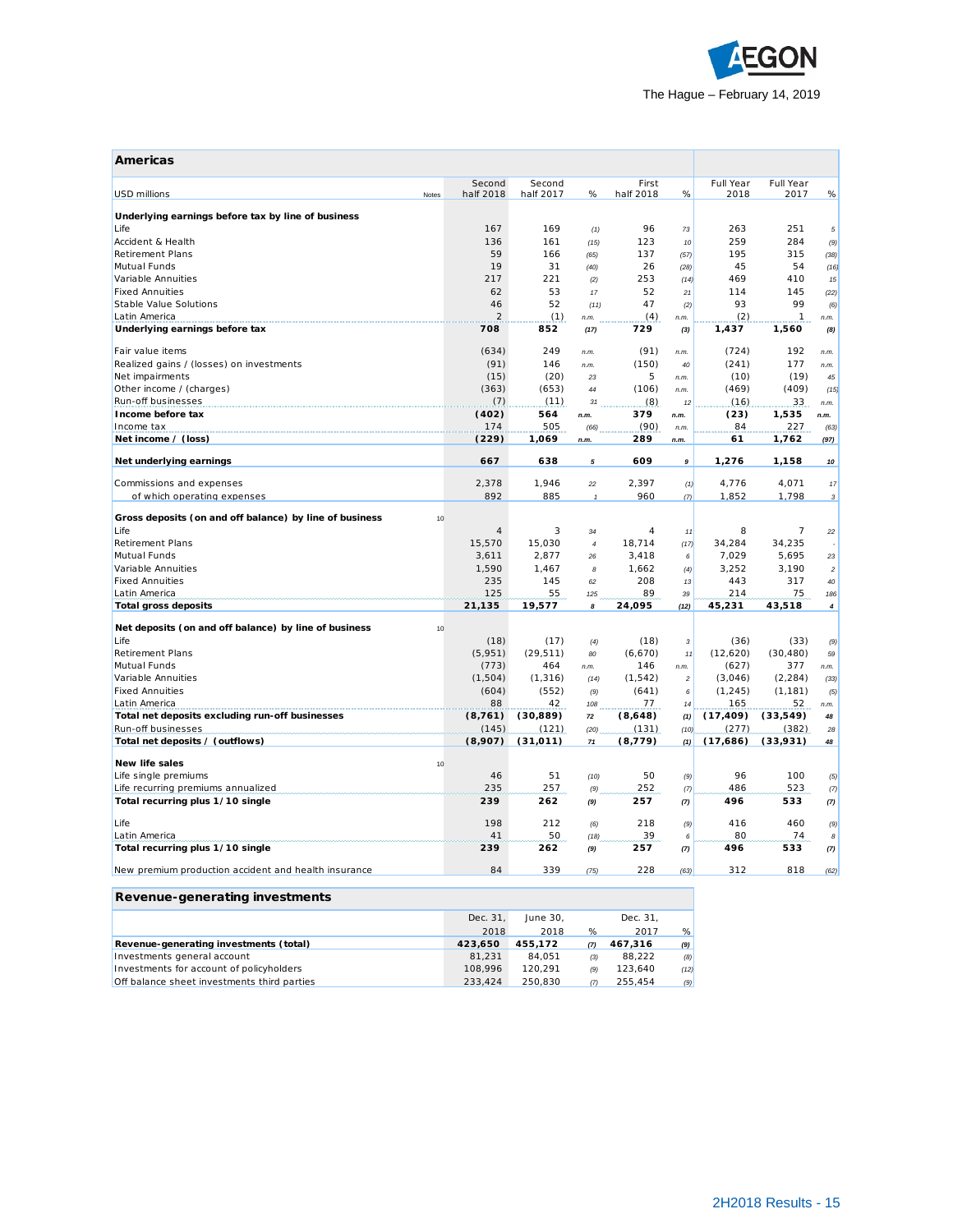

# Europe

- **Underlying earnings before tax increase by 12% to EUR 404 million, driven by all regions**
- Net income amounts to EUR 488 million, reflecting fair value gains and Other charges
- Net outflows of EUR 0.1 billion, as net inflows in the Netherlands were offset by a large contract loss in **the United Kingdom**
- New life sales declined by 2% to EUR 138 million, reflecting the impact of adverse currency movements **in Central & Eastern Europe**

## **Underlying earnings before tax**

Underlying earnings before tax from Aegon's operations in Europe increased by 12% compared with the second half of 2017 to EUR 404 million. This was the result of growth in all regions, most notably Spain & Portugal and the United Kingdom.

- Earnings in the Netherlands were up by 4% to EUR 297 million. Life earnings increased to EUR 223 million as a result of an improved investment margin, reflecting a shift to higher-yielding assets. Earnings from Non-life declined to EUR 17 million due to lower disability provision releases compared with last year. Banking earnings improved to EUR 54 million, driven by a higher net interest margin, reflecting balance sheet growth and lower funding costs, partly offset by higher expenses in line with the bank's growth. Service Business earnings declined to EUR 4 million due to the loss of earnings as a result of the sale of UMG, and investments in new digital propositions.
- In the United Kingdom, earnings increased by 24% to EUR 60 million. Digital Solutions earnings rose to EUR 12 million, driven by higher fee income as a result of new business inflows and upgrades to the platform, as well as the realization of cost synergies related to the Cofunds integration. Earnings of the Existing Business declined to EUR 48 million, caused by net outflows, including upgrades to the digital platform, and lower investment income following bond sales.
- CEE's earnings rose by 1% to EUR 31 million, reflecting business growth, most notably in Turkey and Hungary. This was in part offset by lower results in Poland caused by a decreasing life portfolio in Poland.
- Earnings in Spain & Portugal increased by EUR 19 million to EUR 17 million, driven by portfolio growth and better underwriting results in the joint ventures with Santander in Portugal. Cost savings in Aegon's own business also contributed to the improved result, while in the second half of 2017 EUR 8 million one-time expenses were recorded.

### **Net income**

Net income from Aegon's businesses in Europe amounted to EUR 488 million and included a EUR 42 million one-time tax gain from tax reform in the Netherlands. The gain from fair value items was EUR 269 million, driven by EUR 139 million real estate revaluations in the Netherlands, a EUR 28 million positive result on the guarantee provision in the Netherlands, and EUR 63 million fair value gains on hedges in the United Kingdom and EUR 28 million in the Netherlands, which are in place to protect Aegon's capital position. Realized gains totaled EUR 68 million and were primarily the result of portfolio optimization in the United Kingdom. Other charges of EUR 230 million were mainly comprised of EUR 138 million charges from updated mortality and lapse assumptions in the Netherlands, EUR 35 million integration expenses for Cofunds and BlackRock's defined contribution business and EUR 19 million transition and conversion charges related to the agreement with Atos for administration services related to the Existing Business, both in the United Kingdom.

### **Return on capital**

The return on average capital invested in Aegon's businesses in Europe, excluding revaluation reserves, increased by 10 basis points to 7.4%, as higher average equity was more than offset by higher net underlying earnings. For the Netherlands, return on capital for the second half of 2018 stood at 7.7%. The return over the same period in the United Kingdom was 6.1%, in CEE 14.3%, and in Spain & Portugal 3.9%. Return on capital of Aegon's businesses excludes the benefit of leverage at the Holding.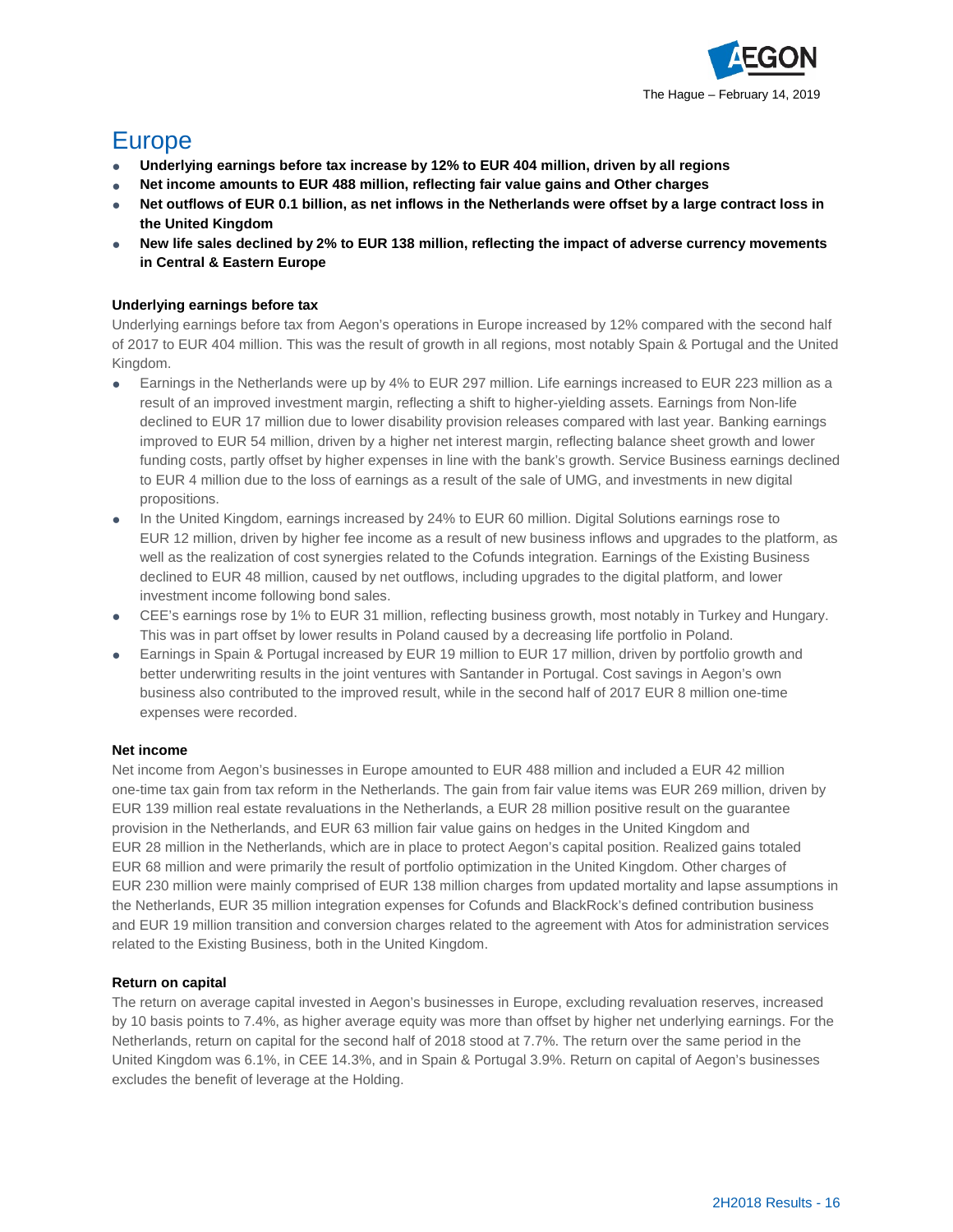

#### **Operating expenses**

Operating expenses decreased by 3% to EUR 778 million as a result of lower expenses in the Netherlands, the United Kingdom and Spain & Portugal. The main drivers in the Netherlands were the sale of UMG in the fourth quarter of 2017 and expense savings in the insurance businesses. In the United Kingdom, higher Cofunds and BlackRock integration expenses and transition and conversion charges related to the agreement with Atos were more than offset by cost synergies and the divestment of Aegon Ireland.

In recent years, Aegon UK has added customers representing GBP 14 billion of assets from its Existing Business book to its Digital Solutions platform enabling them to benefit from a more modern customer experience, while at the same time adding scale to the platform business. Following a review of the upgrade program, Aegon has concluded that many of those who would benefit have now done so and, while the program will continue to run, it expects upgrade volumes will be lower going forward.

#### **Sales**

Gross deposits declined by 8% to EUR 12.0 billion as gross deposits in the United Kingdom were down by 31% to EUR 5.9 billion due to lower retail and institutional platform flows. This was partly offset by a 40% increase to EUR 5.8 billion in the Netherlands, driven by continued momentum at Aegon's Premium Pension Institutions (PPIs) and online bank Knab. Gross deposits in CEE increased by 9% to EUR 189 million, largely as a result of higher pension deposits in Romania, Poland and Slovakia.

Net deposits for Europe decreased to a net outflow of EUR 0.1 billion driven by EUR 1.0 billion net outflows in the United Kingdom as a result of institutional outflows driven by a number of one-off items. These were largely offset by EUR 0.8 billion net inflows in the Netherlands at Knab and Aegon's PPIs.

Mortgage production in the Netherlands amounted to EUR 4.7 billion in the second half of 2018, of which EUR 2.2 billion was related to third-party investor demand, mainly through the Dutch Mortgage Funds.

New life sales remained roughly stable at EUR 138 million in the second half of 2018. Lower sales in CEE due to adverse currency movements, and in the Netherlands from lower pension single premiums were largely offset by higher protection sales in the United Kingdom and higher sales in Spain & Portugal. The latter was the result of growth in the joint ventures with Santander.

New premium production for Accident & Health was down by 4% to EUR 16 million due to lower health sales in Spain & Portugal. New premium production for property & casualty insurance increased by 15% to EUR 60 million, driven by higher sales in Hungary.

#### **Market consistent value of new business**

The market consistent value of new business in Europe almost doubled to EUR 56 million. In Spain & Portugal, MCVNB increased strongly as a better sales mix led to improved margins, while in the United Kingdom the strong increase was driven by improved margins on pension products on the platform and the sale of Aegon Ireland, which recorded negative MCVNB in the second half of 2017. The improvement in the Netherlands was due to lower expenses in the group pension business.

#### **Revenue-generating investments**

Revenue-generating investments decreased by 1% in the second half of 2018 to EUR 276 billion. The inclusion of BlackRock's defined contribution business in the United Kingdom was largely offset by negative market movements.

Workplace savings is a central element of Aegon's Digital Solutions business and is now benefitting from its acquisition of BlackRock's Defined Contribution business. The legal transfer of the policies related to this acquisition – a so-called Part VII transfer – closed in July 2018, and added EUR 18 billion of assets. The acquisition of large scheme specialist capability complements Aegon's existing workplace savings and wealth platform. As a result, the company has significantly improved its position in this market, leading to a strong pipeline of potential contract wins. The workplace proposition is well-placed to benefit from rising contributions associated with auto-enrolment in the UK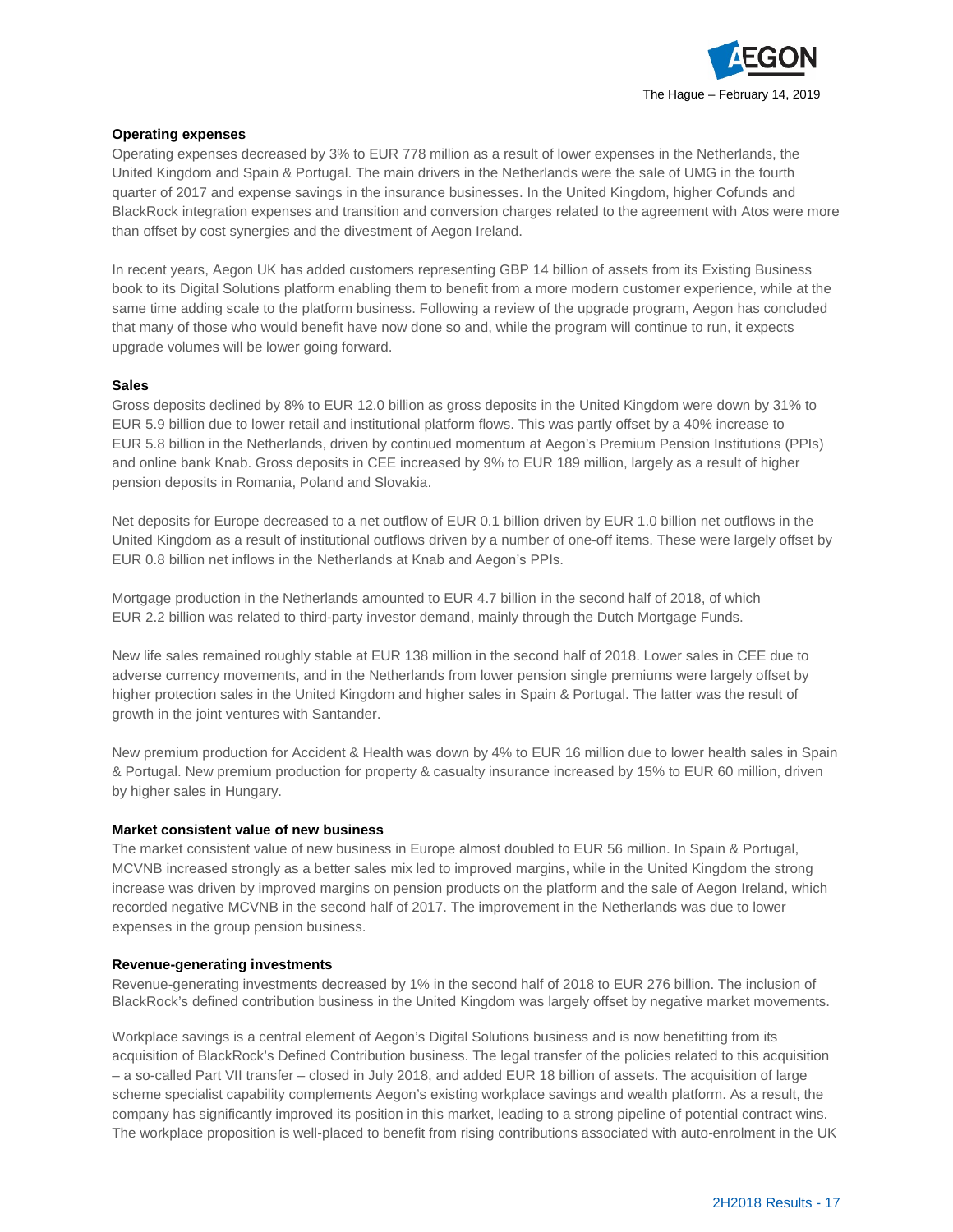

and the provision of Master Trust schemes which are increasingly popular with employers and their advisers. The workplace business has placed a significant emphasis on employee engagement and in delivering innovative approaches to ensure employees understand and maximize their pension.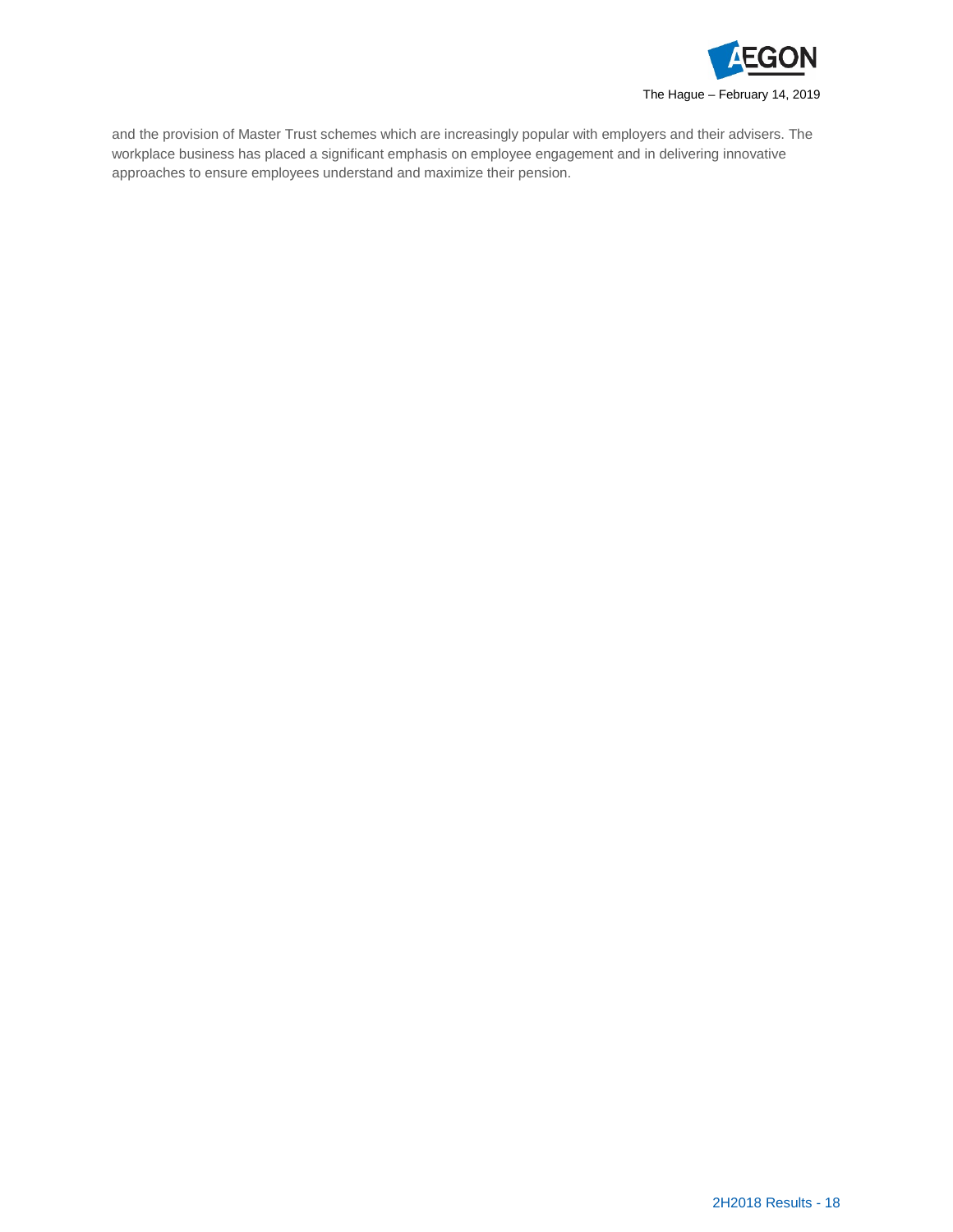

| <b>Europe</b>                                        |                     |                     |                |                    |                |                          |                          |                |
|------------------------------------------------------|---------------------|---------------------|----------------|--------------------|----------------|--------------------------|--------------------------|----------------|
| <b>EUR</b> millions<br>Notes                         | Second<br>half 2018 | Second<br>half 2017 | %              | First<br>half 2018 | %              | <b>Full Year</b><br>2018 | <b>Full Year</b><br>2017 | %              |
| Underlying earnings before tax                       |                     |                     |                |                    |                |                          |                          |                |
| <b>NL Life</b>                                       | 223                 | 203                 | 10             | 238                | (6)            | 460                      | 401                      | 15             |
| NL Non-life                                          | 17                  | 20                  | (16)           | 24                 | (30)           | 40                       | 34                       | 18             |
| <b>NL Banking</b>                                    | 54                  | 41                  | 32             | 49                 | 10             | 103                      | 78                       | 32             |
| NL Service business                                  | $\overline{4}$      | 22                  | (83)           | 8                  | (51)           | 11                       | 44                       | (75)           |
| The Netherlands                                      | 297                 | 285                 | $\overline{4}$ | 318                | (7)            | 615                      | 557                      | 10             |
| <b>UK Existing Business</b>                          | 48                  | 51                  | (6)            | 59                 | (18)           | 107                      | 124                      | (14)           |
| <b>UK Digital Solutions</b>                          | 12                  | (3)                 | n.m.           | 10                 | 17             | 21                       | (8)                      | n.m.           |
| United Kingdom                                       | 60                  | 48                  | 24             | 69                 | (13)           | 128                      | 116                      | 10             |
| Central & Eastern Europe                             | 31                  | 30                  | $\mathbf{1}$   | 41                 | (26)           | 72                       | 67                       | 8              |
| Spain & Portugal                                     | 17                  | (2)                 | n.m.           | $\overline{7}$     | 132            | 24                       | 4                        | n.m.           |
| Underlying earnings before tax                       | 404                 | 362                 | 12             | 435                | (7)            | 839                      | 744                      | 13             |
| Fair value items                                     | 269                 | (5)                 | n.m.           | 76                 | n.m.           | 346                      | (255)                    | n.m.           |
| Realized gains / (losses) on investments             | 68                  | 92                  | (26)           | 61                 | 12             | 129                      | 248                      | (48)           |
| Net impairments                                      | $\overline{4}$      | $\overline{2}$      | 50             | $\mathbf{1}$       | n.m.           | 5                        | 5                        | (6)            |
| Other income / (charges)<br>5                        | (230)               | 264                 | n.m.           | (179)              | (28)           | (409)                    | 336                      | n.m.           |
| Income before tax                                    | 515                 | 715                 | (28)           | 395                | 30             | 909                      | 1,078                    | (16)           |
| Income tax                                           | (26)                | (135)               | 80             | (106)              | 75             | (133)                    | (233)                    | 43             |
| Net income / (loss)                                  | 488                 | 580                 | (16)           | 288                | 69             | 777                      | 846                      | (8)            |
| Net underlying earnings                              | 318                 | 287                 | 11             | 356                | (11)           | 674                      | 580                      | 16             |
| Commissions and expenses                             | 1,017               | 1,057               | (4)            | 975                | $\overline{4}$ | 1,991                    | 2,141                    | (7)            |
| of which operating expenses                          | 778                 | 802                 | (3)            | 717                | 8              | 1,496                    | 1,610                    | (7)            |
|                                                      |                     |                     |                |                    |                |                          |                          |                |
| Gross deposits (on and off balance)<br>10            |                     |                     |                |                    |                |                          |                          |                |
| The Netherlands                                      | 5,841               | 4,162               | 40             | 4,328              | 35             | 10,169                   | 8,061                    | 26             |
| United Kingdom                                       | 5,941               | 8,627               | (31)           | 7,283              | (18)           | 13,223                   | 17,259                   | (23)           |
| Central & Eastern Europe                             | 189                 | 173                 | 9              | 185                | $\overline{c}$ | 374                      | 323                      | 16             |
| Spain & Portugal                                     | 15                  | 23                  | (34)           | 17                 | (11)           | 32                       | 36                       | (11)           |
| <b>Total gross deposits</b>                          | 11,985              | 12,985              | (8)            | 11,813             | $\mathbf{1}$   | 23,798                   | 25,679                   | (7)            |
| Net deposits (on and off balance)<br>10              |                     |                     |                |                    |                |                          |                          |                |
| The Netherlands                                      | 761                 | 303                 | 151            | 651                | 17             | 1,411                    | 1,067                    | 32             |
| United Kingdom                                       | (929)               | 2,860               | n.m.           | 2,154              | n.m.           | 1,225                    | 4,665                    | (74)           |
| Central & Eastern Europe                             | 88                  | 78                  | 13             | 68                 | 28             | 156                      | 176                      | (11)           |
| Spain & Portugal                                     | (20)                | 5                   | n.m.           | $\overline{7}$     | n.m.           | (14)                     | 13                       | n.m.           |
| Total net deposits / (outflows)                      | (100)               | 3,246               | n.m.           | 2,879              | n.m.           | 2,779                    | 5,921                    | (53)           |
|                                                      |                     |                     |                |                    |                |                          |                          |                |
| New life sales<br>6, 10                              |                     |                     |                |                    |                |                          |                          |                |
| Life single premiums                                 | 452                 | 499                 | (9)            | 423                | $\overline{7}$ | 875                      | 927                      | (6)            |
| Life recurring premiums annualized                   | 93                  | 91                  | $\overline{c}$ | 97                 | (5)            | 190                      | 180                      | 6              |
| Total recurring plus 1/10 single                     | 138                 | 141                 | (2)            | 140                | (1)            | 278                      | 273                      | $\mathbf{2}$   |
| The Netherlands                                      | 49                  | 50                  | (2)            | 52                 | (6)            | 101                      | 99                       | $\overline{c}$ |
| United Kingdom                                       | 22                  | 20                  | 10             | 18                 | 18             | 40                       | 37                       | 8              |
| Central & Eastern Europe                             | 41                  | 47                  | (13)           | 42                 | (2)            | 83                       | 88                       | (6)            |
| Spain & Portugal                                     | 26                  | 24                  | 11             | 27                 | (4)            | 54                       | 48                       | 11             |
| Total recurring plus 1/10 single                     | 138                 | 141                 | (2)            | 140                | (1)            | 278                      | 273                      | $\mathbf{z}$   |
| New premium production accident and health insurance | 16                  | 16                  | (4)            | 20                 | (23)           | 36                       | 39                       | (8)            |
| New premium production property & casualty insurance | 60                  | 52                  | 15             | 61                 | (1)            | 121                      | 109                      | 11             |

#### **Revenue-generating investments**

|                                             | Dec. 31. | June 30. |    | Dec. 31. |     |
|---------------------------------------------|----------|----------|----|----------|-----|
|                                             | 2018     | 2018     | %  | 2017     | %   |
| Revenue-generating investments (total)      | 276,360  | 274.430  |    | 277,050  |     |
| Investments general account                 | 61.911   | 60.298   | 3  | 58.268   | 6   |
| Investments for account of policyholders    | 98.912   | 90.085   | 10 | 95.880   | 3   |
| Off balance sheet investments third parties | 115.537  | 124.047  |    | 122.902  | (6) |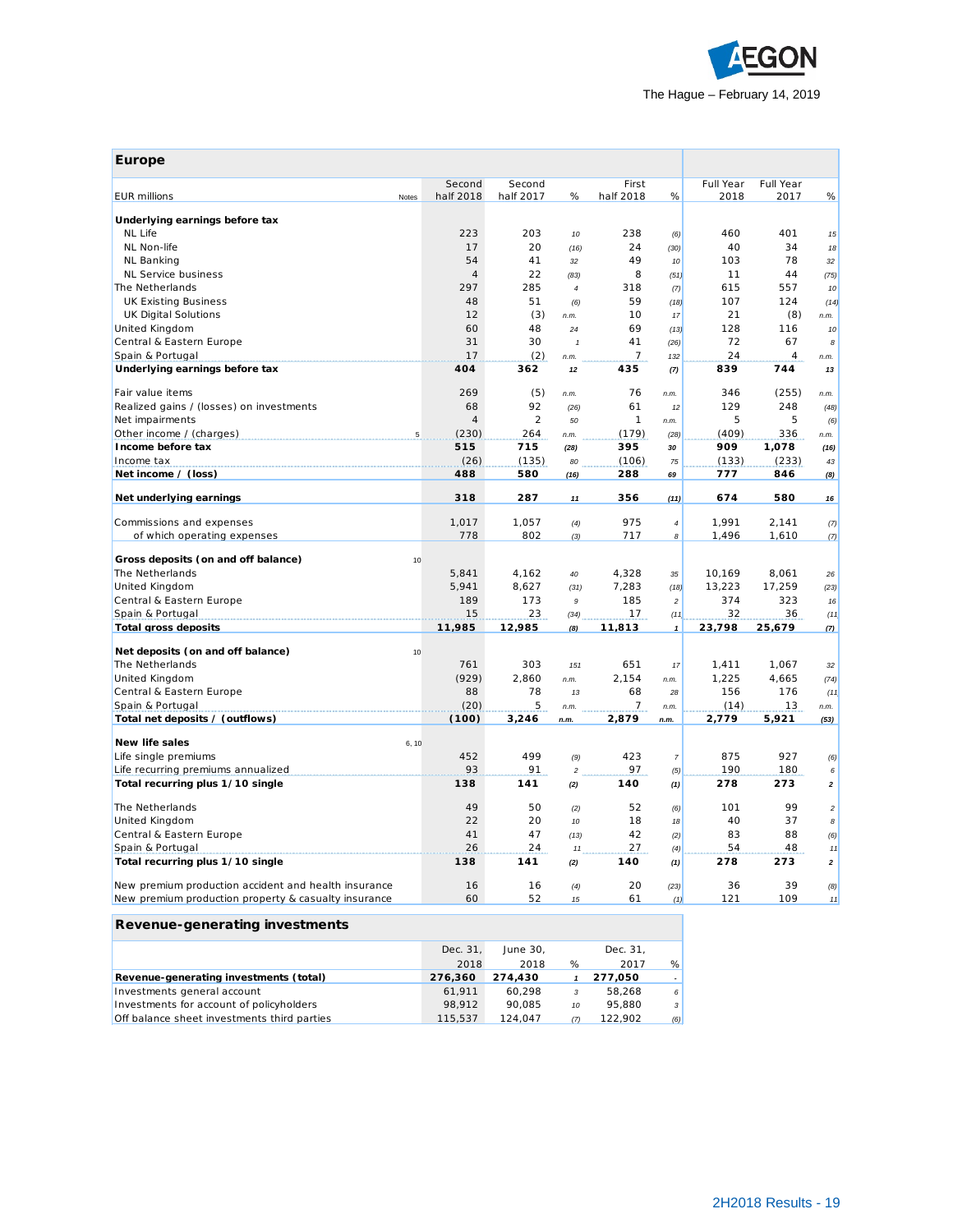

| Europe Segments, Second half 2018 geographically |                    |         |                      |          |        |  |  |  |  |  |
|--------------------------------------------------|--------------------|---------|----------------------|----------|--------|--|--|--|--|--|
|                                                  | The                | United  | Central &<br>Eastern | Spain &  |        |  |  |  |  |  |
| <b>EUR</b> millions                              | <b>Netherlands</b> | Kingdom | Europe               | Portugal | Europe |  |  |  |  |  |
|                                                  |                    |         |                      |          |        |  |  |  |  |  |
| Underlying earnings before tax                   | 297                | 60      | 31                   | 17       | 404    |  |  |  |  |  |
| Fair value items                                 | 200                | 63      | 4                    | 2        | 269    |  |  |  |  |  |
| Realized gains / (losses) on investments         |                    | 63      | (1)                  |          | 68     |  |  |  |  |  |
| Impairment charges                               |                    | 8       | (1)                  |          |        |  |  |  |  |  |
| Impairment reversals                             |                    | (2)     | (1)                  |          | (3)    |  |  |  |  |  |
| Other income / (charges)                         | (159)<br>5         | (70)    | (1)                  |          | (230)  |  |  |  |  |  |
| Income / (loss) before tax                       | 349                | 116     | 31                   | 19       | 515    |  |  |  |  |  |
| Income tax (expense) / benefit                   | (36)               | 19      | (4)                  | (6)      | (26)   |  |  |  |  |  |
| Net income $\prime$ (loss)                       | 313                | 135     | 27                   | 13       | 488    |  |  |  |  |  |
|                                                  |                    |         |                      |          |        |  |  |  |  |  |
| Net underlying earnings                          | 228                | 52      | 27                   | 10       | 318    |  |  |  |  |  |
| Commissions and expenses                         | 431                | 358     | 133                  | 94       | 1,017  |  |  |  |  |  |
|                                                  |                    |         |                      |          |        |  |  |  |  |  |
| of which operating expenses                      | 380                | 268     | 84                   | 46       | 778    |  |  |  |  |  |

| an coalgains rilesses romanives an iome |   |       |      | $\cdots$ |     |  |
|-----------------------------------------|---|-------|------|----------|-----|--|
| pairment charges                        |   | 8     |      | (1)      |     |  |
| pairment reversals                      |   | (2)   |      | (1)      |     |  |
| her income / (charges)                  | 5 | (159) | (70) | (1)      |     |  |
| come / (loss) before tax                |   | 349   | 116  | 31       | 19  |  |
| come tax (expense) / benefit            |   | (36)  | 19   | (4)      | (6) |  |
| et income / (loss)                      |   | 313   | 135  | 27       | 13  |  |
| et underlying earnings                  |   | 228   | 52   | 27       | 10  |  |
|                                         |   |       |      |          |     |  |
| mmissions and expenses                  |   | 431   | 358  | 133      | 94  |  |
| of which operating expenses             |   | 380   | 268  | 84       | 46  |  |
|                                         |   |       |      |          |     |  |

|             |                   | Central &                                                           |                 |                  |
|-------------|-------------------|---------------------------------------------------------------------|-----------------|------------------|
| The         | United            | Eastern                                                             | Spain &         |                  |
| Netherlands | Kingdom           | Europe                                                              | Portugal        | Europe           |
|             |                   |                                                                     |                 |                  |
|             |                   |                                                                     |                 | 362              |
| 29          | (34)              |                                                                     |                 | (5)              |
| 37          | 56                | (1)                                                                 |                 | 92               |
| (2)         |                   |                                                                     |                 | (1)              |
| 4           |                   |                                                                     |                 | 4                |
| 304<br>5    | (40)              |                                                                     |                 | 264              |
| 657         | 30                | 30                                                                  | (2)             | 715              |
| (117)       | (12)              | (4)                                                                 | (2)             | (135)            |
| 540         | 18                | 26                                                                  | (4)             | 580              |
|             |                   |                                                                     |                 |                  |
|             |                   |                                                                     |                 | 287              |
|             |                   |                                                                     |                 | 1,057            |
| 397         | 275               | 80                                                                  | 51              | 802              |
|             | 285<br>216<br>447 | Europe Segments, Second half 2017 geographically<br>48<br>48<br>378 | 30<br>26<br>135 | (2)<br>(4)<br>97 |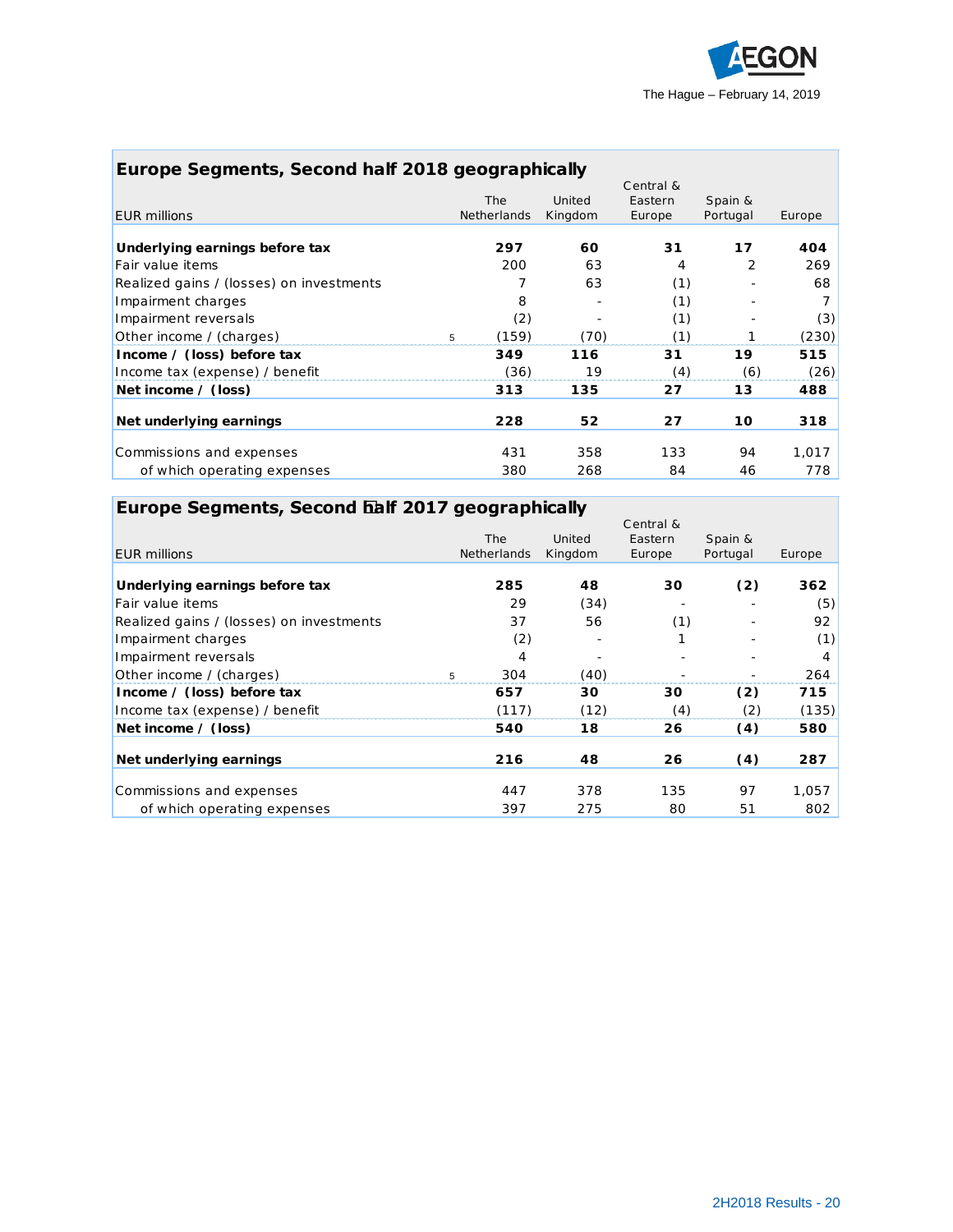

# Asia

- **Underlying earnings before tax decrease by 13% to USD 27 million mainly due to lower earnings from China and the direct marketing business, which is in run-off**
- **Net income increases to USD 12 million driven by more favorable non-underlying earnings**
- New life sales decline by 23% to USD 59 million driven by challenging sales environment in HNW **markets**
- **Gross deposits decrease by 51% to USD 58 million as a result of lower variable annuity sales in Japan**

#### **Underlying earnings before tax**

In the second half of 2018, Aegon's underlying earnings before tax in Asia decreased by 13% to USD 27 million as a result of lower earnings from China and Aegon Insights.

- Earnings from HNW businesses amounted to USD 31 million in line with the result realized in the second half of 2017. Higher investment income from portfolio growth was offset by lower fee income from lower sales and higher operating expenses.
- Earnings from Aegon Insights, the direct marketing business which is in run-off, declined by USD 3 million to USD 5 million, as expense savings were more than offset by a reduced size of the in-force business, and by favorable one-time reserve and fee adjustments in the prior period.
- The results from Strategic partnerships in China, Japan and India remained stable at a loss of USD 9 million. Lower earnings from China as a result of investments in growth were offset by improved results in Japan and India as a result of lower sales-related expenses.

#### **Net income**

Net income from Aegon's operations in Asia amounted to USD 12 million in the second half of 2018. The gain from fair value items of USD 5 million was mainly due to hedging gains in Japan. Impairment charges of USD 7 million on corporate bonds resulted from a bankruptcy filing, while realized gains totalled USD 1 million. Other charges improved amounted to USD 2 million. Income tax increased to USD 12 million due to the non-recurrence of the one-time benefit of USD 10 million from the write-down of deferred tax liabilities as a result of US tax reform in the second half of 2017.

#### **Return on capital**

The return on average capital invested in Aegon's businesses in Asia, excluding revaluation reserves, improved by 10 basis points to 2.7% as the benefit from US tax reform more than offset lower underlying earnings before tax.

#### **Operating expenses**

Operating expenses remained stable at USD 92 million in the second half of 2018.

#### **Sales**

Total new life and accident & health sales declined by 23% to USD 59 million.

- New life sales from HNW businesses decreased by 45% to USD 24 million due to the higher cost of premium financing for customers as short-term interest rates rose.
- Accident & health insurance sales from Aegon Insights decreased to USD 1 million as a result of running off its outbound telemarketing business.
- Total new life and accident & health sales from Strategic partnerships remained stable at USD 39 million.

Gross deposits from Strategic partnerships decreased by 51% to USD 58 million. Variable annuity sales in Japan continue to be impacted by a shrinking market due to the low interest rate environment. Net deposits decreased by 97% to USD 2 million, reflecting lower gross deposits, and higher lapse experience and adverse currency movements in the Japanese variable annuity business.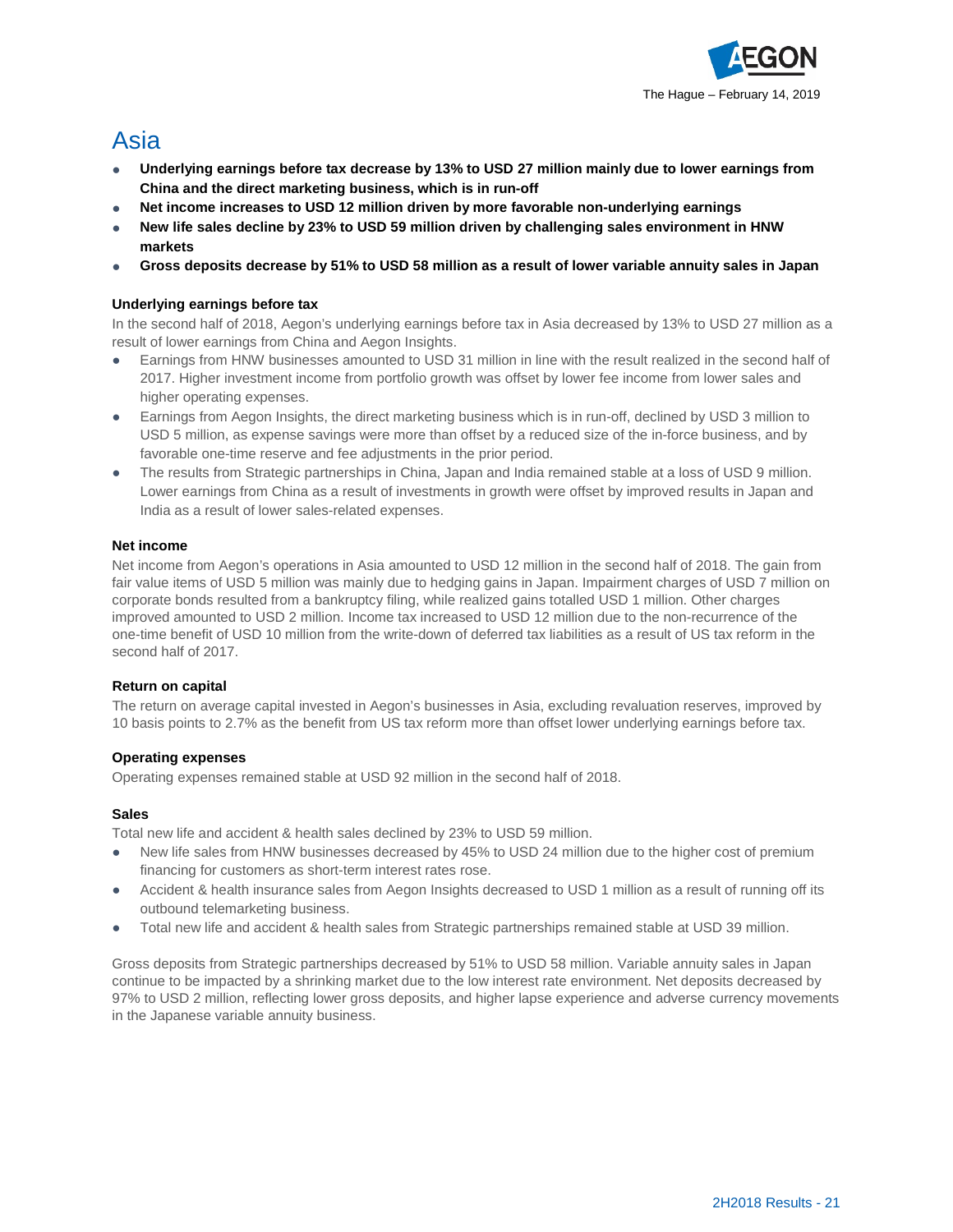

#### **Market consistent value of new business**

The market consistent value of new business in Asia decreased by USD 9 million to USD 16 million and was driven by expense overruns in India and lower sales in the HNW businesses and Japan.

#### **Revenue-generating investments**

Revenue-generating investments increased by 1% to USD 9.9 billion during the second half of 2018. This increase was primarily driven by sales in the HNW business, partly offset by unfavorable market movements on available for sale investment assets.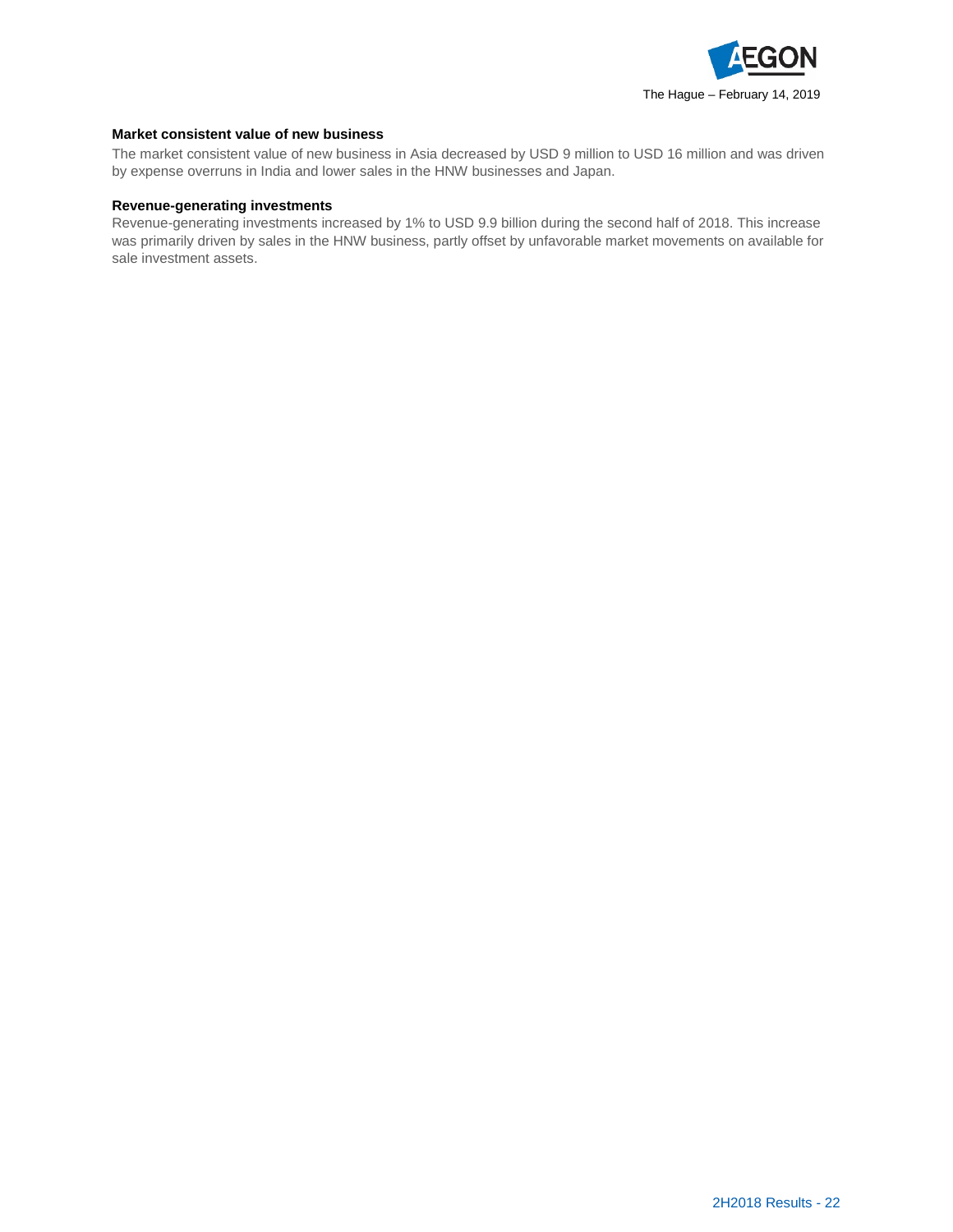

| Asia                                                 |                          |           |                |                |      |                  |                  |                  |
|------------------------------------------------------|--------------------------|-----------|----------------|----------------|------|------------------|------------------|------------------|
|                                                      | Second                   | Second    |                | First          |      | <b>Full Year</b> | <b>Full Year</b> |                  |
| <b>USD millions</b><br>Notes                         | half 2018                | half 2017 | %              | half 2018      | %    | 2018             | 2017             | %                |
| Underlying earnings before tax by line of business   |                          |           |                |                |      |                  |                  |                  |
| High net worth businesses                            | 31                       | 32        | (3)            | 40             | (23) | 71               | 67               | $\overline{7}$   |
| Aegon Insights                                       | 5                        | 8         | (40)           | $\overline{4}$ | 21   | 9                | 10               | (15)             |
| Stategic partnerships                                | (9)                      | (9)       | (1)            | (6)            | (45) | (15)             | (21)             | 29               |
| Underlying earnings before tax                       | 27                       | 31        | (13)           | 38             | (30) | 65               | 55               | 17               |
| Fair value items                                     | 5                        | ٠         | n.m.           | (2)            | n.m. | 3                | (1)              | n.m.             |
| Realized gains / (losses) on investments             | $\mathbf{1}$             | 6         | (83)           | (11)           | n.m. | (10)             | 5                | n.m.             |
| Net impairments                                      | (7)                      | (1)       | n.m.           | $\sim$         | n.m. | (7)              | (1)              | n.m.             |
| Other income / (charges)                             | (2)                      | (21)      | 90             | (7)            | 68   | (9)              | (21)             | 59               |
| Income before tax                                    | 24                       | 14        | 72             | 18             | 32   | 43               | 38               | 14               |
| Income tax                                           | (12)                     | (3)       | n.m.           | (17)           | 31   | (29)             | (32)             | $\overline{7}$   |
| Net income / (loss)                                  | 12                       | 11        | 12             | $\mathbf{1}$   | n.m. | 13               | 6                | 117              |
|                                                      |                          |           |                |                |      |                  |                  |                  |
| Net underlying earnings                              | 13                       | 11        | 20             | 16             | (19) | 30               | $\overline{7}$   | n.m.             |
| Commissions and expenses                             | 133                      | 135       | (2)            | 140            | (5)  | 273              | 257              | 6                |
| of which operating expenses                          | 92                       | 92        | $\overline{a}$ | 96             | (4)  | 187              | 176              | $\boldsymbol{7}$ |
|                                                      |                          |           |                |                |      |                  |                  |                  |
| China                                                | $\overline{\phantom{a}}$ | 1         | n.m.           | 3              | n.m. | 3                | 3                |                  |
| Japan                                                | 58                       | 118       | (51)           | 89             | (35) | 148              | 247              | (40)             |
| <b>Total gross deposits</b>                          | 58                       | 119       | (51)           | 93             | (37) | 151              | 250              | (40)             |
| China                                                | 3                        | (1)       | n.m.           | $\mathbf{1}$   | n.m. | 4                | ÷,               | n.m.             |
| Japan                                                | (1)                      | 54        | n.m.           | 5              | n.m. | 5                | 146              | (97)             |
| Total net deposits / (outflows)                      | $\overline{2}$           | 53        | (96)           | 6              | (69) | 8                | 146              | (94)             |
| <b>New life sales</b>                                | 10                       |           |                |                |      |                  |                  |                  |
| Life single premiums                                 | 224                      | 410       | (45)           | 277            | (19) | 501              | 844              | (41)             |
| Life recurring premiums annualized                   | 37                       | 36        | $\mathfrak{p}$ | 57             | (36) | 94               | 86               | 10               |
| Total recurring plus 1/10 single                     | 59                       | 77        | (23)           | 85             | (31) | 144              | 170              | (15)             |
|                                                      |                          |           |                |                |      |                  |                  |                  |
| High net worth businesses                            | 24<br>35                 | 43        | (45)           | 29<br>56       | (18) | 53<br>92         | 84               | (38)             |
| Stategic partnerships                                |                          | 34        | $\overline{A}$ |                | (37) |                  | 86               | $\overline{7}$   |
| Total recurring plus 1/10 single                     | 59                       | 77        | (23)           | 85             | (31) | 144              | 170              | (15)             |
| New premium production accident and health insurance | $\overline{4}$           | 5         | (24)           | 5              | (25) | 9                | 14               | (34)             |

| Revenue-generating investments              |          |          |                |          |                |
|---------------------------------------------|----------|----------|----------------|----------|----------------|
|                                             | Dec. 31. | June 30. |                | Dec. 31. |                |
|                                             | 2018     | 2018     | %              | 2017     | %              |
| Revenue-generating investments (total)      | 9,879    | 9.773    |                | 9.659    | 2 <sup>1</sup> |
| Investments general account                 | 6.539    | 6.418    | $\overline{c}$ | 6.395    | 2 <sup>1</sup> |
| Investments for account of policyholders    | 117      | 126      | (7)            |          | n.m.           |
| Off balance sheet investments third parties | 3.222    | 3.228    |                | 3.263    | (1)            |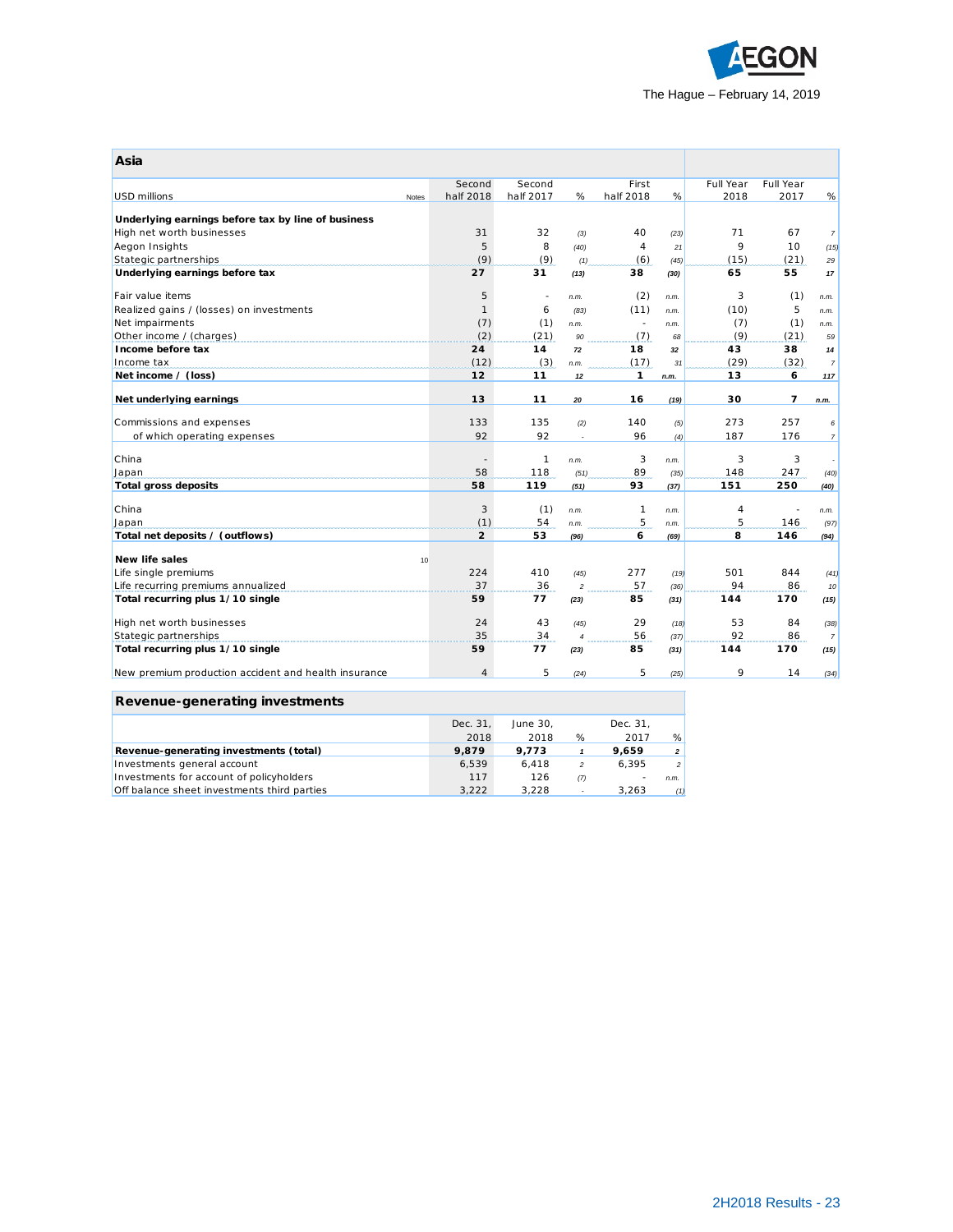

# Asset Management

- **Underlying earnings before tax increase to EUR 69 million driven by growth in the Americas and Europe**
- **Net income amounts to EUR 50 million**
- **Seventh consecutive full year of external third-party net inflows at Aegon Asset Management**
- **Assets under management decrease to EUR 316 billion mainly as a result of unfavorable equity markets and outflows**

#### **Underlying earnings before tax**

Underlying earnings before tax from Aegon Asset Management were up by 3% to EUR 69 million in the second half of 2018. This increase was a result of higher earnings in the Americas and in Europe driven by an increase in management fees and lower expenses, which were partly offset by lower performance fees from Aegon's Chinese asset management joint venture Aegon Industrial Fund Management Company (AIFMC).

- Earnings in the Americas increased by EUR 7 million to EUR 35 million in the second half of 2018 and were driven by higher management and origination fees, in addition to expense savings.
- Earnings in Europe were up by 25% to EUR 15 million, as a result of expense savings and higher management fees in the Netherlands from growth of the Dutch Mortgage Funds and asset-backed securities funds. This was partly offset by lower management fees in the United Kingdom as a result of fee pressure and outflows in the third-party business.
- Earnings from Strategic partnerships decreased by EUR 4 million to EUR 25 million. This decline was mainly driven by lower performance fees from AIFMC and were partly offset by higher management fees and lower expenses from AIFMC and Aegon's strategic partner La Banque Postale Asset Management (LBPAM).
- The result in Rest of World declined to a loss EUR 6 million as a result of lower performance fees.

#### **Net income**

Net income from Asset Management increased by EUR 51 million to EUR 50 million, as the second half of 2017 contained a provision of EUR 40 million related to the settlement with the SEC. Furthermore, net income benefited from higher underlying earnings and lower taxes following US tax reform.

#### **Revenues**

Total revenues decreased by 1% to EUR 286 million as lower performance fees more than offset higher management fees. Performance fees decreased from EUR 28 million to EUR 7 million, mainly driven by lower performance fees from AIFMC compared with last year's high level. Management fees were up by 7% to EUR 247 million, as higher fees in China and the Americas were partly offset by lower fees from Europe. Management fees from external third parties as a percentage of average assets under management from external third parties amounted to 19 basis points on an annualized basis. Other income remained stable at EUR 32 million, as higher origination fees were offset by a change in internal services to Aegon's insurance entities in the Americas.

#### **Operating expenses**

Operating expenses decreased by 3% to EUR 220 million, mainly driven by lower expenses in China and lower expenses in the Americas and Europe, which were mainly the result from continued strong expense control. The cost/income ratio improved by 1.5%-points to 76.7%, as expense savings and higher management fees more than offset lower performance fees. Annualized operating expenses as a percentage of average assets under management remained stable at 14 basis points.

#### **Sales**

External third-party gross inflows decreased by 26% to EUR 27.3 billion in the second half of 2018, as the prior period included EUR 6 billion inflows from a mandate won by Aegon's strategic partner LBPAM. Excluding this large mandate, inflows were down 12% driven by lower demand as a result of unfavorable market developments.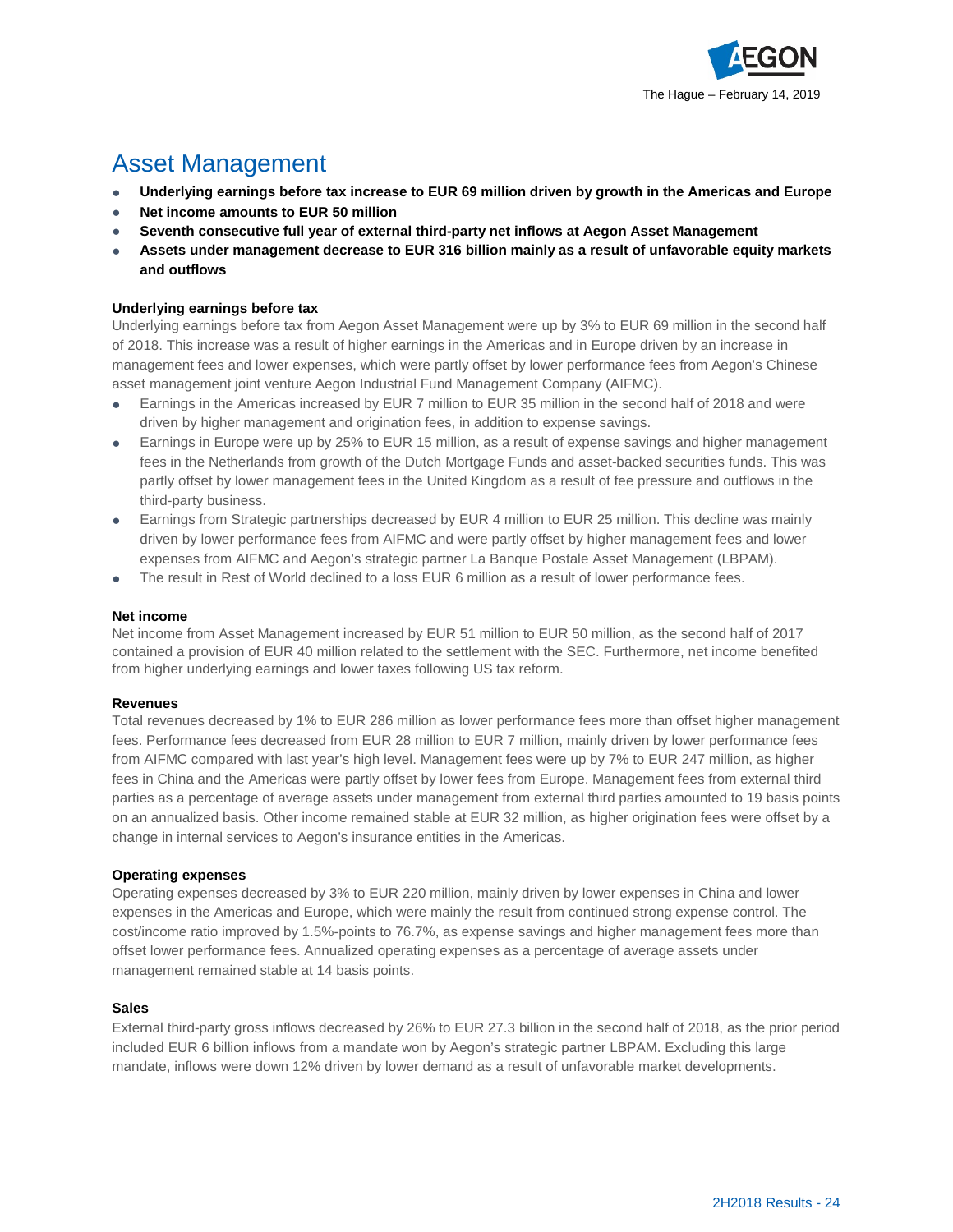

Total third-party net outflows in the second half of 2018 amounted to EUR 4.4 billion and resulted from EUR 3.6 billion of affiliates third-party net outflows – which were mainly caused by outflows in the Americas and the United Kingdom – and EUR 0.7 billion of external third-party net outflows.

These external third-party net outflows were mainly the result of EUR 3.1 billion net outflows in the United Kingdom, partly offset by EUR 2.4 billion of net inflows in the Netherlands, which were mainly driven by the Dutch Mortgage Funds and asset-backed securities funds. Positive net flows in the Americas and Strategic partnerships were offset by net outflows in Rest of World driven by outflows in CEE and Spain.

#### **Assets under management**

Assets under management decreased by EUR 9 billion compared with the end of the first half 2018 to EUR 316 billion. This decline was the result of continued outflows in the general account and third-party affiliates, and negative market movements.

#### **Performance[1](#page-24-0)**

Longer term investment performance of the most important strategies in the Netherlands and the Americas continued to be strong with 100% and 99% of the tracked assets respectively outperforming their respective representative indices over rolling 5 years, and 100% and 86% respectively outperforming over 3 years. Rolling one-year investment performance outperformed 59% and 88% of tracked assets of their respective representative indices for the Dutch and US strategies. In the United Kingdom, performance over the rolling 1, 3 and 5 years amounted to 31%, 64% and 54% of the tracked assets outperforming their respective representative indices. Performance is reported gross of fees.

#### **Return on capital**

 $\overline{\phantom{a}}$ 

The return on average capital invested in Aegon Asset Management in the second half of 2018, excluding revaluation reserves, increased to 23% as a result of higher underlying earnings. Return on capital of Aegon's businesses excludes the benefit of leverage at the Holding.

<span id="page-24-0"></span>*<sup>1.</sup> Benchmarks differ by product, and include markets, official benchmarks, and tailor-made benchmarks.*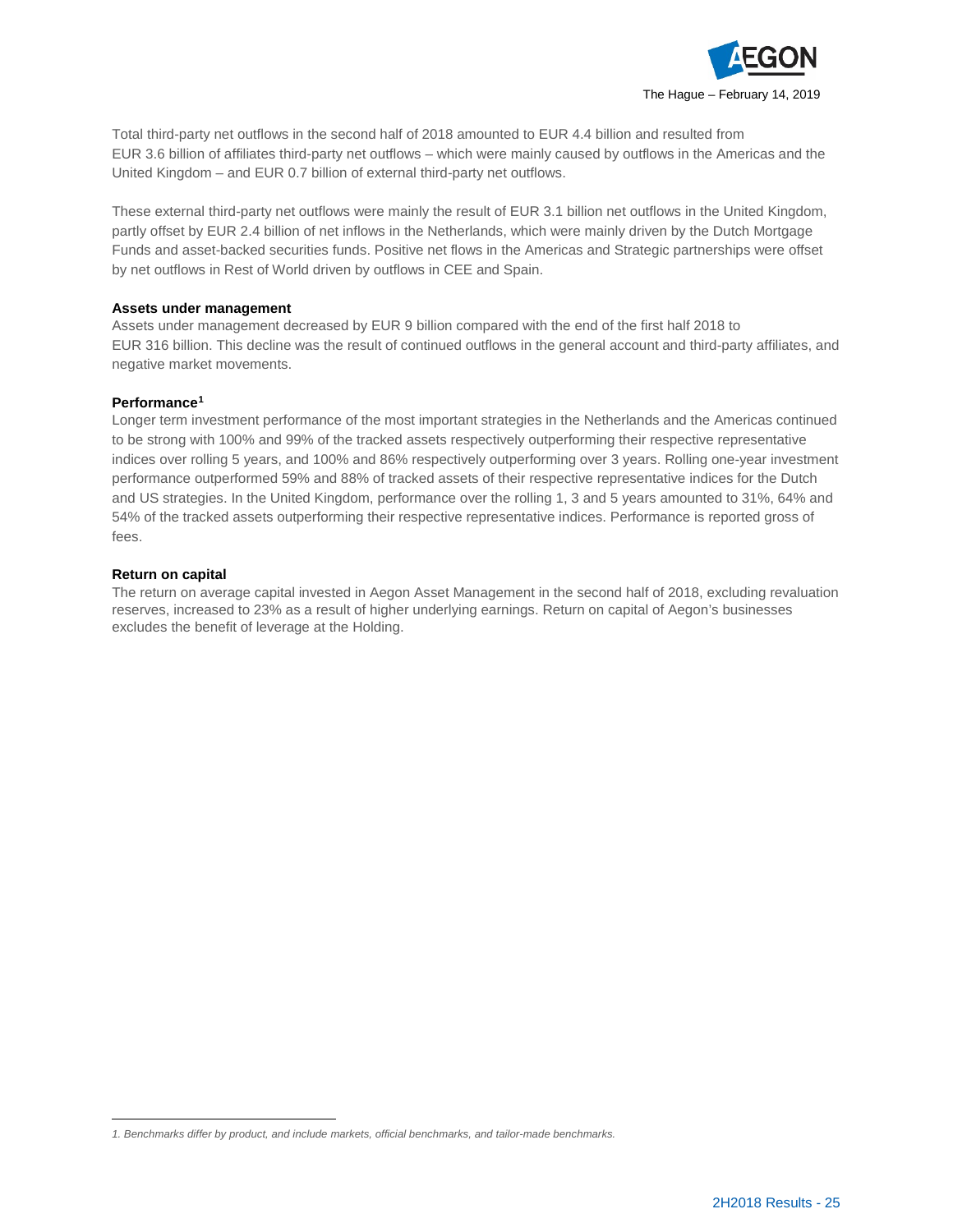

| <b>Asset Management</b>                  |                          |              |                         |                |              |                  |                  |                |
|------------------------------------------|--------------------------|--------------|-------------------------|----------------|--------------|------------------|------------------|----------------|
|                                          | Second                   | Second       |                         | First          |              | <b>Full Year</b> | <b>Full Year</b> |                |
| <b>EUR</b> millions                      | half 2018<br>Notes       | half 2017    | %                       | half 2018      | %            | 2018             | 2017             | %              |
| Americas                                 | 35                       | 28           | 22                      | 27             | 28           | 62               | 59               | 5              |
| Europe                                   | 15                       | 12           | 25                      | 16             | (5)          | 31               | 31               | (1)            |
| Rest of World                            | (6)                      | (3)          | (76)                    | (4)            | (33)         | (10)             | (7)              | (33)           |
| Strategic partnerships                   | 25                       | 29           | (16)                    | 44             | (44)         | 69               | 53               | 29             |
| Underlying earnings before tax           | 69                       | 67           | $\overline{\mathbf{3}}$ | 83             | (17)         | 151              | 136              | 12             |
| Realized gains / (losses) on investments | $\overline{\phantom{a}}$ | $\mathbf{1}$ | (56)                    | $\overline{2}$ | (78)         | $\overline{2}$   | 3                | (40)           |
| Other income / (charges)                 | (3)                      | (48)         | 94                      | (1)            | (108)        | (5)              | (49)             | 91             |
| Income before tax                        | 66                       | 20           | n.m.                    | 83             | (20)         | 149              | 90               | 65             |
| Income tax                               | (16)                     | (21)         | 21                      | (27)           | 40           | (44)             | (42)             | (3)            |
| Net income / (loss)                      | 50                       | (1)          | n.m.                    | 55             | (10)         | 105              | 48               | 119            |
| Net income / (loss) attributable to:     |                          |              |                         |                |              |                  |                  |                |
| Owners of Aegon N.V.                     | 49                       | (1)          | n.m.                    | 55             | (11)         | 104              | 48               | 117            |
| Non-controlling interests                | $\mathcal{I}$            |              | n.m.                    |                | 73           | $\mathcal I$     |                  | n.m.           |
| Net underlying earnings                  | 52                       | 46           | 13                      | 61             | (14)         | 113              | 94               | 20             |
| <b>Revenues</b>                          |                          |              |                         |                |              |                  |                  |                |
| Management fees                          | 247                      | 230          | $\overline{7}$          | 245            | $\mathbf{1}$ | 492              | 473              | $\overline{4}$ |
| Performance fees                         | $\overline{7}$           | 28           | (74)                    | 26             | (73)         | 33               | 36               | (8)            |
| Other                                    | 32                       | 32           |                         | 33             | (2)          | 65               | 67               | (4)            |
| Total revenue *                          | 286                      | 290          | (1)                     | 303            | (6)          | 589              | 576              | $\mathbf{z}$   |
| General account                          | 78                       | 74           | 5                       | 73             | 6            | 151              | 158              | (4)            |
| Third-party                              | 208                      | 216          | (4)                     | 230            | (10)         | 437              | 417              | $\sqrt{5}$     |
| Total revenue *                          | 286                      | 290          | (1)                     | 303            | (6)          | 589              | 576              | $\mathbf{z}$   |
| <b>Operating Expenses</b>                | 220                      | 227          | (3)                     | 219            |              | 439              | 444              | (1)            |
| Cost / income ratio                      | 76.7%                    | 78.3%        |                         | 72.4%          |              | 74.5%            | 77.1%            |                |
| Gross flows external third-party         |                          |              |                         |                |              |                  |                  |                |
| Americas                                 | 4,736                    | 5,795        | (18)                    | 4,883          | (3)          | 9,619            | 10,567           | (9)            |
| Europe                                   | 4,593                    | 6,146        | (25)                    | 7,699          | (40)         | 12,292           | 10,419           | 18             |
| Rest of World **                         | (171)                    | 106          | n.m.                    | 99             | n.m.         | (72)             | 127              | n.m.           |
| Strategic partnerships                   | 18,170                   | 24,787       | (27)                    | 19,486         | (7)          | 37,657           | 40,220           | (6)            |
| Gross flows external third-party         | 27,328                   | 36,834       | (26)                    | 32,167         | (15)         | 59,495           | 61,332           | (3)            |
| Net flows external third-party           |                          |              |                         |                |              |                  |                  |                |
| Americas                                 | 248                      | (24)         | n.m.                    | 1,019          | (76)         | 1,267            | 1,913            | (34)           |
| Europe                                   | (708)                    | 3,044        | n.m.                    | 3,986          | n.m.         | 3,278            | (3, 514)         | n.m.           |
| Rest of World **                         | (589)                    | 88           | n.m.                    | 23             | n.m.         | (566)            | 167              | n.m.           |
| Strategic partnerships                   | 320                      | 7,573        | (96)                    | 3,227          | (90)         | 3,547            | 8,345            | (57)           |
| Net flows external third-party           | (729)                    | 10,681       | n.m.                    | 8,254          | n.m.         | 7,526            | 6,913            | 9              |

\* Net fees and commissions

\*\* Rest of world include intragoup eliminations from internal sub-advised agreements.

| Assets under management       |          |          |                |          |                |
|-------------------------------|----------|----------|----------------|----------|----------------|
|                               | Dec. 31, | June 30. |                | Dec. 31, |                |
|                               | 2018     | 2018     | $\%$           | 2017     | %              |
| Americas                      | 102.628  | 104.592  | (2)            | 104.550  | (2)            |
| Europe                        | 139,111  | 144.586  | (4)            | 140,400  | (1)            |
| <b>Rest of World</b>          | 2.871    | 2.771    | $\overline{4}$ | 2,771    | $\overline{4}$ |
| Strategic partnerships        | 71,085   | 73.270   | (3)            | 70,357   | $\mathbf{1}$   |
| Total assets under management | 315,694  | 325,219  | (3)            | 318,078  | (1)            |
| General account *             | 107,506  | 107.451  | ÷.             | 107.224  |                |
| Third-party                   | 208,188  | 217.768  | (4)            | 210.854  | (1)            |

\* Please note that the numbers provided in this line are also included in other primary segments.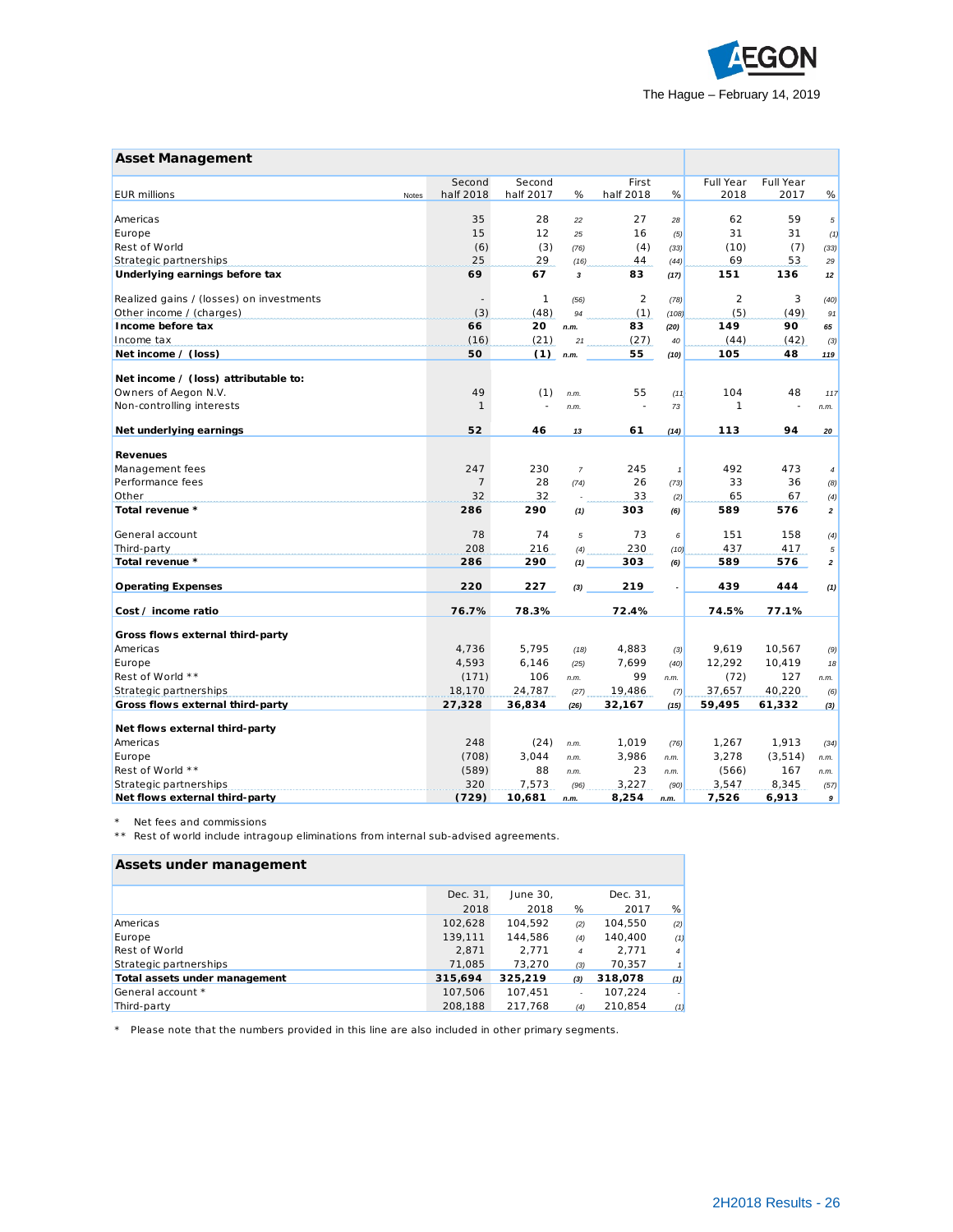

**Deposits**

Full Year

2017 %

| Market consistent value of new business |           |              |      |              |      |           |           |      |  |  |
|-----------------------------------------|-----------|--------------|------|--------------|------|-----------|-----------|------|--|--|
|                                         |           | <b>MCVNB</b> |      | <b>MCVNB</b> |      |           |           |      |  |  |
|                                         | Second    | Second       |      | First        |      | Full Year | Full Year |      |  |  |
| <b>EUR</b> millions, after tax          | half 2018 | half 2017    | %    | half 2018    | %    | 2018      | 2017      | %    |  |  |
|                                         |           |              |      |              |      |           |           |      |  |  |
| Americas                                | 165       | 121          | 37   | 201          | (18) | 366       | 293       | 25   |  |  |
| Europe                                  | 56        | 29           | 97   | 74           | (23) | 130       | 62        | 109  |  |  |
| Asia                                    | 14        | 23           | (38) | 29           | (51) | 43        | 54        | (20) |  |  |
| Total                                   | 236       | 172          | 37   | 304          | (22) | 540       | 409       | 32   |  |  |

| Modeled new business: APE |       |           |           |                         |           |      |           |                         |      |
|---------------------------|-------|-----------|-----------|-------------------------|-----------|------|-----------|-------------------------|------|
|                           |       |           |           | <b>Premium business</b> |           |      |           | <b>Premium business</b> |      |
|                           |       |           |           | <b>APE</b>              |           |      |           | <b>APE</b>              |      |
|                           | Notes | Second    | Second    |                         | First     |      | Full Year | Full Year               |      |
| <b>EUR</b> millions       |       | half 2018 | half 2017 | %                       | half 2018 | %    | 2018      | 2017                    | %    |
|                           |       |           |           |                         |           |      |           |                         |      |
| Americas                  |       | 280       | 334       | (16)                    | 359       | (22) | 639       | 912                     | (30) |
| Europe                    |       | 815       | 599       | 36                      | 809       |      | 1.624     | 1.320                   | 23   |
| Asia                      |       | 56        | 69        | (19)                    | 75        | (25) | 131       | 164                     | (20) |
| Total                     |       | 1,151     | 1.002     | 15                      | 1.243     | (7)  | 2.394     | 2,396                   |      |

Asia 51 100 *(49)* 77 *(33)* 128 222 *(42)* **Total 5,408 5,823** *(7)* **5,722** *(5)* **11,130 12,347** *(10)*

#### **Modeled new business: Deposits Deposit business** *EUR millions* Notes Second half 2018 **Second** half 2017 % First half 2018 % Full Year 2018 7 Americas 5,356 5,668 *(6)* 5,632 *(5)* 10,987 11,998 *(8)* Europe 1 54 *(98)* 14 *(93)* 15 127 *(88)* **Deposit business Deposits**

### **Currencies**

Income statement items: average rate 1 EUR = USD 1.1816 (2017: USD 1.1291). Income statement items: average rate 1 EUR = GBP 0.8844 (2017: GBP 0.8758). Balance sheet items: closing rate 1 EUR = USD 1.1432 (2017: USD 1.2008). Balance sheet items: closing rate 1 EUR = GBP 0.8976 (2017: GBP 0.8877).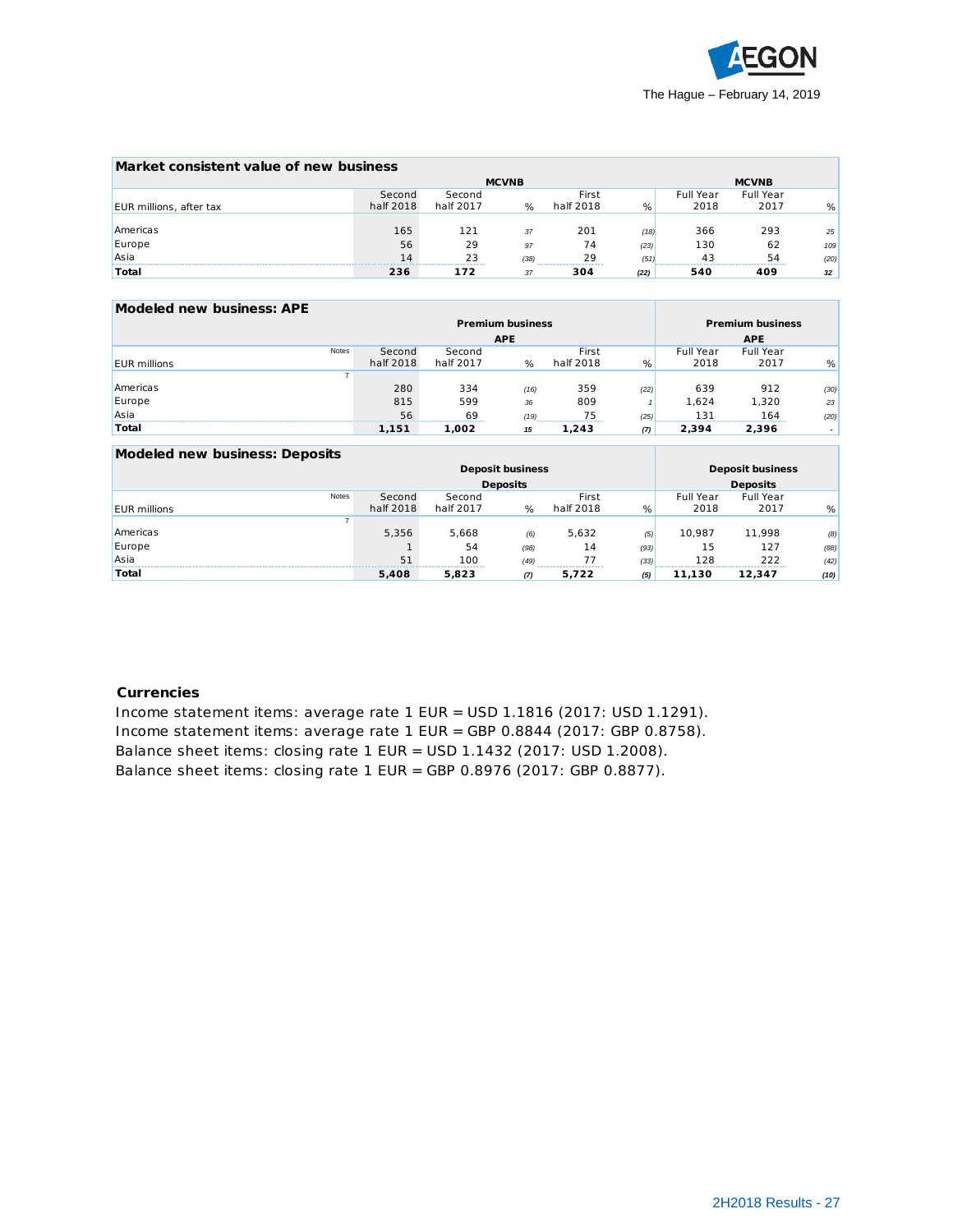

# Additional information

# **Presentation**

The conference call presentation is available o[n aegon.com](http://www.aegon.com/results) as of 7.00 a.m. CET.

## **Supplements**

Aegon's 2H 2018 Financial Supplement is available on [aegon.com.](http://www.aegon.com/results)

# **Conference call including Q&A**

9:00 a.m. CET

Audio webcast o[n aegon.com](http://www.aegon.com/results)

## **Dial-in numbers**

United States: +1 720 543 0206 United Kingdom: +44 330 336 9125 The Netherlands: +31 20 703 8211

Passcode: 5900176

Two hours after the conference call, a replay will be available on [aegon.com.](http://www.aegon.com/results)

### **Publication dates 2019 results**

First half year 2019 – August 15, 2019 Second half year 2019 – February 13, 2020

### **About Aegon**

Aegon's roots go back almost 200 years – to the first half of the nineteenth century. Since then, Aegon has grown into an international company, with businesses in more than 20 countries in the Americas, Europe and Asia. Today, Aegon is one of the world's leading financial services organizations, providing life insurance, pensions and asset management. Aegon's purpose is to help people achieve a lifetime of financial security. More information on [aegon.com/about.](http://www.aegon.com/about)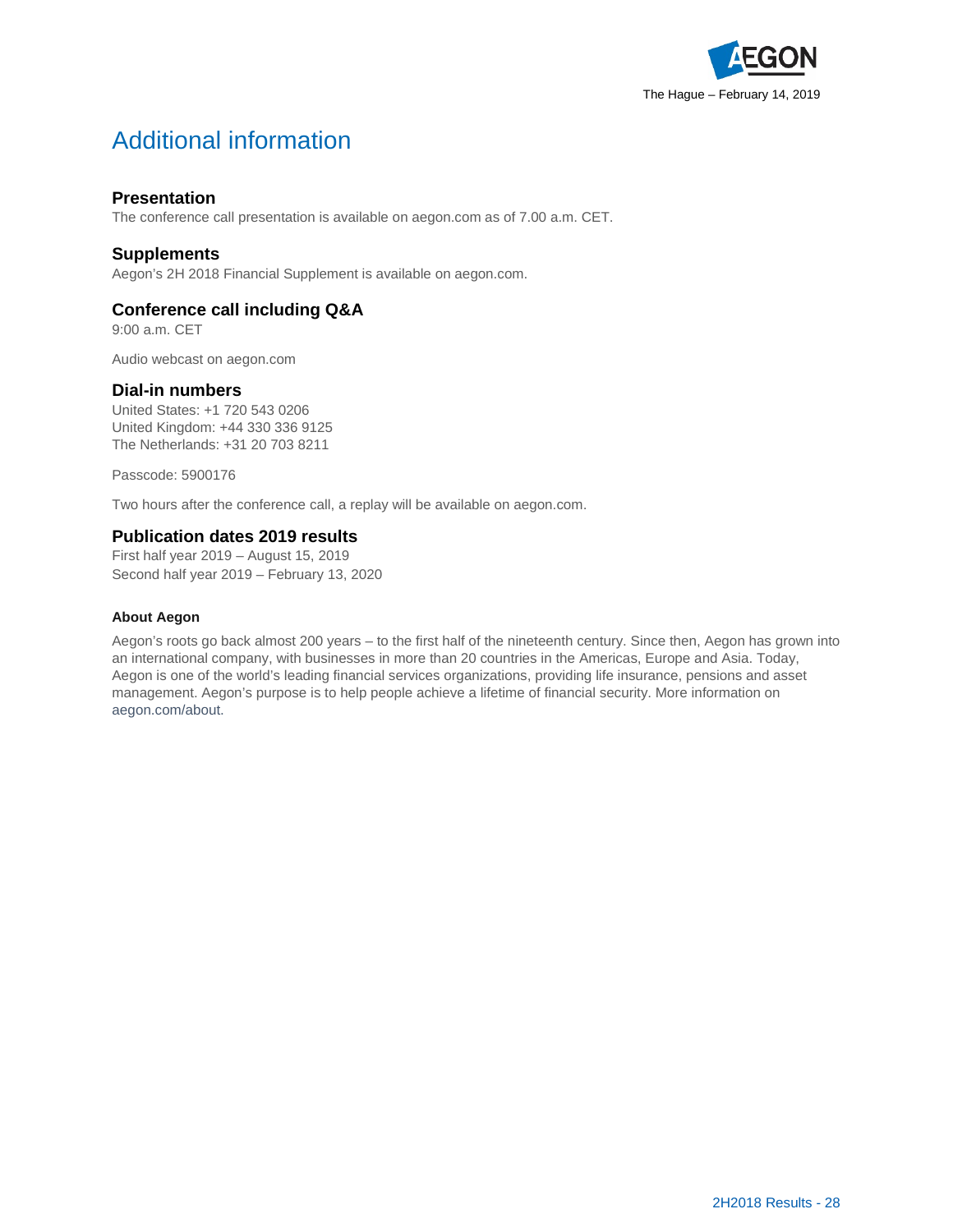

#### **Notes:**

1) For segment reporting purposes underlying earnings before tax, net underlying earnings, commissions and expenses, operating expenses, income tax (including joint ventures (jv's) and associated companies), income before tax (including jv's and associated companies) and market consistent value of new business are calculated by consolidating on a proportionate basis the revenues and expenses of Aegon's joint ventures and Aegon's associates. Aegon believes that these non-IFRS measures provide meaningful information about the underlying results of Aegon's business, including insight into the financial measures that Aegon's senior management uses in managing the business. Among other things, Aegon's senior management is compensated based in part on Aegon's results against targets using the non-IFRS measures presented here. While other insurers in Aegon's peer group present substantially similar non-IFRS measures, the non-IFRS measures presented in this document may nevertheless differ from the non-IFRS measures presented by other insurers. There is no standardized meaning to these measures under IFRS or any other recognized set of accounting standards. Readers are cautioned to consider carefully the different ways in which Aegon and its peers present similar information before comparing them.

Aegon believes the non-IFRS measures shown herein, when read together with Aegon's reported IFRS financial statements, provide meaningful supplemental information for the investing public to evaluate Aegon's business after eliminating the impact of current IFRS accounting policies for financial instruments and insurance contracts, which embed a number of accounting policy alternatives that companies may select in presenting their results (i.e. companies can use different local GAAPs to measure the insurance contract liability) and that can make the comparability from period to period difficult.

For a definition of underlying earnings and the reconciliation from underlying earnings before tax to income before tax, being the most comparable IFRS measure, reference is made to Note 3 "Segment information" of Aegon's condensed consolidated interim financial statements.

Aegon segment reporting is based on the businesses as presented in internal reports that are regularly reviewed by the Executive Board which is regarded as the chief operating decision maker. For Europe, the underlying businesses (the Netherlands, United Kingdom including VA Europe, Central & Eastern Europe and Spain & Portugal) are separate operating segments which under IFRS 8 cannot be aggregated, therefore further details will be provided for these operating segments in the Europe section.

- <sup>2)</sup> New life sales is defined as new recurring premiums plus  $1/10$  of single premiums.
- <sup>3)</sup> The present value, at point of sale, of all cashflows for new business written during the reporting period, calculated using approximate point of sale economics assumptions. Market consistent value of new business is calculated using a risk neutral approach, ignoring the investment returns expected to be earned in the future in excess of risk free rates (swap curves), with the exception of an allowance for liquidity premium. The Swap curve is extrapolated beyond the last liquid point to an ultimate forward rate. The market consistent value of new business is calculated on a post tax basis, after allowing for the time value financial options and guarantees, a market value margin for non-hedgeable non-financial risks and the costs of non-hedgeable stranded capital.
- 4) Return on equity is a ratio calculated by dividing the net underlying earnings after cost of leverage, by the average shareholders' equity excluding the revaluation reserve and cash flow hedge reserve.
- 5) Included in other income/(charges) are income/charges made to policyholders with respect to income tax in the United Kingdom.
- 6) Includes production on investment contracts without a discretionary participation feature of which the proceeds are not recognized as revenues but are directly added to Aegon's investment contract liabilities for UK.
- <sup>7)</sup> APE = recurring premium + 1/10 single premium.
- 8) PVNBP: Present value of new business premiums (PVNBP) is the premiums for the new business sold during the reporting period, projected using assumptions and projection periods that are consistent with those used to calculate the market consistent value of new business, discounted back to point of sale using the swap curve (plus liquidity premium where applicable). The Swap curve is extrapolated beyond the last liquid point to an ultimate forward rate.
- 9) Reconciliation of operating expenses, used for segment reporting, to Aegon's IFRS based operating expenses.

|                                                   | Second    | Full Year |
|---------------------------------------------------|-----------|-----------|
|                                                   | half 2018 | 2018      |
| Employee expenses                                 | 1.012     | 2.061     |
| Administrative expenses                           | 790       | 1.477     |
| Operating expenses for IFRS reporting             | 1.802     | 3,538     |
| Operating expenses related to jv's and associates | 121       | 248       |
| Operating expenses in earnings release            | 1.923     | 3.786     |

<sup>10)</sup> New life sales, gross deposits and net deposits data include results from Aegon's joint ventures and Aegon's associates consolidated on a proportionate basis.

- <sup>11a)</sup> Capital Generation reflects the sum of the return on free surplus, earnings on in-force business, release of required surplus on in-force business reduced by new business first year strain and required surplus on new business. Capital Generation is defined as the capital generated in a local operating unit measured as the change in the local binding capital metric (according to Aegon's Capital Management Policy) for that period and after investments in new business. Capital Generation is a non-IFRS financial measure that should not be confused with cash flow from operations or any other cash flow measure calculated in accordance with IFRS. Management believes that Capital Generation provides meaningful information to investors regarding capital generated on a net basis by Aegon's operating subsidiaries that may be available at the holding company. Because elements of Capital Generation are calculated in accordance with local solvency requirements rather than in accordance with any recognized body of accounting principles, there is no IFRS financial measure that is directly comparable to Capital Generation.
- <sup>11b)</sup> The calculation of the Solvency II capital surplus and ratio are based on Solvency II requirements. For insurance entities in Solvency II equivalent regimes (United States, Bermuda and Brazil) local regulatory solvency measurements are used. Specifically, required capital for the regulated entities in the US is calculated as one and a half times (150%) the upper end of the Company Action Level range (200% of Authorized Control Level) as applied by the National Association of Insurance Commissioners in the US, while the own funds is calculated by applying a haircut to available capital under the local regulatory solvency measurement of one time (100%) the upper end of the Company Action Level range. For entities in financial sectors other than the insurance sector, the solvency requirements of the appropriate regulatory framework are taken into account in the group ratio. The group ratio does not include Aegon Bank N.V. As the UK With-Profit funds is ring fenced, no surplus is taken into account regarding the UK With-Profit funds for Aegon UK and Group numbers.

<sup>12)</sup> The solvency II ratio reflects Aegon's interpretation of Solvency II requirements which is subject to supervisory review.

13) The results in this release are unaudited.